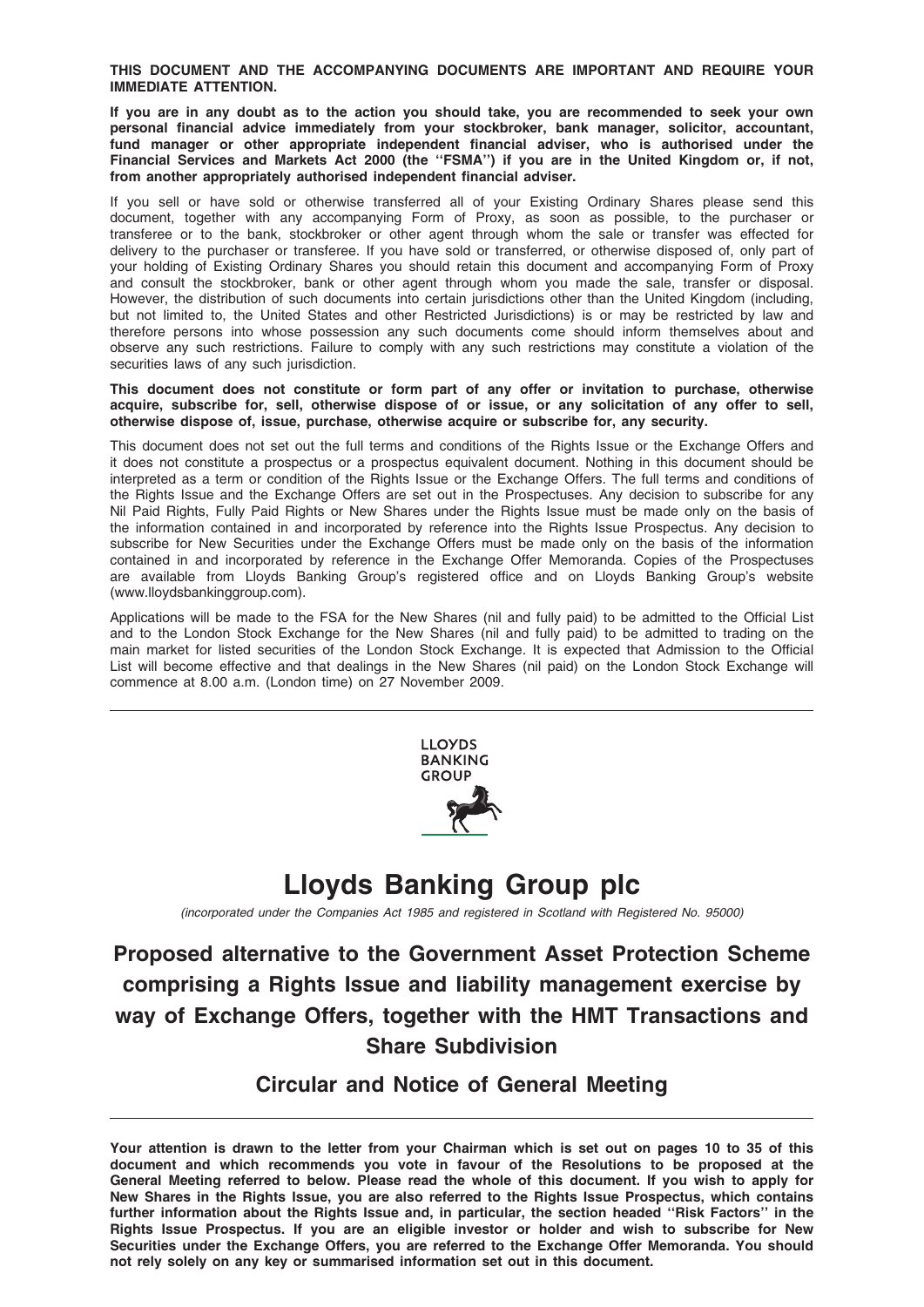Notice of a General Meeting of the Company, to be held on 26 November 2009 at Hall 12, The Atrium, National Exhibition Centre, Birmingham B40 1NT at 11.00 a.m., is set out at the end of this document. A Form of Proxy for use at the General Meeting is enclosed. To be valid, Forms of Proxy should be completed, signed and returned in accordance with the notes to the Notice of General Meeting (at the end of this document) and the Form of Proxy itself.

Merrill Lynch, which is authorised and regulated in the United Kingdom by the Financial Services Authority, and UBS are acting severally and exclusively for Lloyds Banking Group and for no one else as joint sponsors and joint financial advisers in relation to the Proposals, and will not be responsible to any other person for providing the protections afforded to clients of Merrill Lynch or UBS, respectively, nor for providing advice in connection with any of the Proposals or contents of this document or any other matters referred to in this document, other than to the extent required by law or appropriate regulation in the UK.

J.P. Morgan Cazenove, which is authorised and regulated in the United Kingdom by the Financial Services Authority, is acting exclusively for Lloyds Banking Group and for no one else for the purpose of providing the advice referred to on page 25 of this document and will not be responsible to any other person for providing the protections afforded to clients of J.P. Morgan Cazenove nor for any advice provided to the Lloyds Banking Group by any person in connection with the Proposals or contents of this document or any other matters referred to in this document, other than to the extent required by law or appropriate regulation in the UK. In particular, the advice of J.P. Morgan Cazenove referred to on page 25 of this document has been delivered to the Board for the purpose of their obligations under the Listing Rules.

None of The Commissioners of Her Majesty's Treasury, the Solicitor for the Affairs of Her Majesty's Treasury, UK Financial Investments Limited, the Asset Protection Agency, or any person controlled by or controlling any such person, or any director, officer, official or employee of any such person (each such person, a ''Relevant Person'') accepts any responsibility for the contents of, or makes any representation or warranty as to the accuracy, completeness or fairness of any information in, any of the Prospectuses or this document. Each Relevant Person expressly disclaims any liability whatsoever for any loss howsoever arising from, or in reliance upon, the whole or any part of the contents of any of the Prospectuses or this document (or any supplement or amendment to the any of the Prospectuses or this document). No Relevant Person has authorised or will authorise the contents of the any of the Prospectuses or this document, or has recommended or endorsed the merits of the offering of securities contemplated by any of the Prospectuses and this document.

This document can be obtained in hard copy form free of charge from the Company's Registrar, Equiniti, by request in writing addressed to Equiniti Limited, Aspect House, Spencer Road, Lancing, West Sussex, BN99 6DA or by calling the shareholder helpline on 0871 384 2990<sup>1</sup> (from inside the United Kingdom) or +44 20 8495 4630 (from outside the United Kingdom). Subject to certain exceptions, this document will not be mailed or otherwise distributed into the United States. If you are an Ordinary Shareholder, you may specify to Equiniti Limited that all future documents relating to the Proposals be sent to you in hard copy form. Please note that, except in the case of certain Ordinary Shareholders who have elected to receive shareholder communications in hard copy form, this document will not be provided in hard copy form unless requested as described above.

<sup>1</sup> Calls to the 0871 384 2990 number are charged at 8p per minute (including VAT) from a BT landline. Other service providers' costs may vary. Calls to the +44 20 8495 4630 number from outside the UK are charged at applicable international rates. Different charges may apply to calls made from mobile telephones and calls may be recorded and monitored randomly for security and training purposes. For legal reasons, the shareholder helpline will be unable to give advice on the merits of the Rights Issue or to provide legal, business, financial, tax, investment or other professional advice.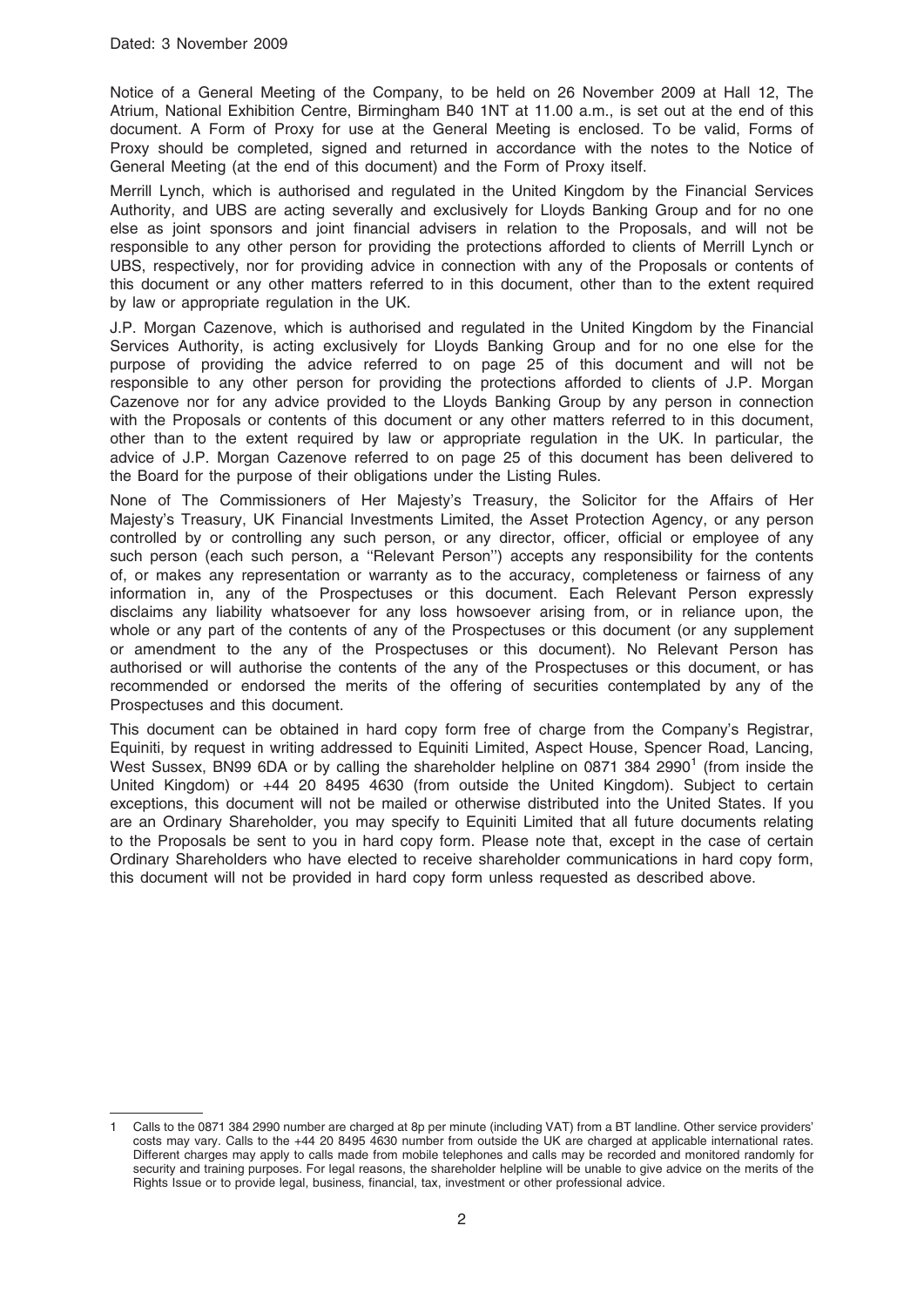### NOTICE TO US INVESTORS

The Nil Paid Rights, Fully Paid Rights and New Shares have not been and will not be registered under the U.S. Securities Act of 1933 (the ''Securities Act'') or under any securities laws of any state or other jurisdiction of the United States and may not be offered, sold, resold, transferred or delivered, directly or indirectly, within the United States except pursuant to an applicable exemption from the registration requirements of the Securities Act and in compliance with any applicable securities laws of any state or other jurisdiction of the United States. The Nil Paid Rights, Fully Paid Rights and New Shares will be offered and sold in the United States in a transaction not involving a public offering within the meaning of Section 4(2) of the Securities Act to ''qualified institutional buyers'' within the meaning of Rule 144A under the Securities Act. There will be no public offer of the Nil Paid Rights, Fully Paid Rights and New Shares in the United States. Neither the SEC nor any other US federal or state securities commission or regulatory authority has approved or disapproved the Nil Paid Rights, Fully Paid Rights and New Shares or passed an opinion on the adequacy of this document or the Provisional Allotment Letters. Any representation to the contrary is a criminal offence in the United States.

The Exchange Offers have not been and will not be registered under the Securities Act. Securities offered pursuant thereto may not be offered or sold within the United States absent registration or an applicable exemption from the registration requirements of the Securities Act. The Non-US Exchange Offer is not being made available to U.S. persons and is not being made, and will not be made, directly or indirectly, in or into, or by use of the mail of, or by any means or instrumentality of interstate or foreign commerce of, or of any facilities of a national securities exchange of, the United States as defined in Regulation S under the Securities Act or to, or for the account or benefit of, U.S. persons. The US Exchange Offer will be made only to qualified institutional buyers in a private transaction in reliance upon an exemption from the registration requirements of the Securities Act for transactions by an issuer not involving a public offering or to persons other than U.S. persons in offshore transactions in reliance upon Regulation S.

### NOTICE TO INVESTORS IN MALAYSIA

This document does not constitute an offer of securities, invitation to make available or offer securities or a proposal to make available or offer securities in Malaysia. Please note that this document has not been approved by the Securities Commission of Malaysia or registered or deposited with the Securities Commission of Malaysia and neither the Securities Commission of Malaysia nor any other regulatory authority in Malaysia has approved or disapproved or passed an opinion on the adequacy of this document. Please further take note that the Exchange Offers will not be made available to the shareholders in Malaysia and nothing in this document shall be construed as constituting an offer, invitation or proposal to make available or offer securities pursuant to the Exchange Offers in Malaysia.

### NOTICE TO INVESTORS IN RESTRICTED JURISDICTIONS

The securities mentioned herein may not be offered or sold, resold, transferred or delivered, directly or indirectly, in any Restricted Jurisdiction absent registration or an applicable exemption from the registration requirements of the relevant laws of any Restricted Jurisdiction. There will be no public offer of such securities in any Restricted Jurisdiction.

### LOSS FORECAST

Save as otherwise stated herein at paragraph 12 of Part I (''Letter from Sir Winfried Bischoff, Chairman of Lloyds Banking Group plc'') of this document, no statement in this document is intended to constitute a profit forecast or profit estimate for any period, nor should any statement be interpreted to mean that earnings or earnings per share will necessarily be greater or lesser than those for the relevant preceding financial periods for Lloyds Banking Group, unless otherwise stated.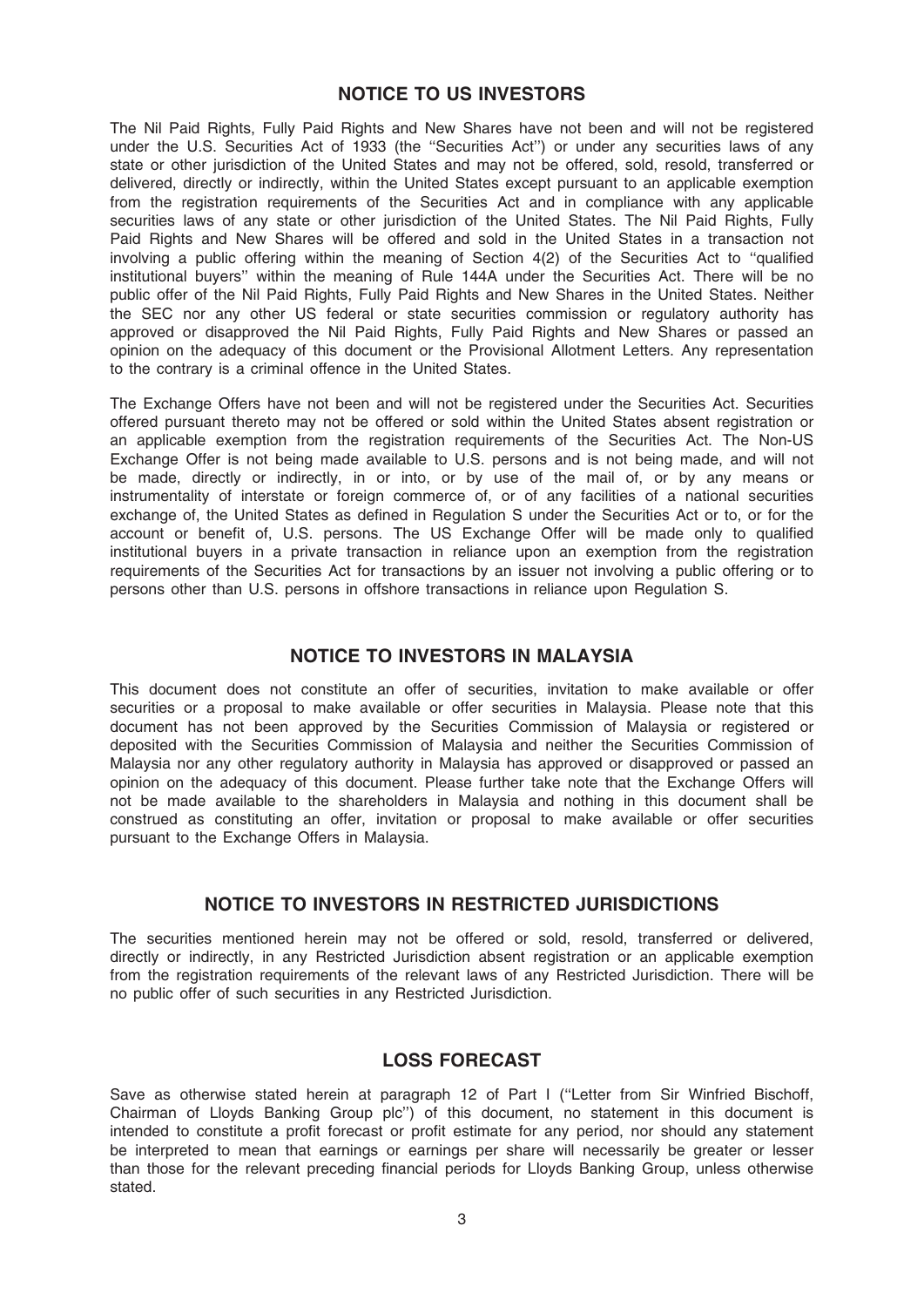### ROUNDING

Certain figures included in this document and in the information incorporated by reference into this document have been subject to rounding adjustments. Accordingly, discrepancies in tables between the totals and the sums of the relevant amounts are due to such rounding.

Percentages have been calculated and disclosed to the extent they provide meaningful information for the convenience of the reader.

### **WEBSITES**

Neither the content of the Group's websites, including HBOS's website, nor any other website nor the content of any website accessible from hyperlinks on the Group's websites, including HBOS's website, nor any other website is incorporated into, or forms part of, this document.

### TIME

All references in this document to times are to UK time unless otherwise stated.

### **DEFINITIONS**

Capitalised terms used in this document have the meanings ascribed to them in Part III (''Definitions'') of this document.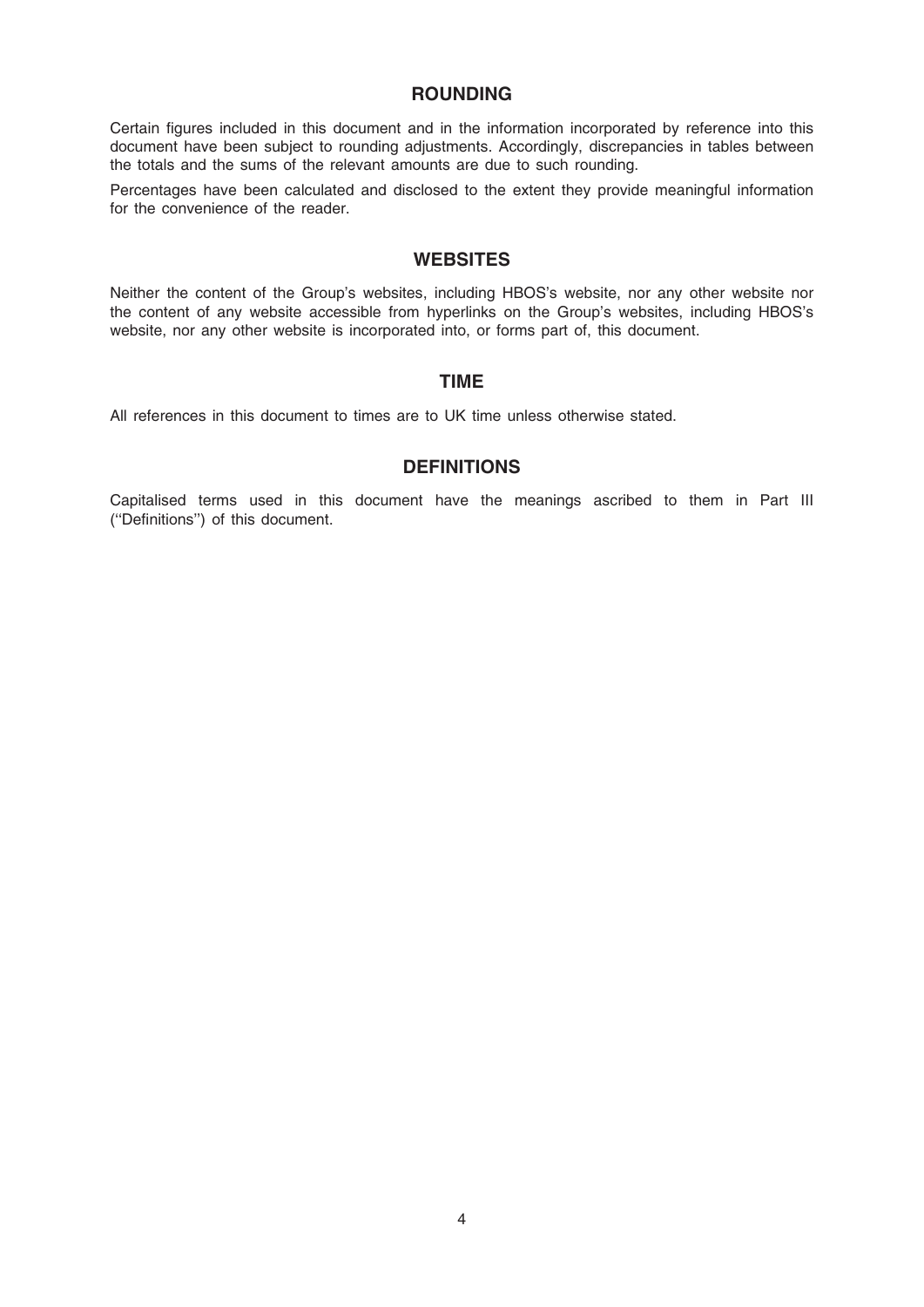### FORWARD-LOOKING STATEMENTS

Certain statements included herein may constitute forward-looking statements with respect to the business, strategy and plans of the Company or the Group and its current goals and expectations relating to its future financial condition and performance. Statements that are not historical facts, including statements about the Group's or its directors and/or management's beliefs and expectations, are forward-looking statements. Words such as 'believes', 'anticipates', 'estimates', 'expects', 'intends', 'aims', 'potential', 'will', 'would', 'could', 'considered', 'likely', 'estimate' and variations of these words and similar future or conditional expressions are intended to identify forward-looking statements but are not the exclusive means of identifying such statements. By their nature, forward-looking statements involve risk and uncertainty because they relate to events and depend upon circumstances that will occur in the future.

Examples of such forward-looking statements include, but are not limited to, projections or expectations of profit attributable to shareholders, provisions, economic profit, dividends, capital structure or any other financial items or ratios; statements of plans, objectives or goals of the Group or its management; statements about the future trends in interest rates, foreign exchange rates, stock market levels and demographic trends and any impact on the Group; statements concerning any future UK or other economic environment or performance including in particular any such statements included in this document or its annual report; statements about strategic goals, competition, regulation, disposals and consolidation or technological developments in the financial services industry; and statements of assumptions underlying such statements.

Factors that could cause actual results to differ materially from the plans, objectives, expectations, estimates and intentions expressed in such forward-looking statements made by the Group or on the Group's behalf include, but are not limited to, general economic conditions in the UK and internationally; inflation, deflation, interest rates, policies of the Bank of England and other G8 central banks, exchange rate, market and monetary fluctuations; changing demographic developments including mortality and changing customer behaviour including consumer spending, saving and borrowing habits, borrower credit quality, technological changes, natural and other disasters, adverse weather and similar contingencies outside the Group's control; inadequate or failed internal or external processes, people and systems; terrorist acts, other acts of war, geopolitical, pandemic or other such events; changes in laws, regulations, taxation, government policies or accounting standards or practices, exposure to regulatory scrutiny, legal proceedings or complaints, changes in competition and pricing environments; the inability to hedge certain risks economically; the adequacy of loss reserves; the ability to secure new customers and develop more business from existing customers; the ability to achieve value-creating mergers and/or acquisitions at the appropriate time and prices and the success of the Group in managing the risks of the foregoing, the ability to derive cost savings and other benefits as well as to mitigate exposures from the acquisition and integration of HBOS.

The Group may also make or disclose written and/or oral forward-looking statements in reports filed with or furnished to the SEC, the Company's annual reviews, half yearly announcements, proxy statements, offering circulars, prospectuses, press releases and other written materials and in oral statements made by the directors, officers or employees of the Group to third parties, including financial analysts.

Except as required by the FSA, the London Stock Exchange, the Listing Rules, the Prospectus Rules, the Disclosure and Transparency Rules or any other applicable law or regulation, the forward-looking statements in this document are made as of the date hereof, and the Company expressly disclaims any obligations or undertaking to release publicly any updates or revisions to any forward-looking statements contained in this document or incorporated by reference into this document to reflect any change in the Company's expectations with regard thereto or any change in events, conditions or circumstances on which any such statement is based.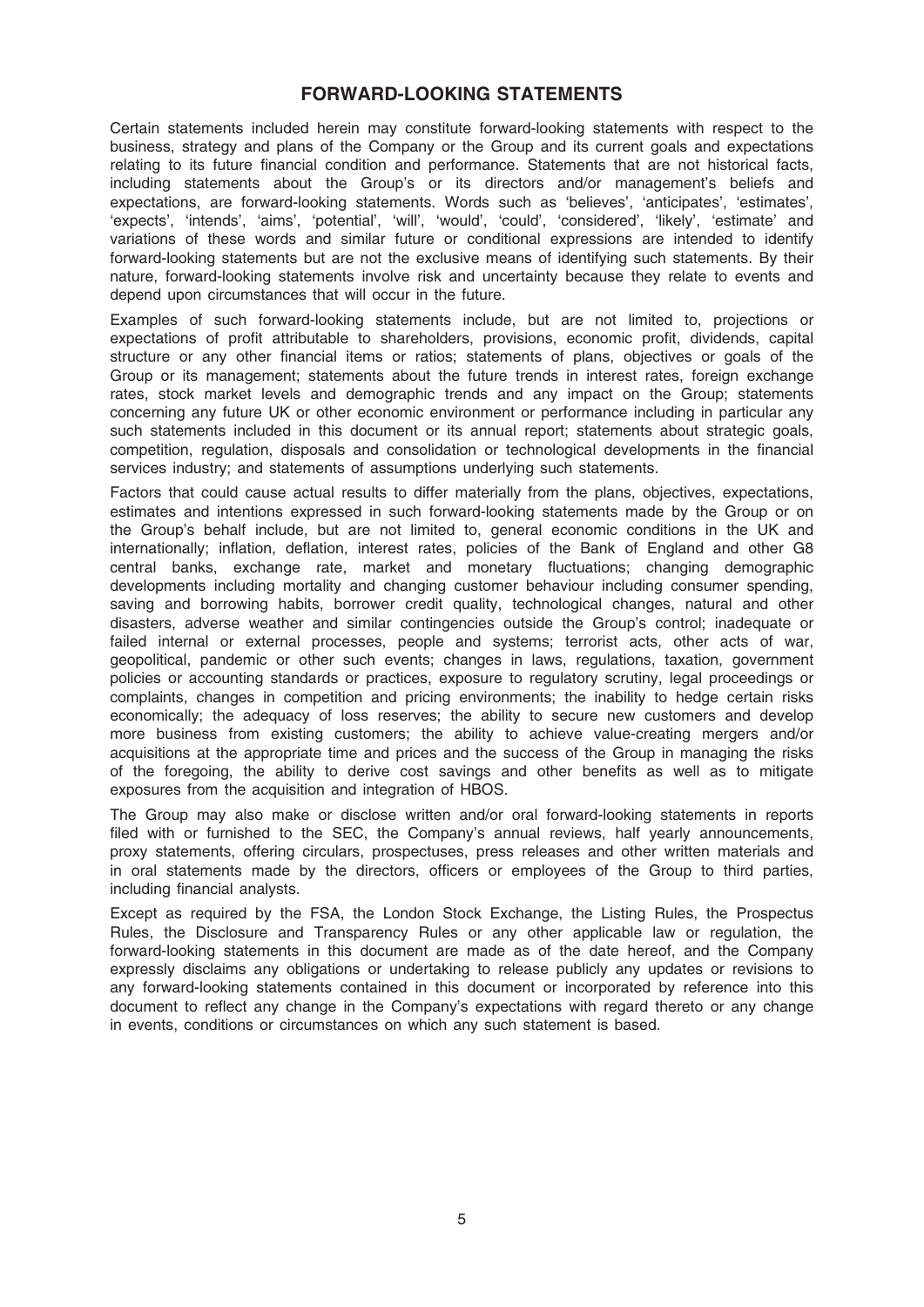# TABLE OF CONTENTS

|                                                                                          | Page |
|------------------------------------------------------------------------------------------|------|
| EXPECTED TIMETABLE OF PRINCIPAL EVENTS                                                   | 8    |
| PART I LETTER FROM SIR WINFRIED BISCHOFF, CHAIRMAN OF LLOYDS BANKING<br><b>GROUP PLC</b> | 10   |
| PART II DOCUMENTS INCORPORATED BY REFERENCE                                              | 36   |
| <b>PART III DEFINITIONS</b>                                                              | 37   |
| NOTICE OF GENERAL MEETING                                                                | 46   |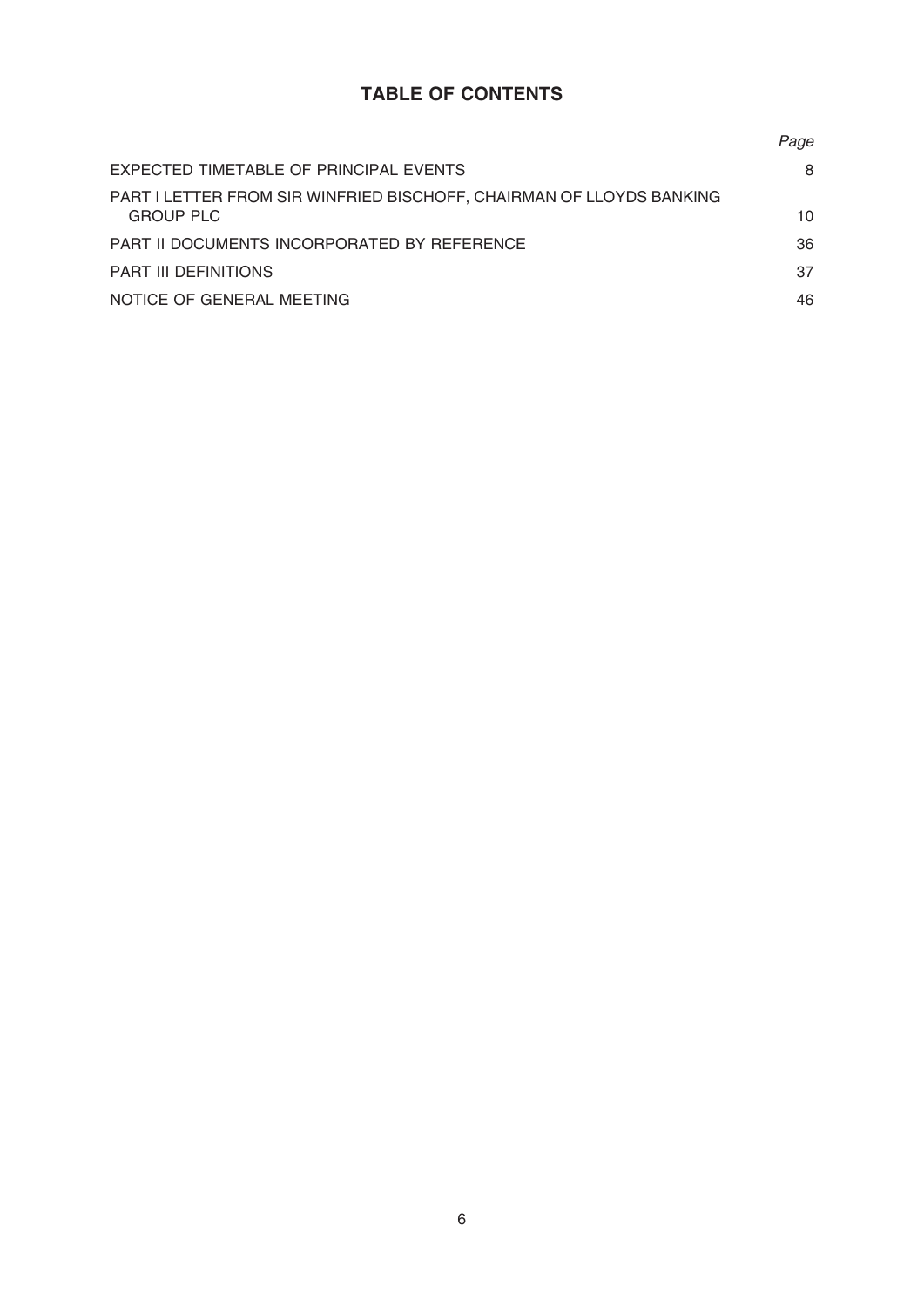### THE PROSPECTUSES

The Prospectuses, from which certain information has been incorporated by reference into this document and which provide further detail on the Rights Issue and the Exchange Offers can be obtained from the Lloyds Banking Group website (which is at http://www.lloydsbankinggroup.com) or free of charge from the Company's Registrar, Equiniti, by request in writing addressed to Equiniti Limited, Aspect House, Spencer Road, Lancing, West Sussex, BN99 6DA or by calling the shareholder helpline on 0871 384 2990<sup>1</sup> (from inside the United Kingdom) or  $+44$  20 8495 4630 (from outside the United Kingdom). Subject to certain exceptions, the Prospectuses will not be mailed or otherwise distributed into, or made available to those within, the United States or any other Restricted Jurisdiction. If you wish to acquire New Shares in the Rights Issue and are entitled to do so, you should read the Rights Issue Prospectus as a whole, including, in particular, the risk factors set out in the section headed ''Risk Factors'' in that document. If you wish to acquire New Securities in the Exchange Offers, you should read the US Exchange Offer Memorandum or the Non-US Exchange Offer Memorandum, as applicable, as a whole, and in particular, the risk factors set out in the section entitled "Risk Factors" in each of those documents.

## RIGHTS ISSUE STATISTICS

| <b>Issue Price per New Share</b>                                                                                                                            | To be announced       |
|-------------------------------------------------------------------------------------------------------------------------------------------------------------|-----------------------|
| Basis of Rights Issue                                                                                                                                       | To be announced       |
| Number of Ordinary Shares in issue as at the date of this document                                                                                          | 27, 161, 682, 366     |
| Number of Limited Voting Shares in issue as at the date of this document                                                                                    | 78,947,368            |
| Number of Limited Voting Shares to be issued pursuant to the LVS<br>Capitalisation Issue                                                                    | 1,973,683             |
| Number of Ordinary Shares to be issued by Lloyds Banking Group<br>pursuant to the Rights Issue                                                              | Up to 90,000,000,000  |
| Number of Ordinary Shares in issue immediately following completion of<br>the Rights Issue <sup>(1)</sup>                                                   | Up to 117,161,682,366 |
| New Shares as a percentage of Highest Enlarged Share Capital of Lloyds<br>Banking Group immediately following completion of the Rights Issue <sup>(1)</sup> | Up to 76.8 per cent.  |
| Gross proceeds of the Rights Issue receivable by Lloyds Banking Group                                                                                       | £13,500,000,000       |
| Estimated expenses of the Proposals                                                                                                                         | £500,000,000          |

Note:

(1) On the assumption that no further Ordinary Shares are issued as a result of the exercise of any options under any Lloyds Banking Group Employee Share Plans between the date of this document and the closing of the Rights Issue.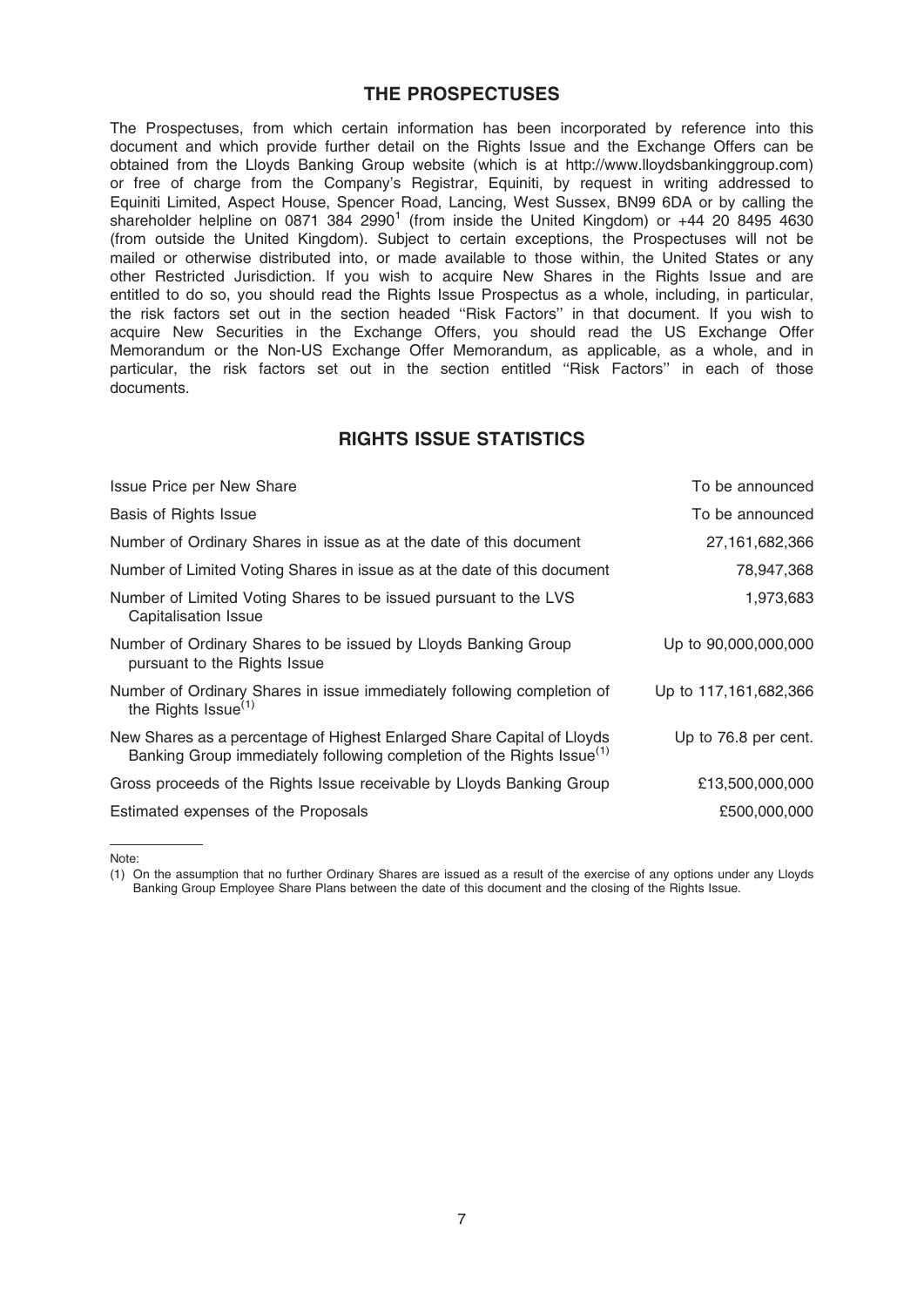# EXPECTED TIMETABLE OF PRINCIPAL EVENTS

| Record Date for entitlement under the Rights Issue for Qualifying CREST<br>Close of business on 20<br>Shareholders and Qualifying Non-CREST Shareholders and for<br>November 2009<br>holders of Limited Voting Shares for the LVS Capitalisation Issue<br>Expiration of Non-US Exchange Offer and early tender deadline of the<br><b>US Exchange Offer</b><br>Announcement of early tender results of the US Exchange Offer<br>23 November<br>Announcements of results of the Non-US Exchange Offer<br>23 November 2009<br>Announcement of Issue Price and entitlements of Qualifying<br>$7.00 a.m.$ on<br>24 November 2009<br>Shareholders pursuant to the Rights Issue<br>Latest time and date for receipt of Forms of Proxy for the General<br>11.00 a.m. on 24 November<br>2009<br>Meeting<br><b>General Meeting</b><br>11.00 a.m. on 26 November<br>2009<br>LVS Capitalisation Issue of new Limited Voting Shares to holders of<br>after the General Meeting<br>Limited Voting Shares on the Record Date<br>on 26 November 2009<br>4.30 p.m. on 26 November<br>LVS Record Date for entitlement under the Rights Issue for Qualifying LV<br>Shareholders<br>2009<br>Share Subdivision becomes effective<br>Close of business on<br>26 November 2009<br>Despatch of Provisional Allotment Letters (to Qualifying Non-CREST<br>26 November 2009<br>Shareholders only)<br>Start of subscription period<br>26 November 2009<br>Admission<br>8.00 a.m. on 27 November<br>2009<br>Dealings in New Shares, nil paid, commence on the London Stock<br>8.00 a.m. on 27 November<br><b>Exchange</b><br>2009<br>Existing Ordinary Shares marked "ex-rights" by the London Stock<br>8.00 a.m. on 27 November<br>Exchange<br>2009<br>Nil Paid Rights credited to stock accounts in CREST (Qualifying CREST<br>8.00 a.m. on 27 November<br>Shareholders only)<br>2009<br>Nil Paid Rights and Fully Paid Rights enabled in CREST<br>8.00 a.m. on 27 November<br>2009<br>Settlement date of the Non-US Exchange Offer<br>1 December 2009<br>Recommended latest time for requesting withdrawal of Nil Paid Rights<br>3.00 p.m. on 4 December<br>and Fully Paid Rights from CREST (i.e. if your Nil Paid Rights and<br>2009<br>Fully Paid Rights are in CREST and you wish to convert them to<br>certificated form)<br>Expiration of the US Exchange Offer period<br>Midnight, New York time on<br>7 December 2009<br>Announcement of results of the US Exchange Offer<br>8 December 2009<br>Latest time for depositing renounced Provisional Allotment Letters, nil or<br>3.00 p.m. on 8 December<br>fully paid, into CREST or for dematerialising Nil Paid Rights or Fully<br>2009<br>Paid Rights into a CREST stock account (i.e. if your Nil Paid Rights<br>and Fully Paid Rights are represented by a Provisional Allotment<br>Letter and you wish to convert them to uncertificated form)<br>Latest time and date for splitting Provisional Allotment Letters, nil or fully<br>3.00 p.m. on 9 December<br>2009<br>paid<br>Latest time and date for acceptance, payment in full and<br>11.00 a.m. on 11 December<br>registration or renunciation of Provisional Allotment Letters<br>2009<br>Dealings in New Shares, fully paid, commence on the London Stock<br>8.00 a.m. on 14 December<br><b>Exchange</b><br>2009 | Each of the times and dates in the table below is indicative only and may be subject to change. | Date                            |
|-------------------------------------------------------------------------------------------------------------------------------------------------------------------------------------------------------------------------------------------------------------------------------------------------------------------------------------------------------------------------------------------------------------------------------------------------------------------------------------------------------------------------------------------------------------------------------------------------------------------------------------------------------------------------------------------------------------------------------------------------------------------------------------------------------------------------------------------------------------------------------------------------------------------------------------------------------------------------------------------------------------------------------------------------------------------------------------------------------------------------------------------------------------------------------------------------------------------------------------------------------------------------------------------------------------------------------------------------------------------------------------------------------------------------------------------------------------------------------------------------------------------------------------------------------------------------------------------------------------------------------------------------------------------------------------------------------------------------------------------------------------------------------------------------------------------------------------------------------------------------------------------------------------------------------------------------------------------------------------------------------------------------------------------------------------------------------------------------------------------------------------------------------------------------------------------------------------------------------------------------------------------------------------------------------------------------------------------------------------------------------------------------------------------------------------------------------------------------------------------------------------------------------------------------------------------------------------------------------------------------------------------------------------------------------------------------------------------------------------------------------------------------------------------------------------------------------------------------------------------------------------------------------------------------------------------------------------------------------------------------------------------------------------------------------------------------------------------------------------------------------------------------------------------------------------------------------------------------------------------------------------------------------------------------------------|-------------------------------------------------------------------------------------------------|---------------------------------|
|                                                                                                                                                                                                                                                                                                                                                                                                                                                                                                                                                                                                                                                                                                                                                                                                                                                                                                                                                                                                                                                                                                                                                                                                                                                                                                                                                                                                                                                                                                                                                                                                                                                                                                                                                                                                                                                                                                                                                                                                                                                                                                                                                                                                                                                                                                                                                                                                                                                                                                                                                                                                                                                                                                                                                                                                                                                                                                                                                                                                                                                                                                                                                                                                                                                                                                             |                                                                                                 |                                 |
|                                                                                                                                                                                                                                                                                                                                                                                                                                                                                                                                                                                                                                                                                                                                                                                                                                                                                                                                                                                                                                                                                                                                                                                                                                                                                                                                                                                                                                                                                                                                                                                                                                                                                                                                                                                                                                                                                                                                                                                                                                                                                                                                                                                                                                                                                                                                                                                                                                                                                                                                                                                                                                                                                                                                                                                                                                                                                                                                                                                                                                                                                                                                                                                                                                                                                                             |                                                                                                 | 20 November 2009 <sup>(1)</sup> |
|                                                                                                                                                                                                                                                                                                                                                                                                                                                                                                                                                                                                                                                                                                                                                                                                                                                                                                                                                                                                                                                                                                                                                                                                                                                                                                                                                                                                                                                                                                                                                                                                                                                                                                                                                                                                                                                                                                                                                                                                                                                                                                                                                                                                                                                                                                                                                                                                                                                                                                                                                                                                                                                                                                                                                                                                                                                                                                                                                                                                                                                                                                                                                                                                                                                                                                             |                                                                                                 |                                 |
|                                                                                                                                                                                                                                                                                                                                                                                                                                                                                                                                                                                                                                                                                                                                                                                                                                                                                                                                                                                                                                                                                                                                                                                                                                                                                                                                                                                                                                                                                                                                                                                                                                                                                                                                                                                                                                                                                                                                                                                                                                                                                                                                                                                                                                                                                                                                                                                                                                                                                                                                                                                                                                                                                                                                                                                                                                                                                                                                                                                                                                                                                                                                                                                                                                                                                                             |                                                                                                 |                                 |
|                                                                                                                                                                                                                                                                                                                                                                                                                                                                                                                                                                                                                                                                                                                                                                                                                                                                                                                                                                                                                                                                                                                                                                                                                                                                                                                                                                                                                                                                                                                                                                                                                                                                                                                                                                                                                                                                                                                                                                                                                                                                                                                                                                                                                                                                                                                                                                                                                                                                                                                                                                                                                                                                                                                                                                                                                                                                                                                                                                                                                                                                                                                                                                                                                                                                                                             |                                                                                                 |                                 |
|                                                                                                                                                                                                                                                                                                                                                                                                                                                                                                                                                                                                                                                                                                                                                                                                                                                                                                                                                                                                                                                                                                                                                                                                                                                                                                                                                                                                                                                                                                                                                                                                                                                                                                                                                                                                                                                                                                                                                                                                                                                                                                                                                                                                                                                                                                                                                                                                                                                                                                                                                                                                                                                                                                                                                                                                                                                                                                                                                                                                                                                                                                                                                                                                                                                                                                             |                                                                                                 |                                 |
|                                                                                                                                                                                                                                                                                                                                                                                                                                                                                                                                                                                                                                                                                                                                                                                                                                                                                                                                                                                                                                                                                                                                                                                                                                                                                                                                                                                                                                                                                                                                                                                                                                                                                                                                                                                                                                                                                                                                                                                                                                                                                                                                                                                                                                                                                                                                                                                                                                                                                                                                                                                                                                                                                                                                                                                                                                                                                                                                                                                                                                                                                                                                                                                                                                                                                                             |                                                                                                 |                                 |
|                                                                                                                                                                                                                                                                                                                                                                                                                                                                                                                                                                                                                                                                                                                                                                                                                                                                                                                                                                                                                                                                                                                                                                                                                                                                                                                                                                                                                                                                                                                                                                                                                                                                                                                                                                                                                                                                                                                                                                                                                                                                                                                                                                                                                                                                                                                                                                                                                                                                                                                                                                                                                                                                                                                                                                                                                                                                                                                                                                                                                                                                                                                                                                                                                                                                                                             |                                                                                                 |                                 |
|                                                                                                                                                                                                                                                                                                                                                                                                                                                                                                                                                                                                                                                                                                                                                                                                                                                                                                                                                                                                                                                                                                                                                                                                                                                                                                                                                                                                                                                                                                                                                                                                                                                                                                                                                                                                                                                                                                                                                                                                                                                                                                                                                                                                                                                                                                                                                                                                                                                                                                                                                                                                                                                                                                                                                                                                                                                                                                                                                                                                                                                                                                                                                                                                                                                                                                             |                                                                                                 |                                 |
|                                                                                                                                                                                                                                                                                                                                                                                                                                                                                                                                                                                                                                                                                                                                                                                                                                                                                                                                                                                                                                                                                                                                                                                                                                                                                                                                                                                                                                                                                                                                                                                                                                                                                                                                                                                                                                                                                                                                                                                                                                                                                                                                                                                                                                                                                                                                                                                                                                                                                                                                                                                                                                                                                                                                                                                                                                                                                                                                                                                                                                                                                                                                                                                                                                                                                                             |                                                                                                 |                                 |
|                                                                                                                                                                                                                                                                                                                                                                                                                                                                                                                                                                                                                                                                                                                                                                                                                                                                                                                                                                                                                                                                                                                                                                                                                                                                                                                                                                                                                                                                                                                                                                                                                                                                                                                                                                                                                                                                                                                                                                                                                                                                                                                                                                                                                                                                                                                                                                                                                                                                                                                                                                                                                                                                                                                                                                                                                                                                                                                                                                                                                                                                                                                                                                                                                                                                                                             |                                                                                                 |                                 |
|                                                                                                                                                                                                                                                                                                                                                                                                                                                                                                                                                                                                                                                                                                                                                                                                                                                                                                                                                                                                                                                                                                                                                                                                                                                                                                                                                                                                                                                                                                                                                                                                                                                                                                                                                                                                                                                                                                                                                                                                                                                                                                                                                                                                                                                                                                                                                                                                                                                                                                                                                                                                                                                                                                                                                                                                                                                                                                                                                                                                                                                                                                                                                                                                                                                                                                             |                                                                                                 |                                 |
|                                                                                                                                                                                                                                                                                                                                                                                                                                                                                                                                                                                                                                                                                                                                                                                                                                                                                                                                                                                                                                                                                                                                                                                                                                                                                                                                                                                                                                                                                                                                                                                                                                                                                                                                                                                                                                                                                                                                                                                                                                                                                                                                                                                                                                                                                                                                                                                                                                                                                                                                                                                                                                                                                                                                                                                                                                                                                                                                                                                                                                                                                                                                                                                                                                                                                                             |                                                                                                 |                                 |
|                                                                                                                                                                                                                                                                                                                                                                                                                                                                                                                                                                                                                                                                                                                                                                                                                                                                                                                                                                                                                                                                                                                                                                                                                                                                                                                                                                                                                                                                                                                                                                                                                                                                                                                                                                                                                                                                                                                                                                                                                                                                                                                                                                                                                                                                                                                                                                                                                                                                                                                                                                                                                                                                                                                                                                                                                                                                                                                                                                                                                                                                                                                                                                                                                                                                                                             |                                                                                                 |                                 |
|                                                                                                                                                                                                                                                                                                                                                                                                                                                                                                                                                                                                                                                                                                                                                                                                                                                                                                                                                                                                                                                                                                                                                                                                                                                                                                                                                                                                                                                                                                                                                                                                                                                                                                                                                                                                                                                                                                                                                                                                                                                                                                                                                                                                                                                                                                                                                                                                                                                                                                                                                                                                                                                                                                                                                                                                                                                                                                                                                                                                                                                                                                                                                                                                                                                                                                             |                                                                                                 |                                 |
|                                                                                                                                                                                                                                                                                                                                                                                                                                                                                                                                                                                                                                                                                                                                                                                                                                                                                                                                                                                                                                                                                                                                                                                                                                                                                                                                                                                                                                                                                                                                                                                                                                                                                                                                                                                                                                                                                                                                                                                                                                                                                                                                                                                                                                                                                                                                                                                                                                                                                                                                                                                                                                                                                                                                                                                                                                                                                                                                                                                                                                                                                                                                                                                                                                                                                                             |                                                                                                 |                                 |
|                                                                                                                                                                                                                                                                                                                                                                                                                                                                                                                                                                                                                                                                                                                                                                                                                                                                                                                                                                                                                                                                                                                                                                                                                                                                                                                                                                                                                                                                                                                                                                                                                                                                                                                                                                                                                                                                                                                                                                                                                                                                                                                                                                                                                                                                                                                                                                                                                                                                                                                                                                                                                                                                                                                                                                                                                                                                                                                                                                                                                                                                                                                                                                                                                                                                                                             |                                                                                                 |                                 |
|                                                                                                                                                                                                                                                                                                                                                                                                                                                                                                                                                                                                                                                                                                                                                                                                                                                                                                                                                                                                                                                                                                                                                                                                                                                                                                                                                                                                                                                                                                                                                                                                                                                                                                                                                                                                                                                                                                                                                                                                                                                                                                                                                                                                                                                                                                                                                                                                                                                                                                                                                                                                                                                                                                                                                                                                                                                                                                                                                                                                                                                                                                                                                                                                                                                                                                             |                                                                                                 |                                 |
|                                                                                                                                                                                                                                                                                                                                                                                                                                                                                                                                                                                                                                                                                                                                                                                                                                                                                                                                                                                                                                                                                                                                                                                                                                                                                                                                                                                                                                                                                                                                                                                                                                                                                                                                                                                                                                                                                                                                                                                                                                                                                                                                                                                                                                                                                                                                                                                                                                                                                                                                                                                                                                                                                                                                                                                                                                                                                                                                                                                                                                                                                                                                                                                                                                                                                                             |                                                                                                 |                                 |
|                                                                                                                                                                                                                                                                                                                                                                                                                                                                                                                                                                                                                                                                                                                                                                                                                                                                                                                                                                                                                                                                                                                                                                                                                                                                                                                                                                                                                                                                                                                                                                                                                                                                                                                                                                                                                                                                                                                                                                                                                                                                                                                                                                                                                                                                                                                                                                                                                                                                                                                                                                                                                                                                                                                                                                                                                                                                                                                                                                                                                                                                                                                                                                                                                                                                                                             |                                                                                                 |                                 |
|                                                                                                                                                                                                                                                                                                                                                                                                                                                                                                                                                                                                                                                                                                                                                                                                                                                                                                                                                                                                                                                                                                                                                                                                                                                                                                                                                                                                                                                                                                                                                                                                                                                                                                                                                                                                                                                                                                                                                                                                                                                                                                                                                                                                                                                                                                                                                                                                                                                                                                                                                                                                                                                                                                                                                                                                                                                                                                                                                                                                                                                                                                                                                                                                                                                                                                             |                                                                                                 |                                 |
|                                                                                                                                                                                                                                                                                                                                                                                                                                                                                                                                                                                                                                                                                                                                                                                                                                                                                                                                                                                                                                                                                                                                                                                                                                                                                                                                                                                                                                                                                                                                                                                                                                                                                                                                                                                                                                                                                                                                                                                                                                                                                                                                                                                                                                                                                                                                                                                                                                                                                                                                                                                                                                                                                                                                                                                                                                                                                                                                                                                                                                                                                                                                                                                                                                                                                                             |                                                                                                 |                                 |
|                                                                                                                                                                                                                                                                                                                                                                                                                                                                                                                                                                                                                                                                                                                                                                                                                                                                                                                                                                                                                                                                                                                                                                                                                                                                                                                                                                                                                                                                                                                                                                                                                                                                                                                                                                                                                                                                                                                                                                                                                                                                                                                                                                                                                                                                                                                                                                                                                                                                                                                                                                                                                                                                                                                                                                                                                                                                                                                                                                                                                                                                                                                                                                                                                                                                                                             |                                                                                                 |                                 |
|                                                                                                                                                                                                                                                                                                                                                                                                                                                                                                                                                                                                                                                                                                                                                                                                                                                                                                                                                                                                                                                                                                                                                                                                                                                                                                                                                                                                                                                                                                                                                                                                                                                                                                                                                                                                                                                                                                                                                                                                                                                                                                                                                                                                                                                                                                                                                                                                                                                                                                                                                                                                                                                                                                                                                                                                                                                                                                                                                                                                                                                                                                                                                                                                                                                                                                             |                                                                                                 |                                 |
|                                                                                                                                                                                                                                                                                                                                                                                                                                                                                                                                                                                                                                                                                                                                                                                                                                                                                                                                                                                                                                                                                                                                                                                                                                                                                                                                                                                                                                                                                                                                                                                                                                                                                                                                                                                                                                                                                                                                                                                                                                                                                                                                                                                                                                                                                                                                                                                                                                                                                                                                                                                                                                                                                                                                                                                                                                                                                                                                                                                                                                                                                                                                                                                                                                                                                                             |                                                                                                 |                                 |

<sup>1</sup> Calls to the 0871 384 2990 number are charged at 8p per minute (including VAT) from a BT landline. Other service providers' costs may vary. Calls to the +44 20 8495 4630 number from outside the UK are charged at applicable international rates. Different charges may apply to calls made from mobile telephones and calls may be recorded and monitored randomly for security and training purposes. For legal reasons, the shareholder helpline will be unable to give advice on the merits of the Rights Issue or to provide legal, business, financial, tax, investment or other professional advice.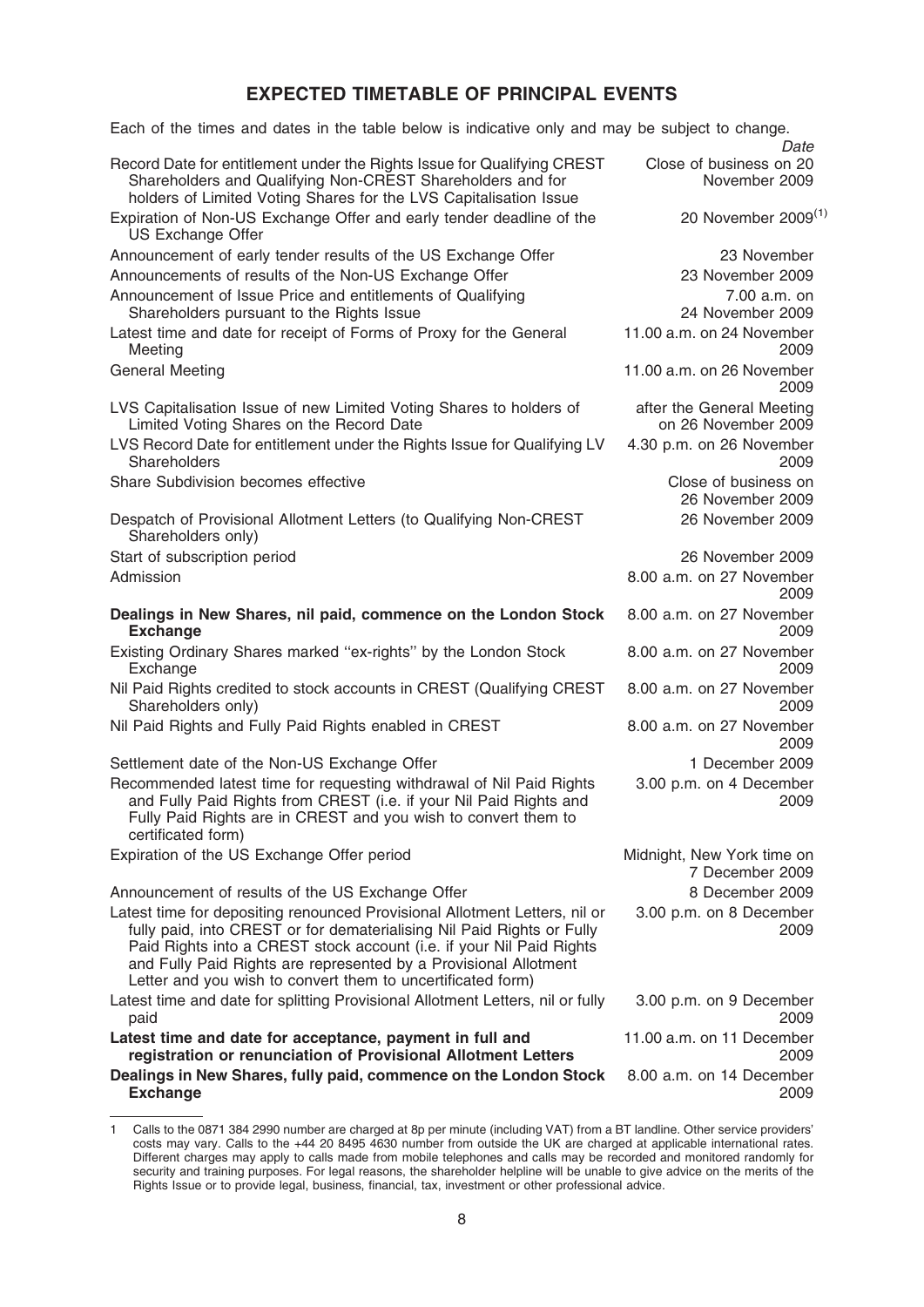|                                                                                      | <i><u>Light</u></i> |
|--------------------------------------------------------------------------------------|---------------------|
| New Shares credited to CREST accounts                                                | by 14 December 2009 |
| Despatch of definitive share certificates for the New Shares in certificated<br>form | by 29 December 2009 |
| Late settlement date of the Non-US Exchange Offer                                    | February 2010       |

 $D<sub>0</sub>$ 

#### If any of the above times and/or dates change, the revised time and/or date will be notified by announcement through a Regulatory Information Service.

Different deadlines and procedures may apply in certain cases. For example, Ordinary Shareholders that hold their Ordinary Shares through a CREST participant or other nominee may be set earlier deadlines by the CREST participant or other nominee than the times and dates noted above.

Should you require further assistance please call the shareholder helpline on 0871 384 2990<sup>1</sup> (from inside the United Kingdom) or +44 20 8495 4630 (from outside the United Kingdom). Please note the shareholder helpline will be open between 8.30 a.m. and 5.30 p.m. on any Business Day.

Please note that for legal reasons, the shareholder helpline is only able to provide information contained in this document and information relating to Lloyds Banking Group's register of members and is unable to give advice on the merits of the Rights Issue or to provide legal, business, financial, tax, investment or other professional advice.

The contents of this document should not be construed as legal, business, financial, tax, investment or other professional advice. Each prospective investor should consult his, her or its own appropriate professional advisers for advice.

Notes: (1) Euroclear deadline will be 4.00 p.m.; CREST deadline will be 1.00 p.m.; early tender deadline will be close of business New York time.

<sup>(2)</sup> The ability to participate in the Rights Issue is subject to certain restrictions relating to Qualifying Shareholders with registered addresses outside the United Kingdom, details of which are set out in Part VIII (''Terms and Conditions of the Rights Issue'') of the Rights Issue Prospectus.

<sup>(3)</sup> The above times and dates are indicative only. The times and dates set out in the expected timetable of principal events above and mentioned throughout this document may be adjusted by Lloyds Banking Group (in consultation with Merrill Lynch, UBS,<br>Citi, Goldman Sachs International, HSBC and J.P. Morgan Cazenove), in which event details of the new be notified to the FSA, the London Stock Exchange and, where appropriate, Qualifying Shareholders.

<sup>(4)</sup> If you hold your Existing Ordinary Shares through one of the Lloyds Banking Group Employee Share Plans, the Lloyds Banking Group Shareholder Account or a CREST nominee, please note that certain of the latest dates set out in the timetable above<br>may not be applicable to you. Where this is the case, the latest such dates which are applicable to Provisional Allotment Letter or advice from your service provider.

<sup>(5)</sup> References to times in this document are to London times unless otherwise stated.

<sup>1</sup> Calls to the 0871 384 2990 number are charged at 8p per minute (including VAT) from a BT landline. Other service providers costs may vary. Calls to the +44 20 8495 4630 number from outside the UK are charged at applicable international rates. Different charges may apply to calls made from mobile telephones and calls may be recorded and monitored randomly for security and training purposes.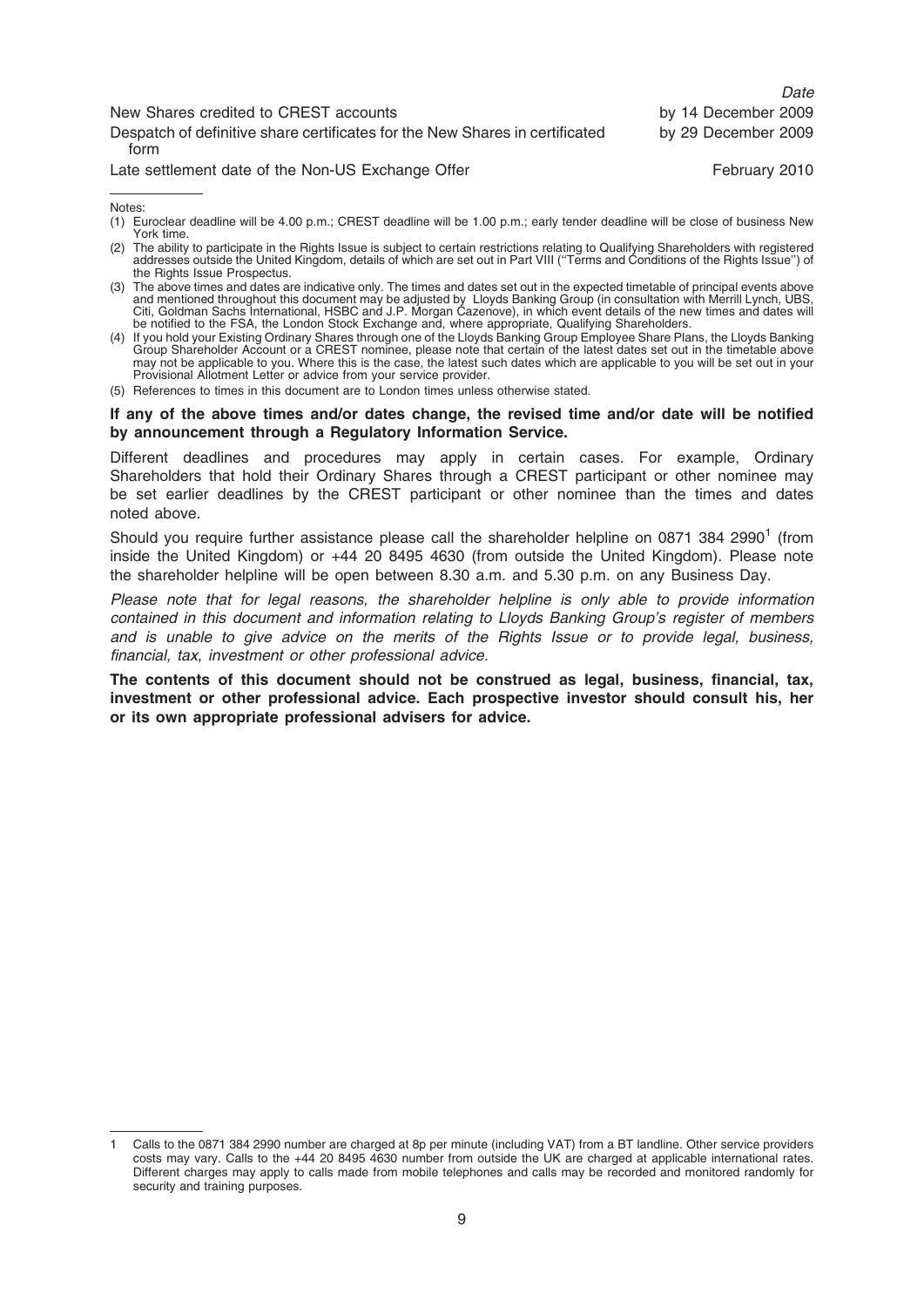### PART I

### LETTER FROM SIR WINFRIED BISCHOFF, CHAIRMAN OF LLOYDS BANKING GROUP PLC

Sir Winfried Bischoff (Chairman) Lord Leitch (Deputy Chairman) J Eric Daniels (Group Chief Executive) Archie G Kane G Truett Tate Tim J W Tookey Helen A Weir CBE Dr. Wolfgang C G Berndt Sir Julian Horn-Smith Carolyn J McCall OBE T Timothy Ryan, Jr. Martin A Scicluna Anthony Watson CBE

Directors: Registered Office: Henry Duncan House 120 George Street **Edinburgh**  $FH2$  4LH

3 November 2009

Dear Shareholder,

### PROPOSED ALTERNATIVE TO THE GOVERNMENT ASSET PROTECTION SCHEME COMPRISING A RIGHTS ISSUE AND LIABILITY MANAGEMENT EXERCISE BY WAY OF EXCHANGE OFFERS TOGETHER WITH THE HMT TRANSACTIONS AND SHARE SUBDIVISION

#### 1 Introduction

Today, Lloyds Banking Group plc has announced proposals intended to meet its current and longterm capital requirements. If you, our shareholders, approve these proposals, it will mean that the Group will not participate in the Government Asset Protection Scheme (''GAPS'').

The Group has also released a trading update today. This reinforces the Group's views expressed in its Interim Results News Release in August that the economic environment in the UK has begun to stabilise. Group margins are also beginning to stabilise, cost reductions for the Group remain on track and overall Group impairments have peaked. Based on the Group's trading performance during the year to date, the Board now has increased confidence in the Group's ability to deliver a strongly improving business performance in 2010 and 2011. Further details on the Group's trading update can be found in paragraph 12 of this letter.

Under the Proposals, which are fully underwritten pursuant to the Underwriting Agreements and the HMT Undertaking to Subscribe, the Group will, subject to Ordinary Shareholder approval: (i) raise £13.5 billion (£13 billion net of expenses of the Proposals) by way of a Rights Issue; and (ii) generate at least £7.5 billion in core tier 1 and/or nominal value of contingent core tier 1 capital through the Exchange Offers and/or the related underwriting arrangements. The Board believes that the Proposals provide a significantly more attractive alternative to participating in GAPS and offer superior economic value to shareholders.

HM Treasury, which holds a 43.4 per cent. holding in Lloyds Banking Group, has undertaken to the Company, pursuant to the HMT Undertaking to Subscribe, to procure that the Solicitor for the Affairs of Her Majesty's Treasury (as nominee for HM Treasury) will vote in favour of the Resolutions which are being put before Ordinary Shareholders to implement the Proposals and on which it is entitled to vote. HM Treasury has also undertaken to participate in full in respect of its rights in the Rights Issue. The Board welcomes HM Treasury's support. In addition, all the Directors intend to participate in respect of their rights in the Rights Issue.

Alongside the Proposals the Group has agreed, subject to shareholder approval (excluding HM Treasury), to pay to HM Treasury a fee of £2.5 billion for the benefit to the Group's trading operations arising as a result of HM Treasury proposing to make GAPS available to the Group (the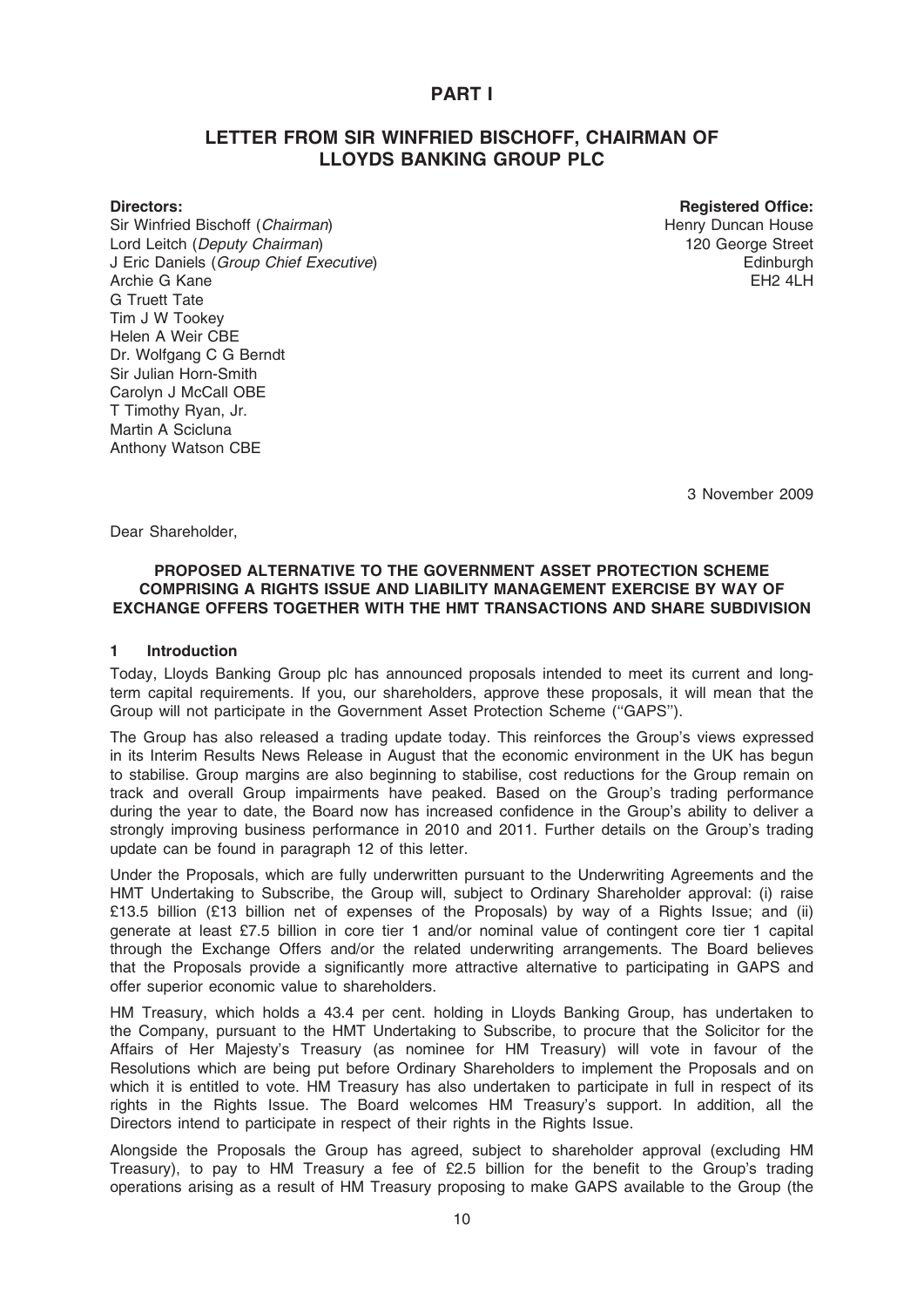''GAPS Payment'') and the HMT Commitment Commission, being a commission of up to £143.7 million in consideration, *inter alia*, of HM Treasury's pre-launch commitment to participate in full in respect of its entitlements under the Rights Issue. Payment of a fee in relation to the benefit to the Group's trading operations as described above is also required by the European Commission as part of the expected state aid remedies. The Group has also agreed to reaffirm the lending commitments that it gave to HM Treasury in March 2009 and to maintain in the 12 months commencing 1 March 2010 similar overall levels of lending as in the 12 months commencing 1 March 2009.

Over the past few months, HM Treasury and the Group have been involved in detailed negotiations with the European Commission in relation to the terms of a restructuring plan which is required in the context of a review resulting from the state aid which has been received by the Group. The Group, together with HM Treasury, has now finalised negotiations with the European Commission around the terms of the restructuring plan and the Group expects to receive a formal decision from the Commission on the state aid position and the restructuring plan by the end of 2009. The Group is confident that the final terms of the restructuring plan will not have a materially negative impact on the Group. However, the Company expects to be prevented from paying dividends on Ordinary Shares for so long as it is prohibited from making coupon payments on certain of its other securities (which is expected to be between 31 January 2010 and 31 January 2012) as a result of the restrictions expected to be required by the European Commission as part of the restructuring plan. Further details on the current state aid position are set out in paragraph 5 of this letter.

### 2 The Proposals

The Proposals comprise:

- (i) an equity raising of £13.5 billion (£13 billion net of the expenses of the Proposals) by way of a Rights Issue. The Rights Issue is fully underwritten pursuant to the Rights Issue Underwriting Agreement and the HMT Undertaking to Subscribe. The Issue Price at which Qualifying Shareholders will be invited to subscribe for New Shares will be determined by the Company and the Joint Bookrunners in advance of the General Meeting and will be at a discount to the Theoretical Ex-Rights Price (''TERP''), taking account of market conditions and other relevant factors; and
- (ii) two separate Exchange Offers. Under the Exchange Offers, eligible holders of Existing Securities will be invited to offer to exchange such Existing Securities for either: (a) new lower tier 2 capital qualifying bonds which will be guaranteed by either the Company and/or Lloyds TSB Bank (''Enhanced Capital Notes'' or ''ECNs'') and which will convert into Ordinary Shares if the Group's published consolidated core tier 1 capital ratio falls to less than 5 per cent.; or (b) in the Non-US Exchange Offer only, an Exchange Consideration Amount which shall be settled in new Ordinary Shares or, at the election of the Company, cash or, in certain circumstances, ECNs. The Exchange Offers, and/or the underwriting arrangements related thereto, will create at least £7.5 billion in core tier 1 and/or nominal value of contingent core tier 1 capital. While the Exchange Offers are underwritten up to £7.5 billion, to the extent that the Exchange Offers are successful and that a market develops in ECNs, the Directors believe it is in the best interests of the Company to have the flexibility to issue further ECNs to satisfy demand.

The Proposals are fully underwritten, pursuant to the Underwriting Agreement and the HMT Undertaking to subscribe, as discussed further in paragraph 8 of this letter and sections 8.5 and 8.6 of Part XX (''Additional Information'') of the Rights Issue Prospectus. Each element of the Proposals is conditional on the approval by the Ordinary Shareholders of the Proposals Resolutions which include the HMT Transactions and the Share Subdivision).

A more detailed summary of the terms of the Exchange Offers is set out in paragraph 8 and Part A of the Appendix to this letter. No offer of Nil Paid Rights, Fully Paid Rights, New Shares or ECNs is being made by means of this document. Full details of the Rights Issue and the Exchange Offers, as the case may be, will be made available to eligible investors or holders in the Rights Issue Prospectus and PALS and the Exchange Offer Memoranda, respectively.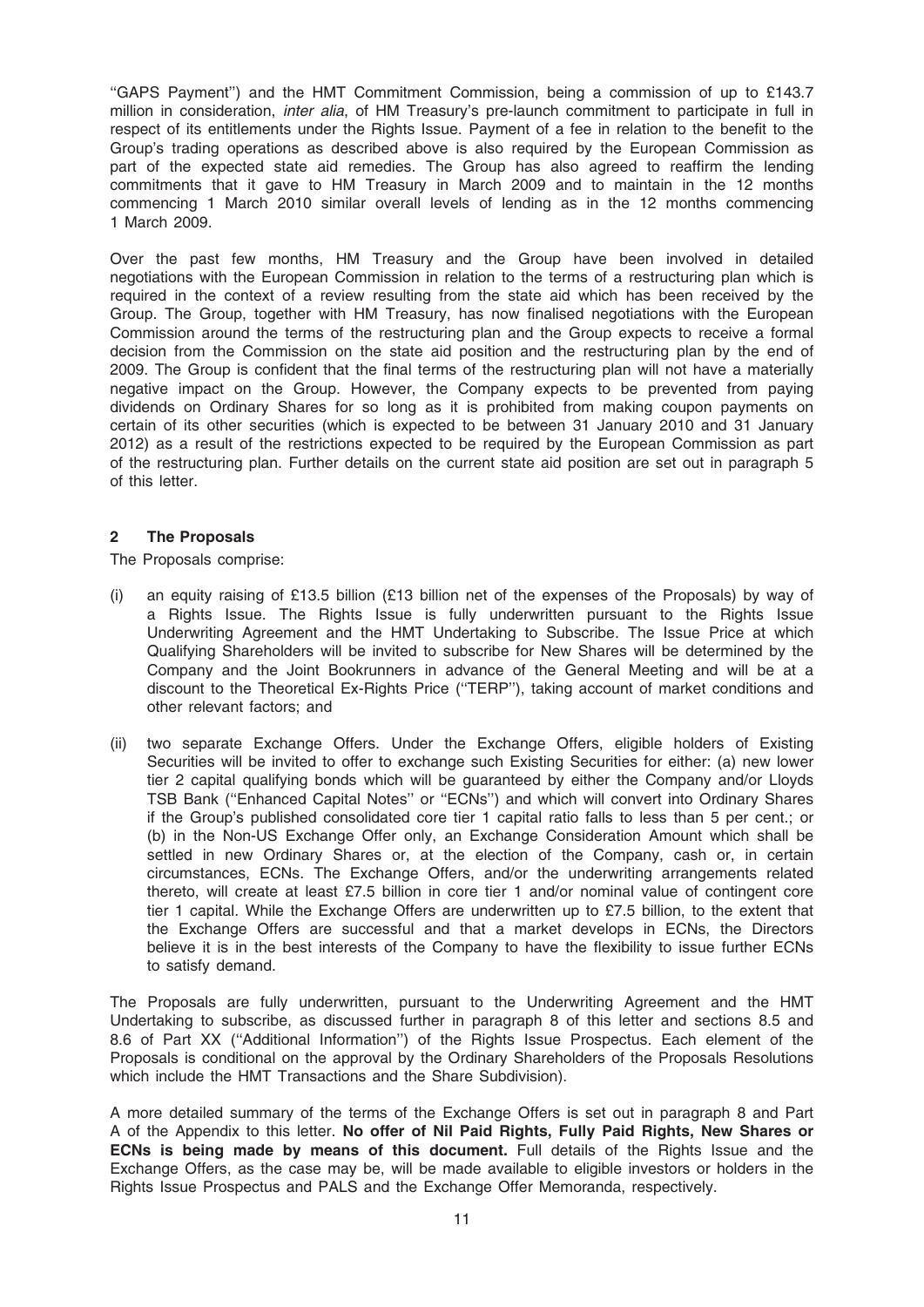### 3 Rationale and key benefits of the Proposals

### **Rationale**

As discussed further in paragraph 7 of this letter, the Board believes that the economic environment in the UK has begun to stabilise and that the UK economy is now expected to return to growth in 2010. This represents a significantly more positive environment for the Group than the conditions prevailing when the FSA Stress Test was carried out in March 2009, the time at which the Group announced its intended participation in GAPS. As previously announced, the Board continues to expect that the Group's overall impairments in the second half of the year will be significantly lower than those incurred in the first half, with progressive reductions expected thereafter.

Claims under GAPS could only be made after the First Loss (as defined in paragraph 6 of this letter) had been exceeded. However, based on the Board's view of the economic outlook for the UK, the Group does not expect that its overall impairments will be high enough to justify entering into GAPS. On this basis the Group would not expect to make any claim were it to participate in GAPS, but would nevertheless still incur significant costs. Even if the UK economy were to deteriorate to the level assumed in the FSA Stress Test, which the Board considers to be unlikely, the Board believes that the net amounts that the Group would have received under GAPS would have been less than the £15.6 billion participation fee which it would have been required to pay to participate in GAPS on the terms announced in March.

Accordingly, the Board is of the view that an alternative approach to meeting its current and longterm capital commitments, in the form of the Proposals, is in the best interests of the Group and its shareholders. The Proposals have been structured in consultation with the FSA. The Board is therefore confident that the Proposals, together with other management actions which the Board considers to be readily actionable, will generate sufficient capital to ensure that the Group no longer requires the asset protection which it would have obtained through participation in GAPS, even if the severe scenario envisaged by the FSA Stress Test were to occur. The Board believes that the Proposals represent a significant step in meeting its long-term objective: that the Group operates as a wholly privately-owned, self-supporting commercial enterprise.

The Board is pleased that it is now able to offer a market-based solution to meet its capital requirements. Such a solution was not available to the Group at the time of the announcement of the Group's intended participation in GAPS in March 2009.

### Key benefits

Were it to participate in GAPS, the Group would benefit from certain loss and regulatory capital relief (as set out in more detail in paragraph 6 of this letter). However, the Board believes that the Proposals offer substantial benefits to shareholders, both on their own merits and as a significantly more attractive option in comparison to GAPS, for the reasons described in more detail below. The Board believes that the Proposals, after taking into account the GAPS Payment, will enhance both earnings per share and returns on equity for the Company relative to GAPS, even if the UK economy deteriorates to the level implied by the FSA Stress Test, which the Board considers to be unlikely.

Substantial increase in non-amortising core tier 1 equity capital: The Rights Issue will raise a total of £13.5 billion of immediately available and non-amortising core tier 1 capital, before expenses of the Proposals. Had the Rights Issue been completed as at 30 June 2009, the Group would have had a *pro forma* core tier 1 capital ratio of approximately 8.6 per cent., after taking into account expenses of the Proposals and the GAPS Payment. The Board considers that this implied level of core tier 1 capital represents a strong capital foundation to support the future stability and success of the Group.

Moreover, the core tier 1 capital raised by the Rights Issue will be available to absorb potential losses across all of the Group's assets, as opposed to GAPS which would only protect against losses on those particular assets covered by the scheme. The core tier 1 capital which would be created on conversion of the ECNs (if and when they were to convert) would also be available to absorb potential losses across all the Group's assets.

By contrast, based on the terms announced in March 2009, GAPS would have created an initial £15.6 billion of core tier 1 capital through the subscription by HM Treasury, using the GAPS participation fee, for B Shares. However, the core tier 1 capital benefit of £15.6 billion from the issue of the B Shares would have been largely offset over the subsequent seven-year period by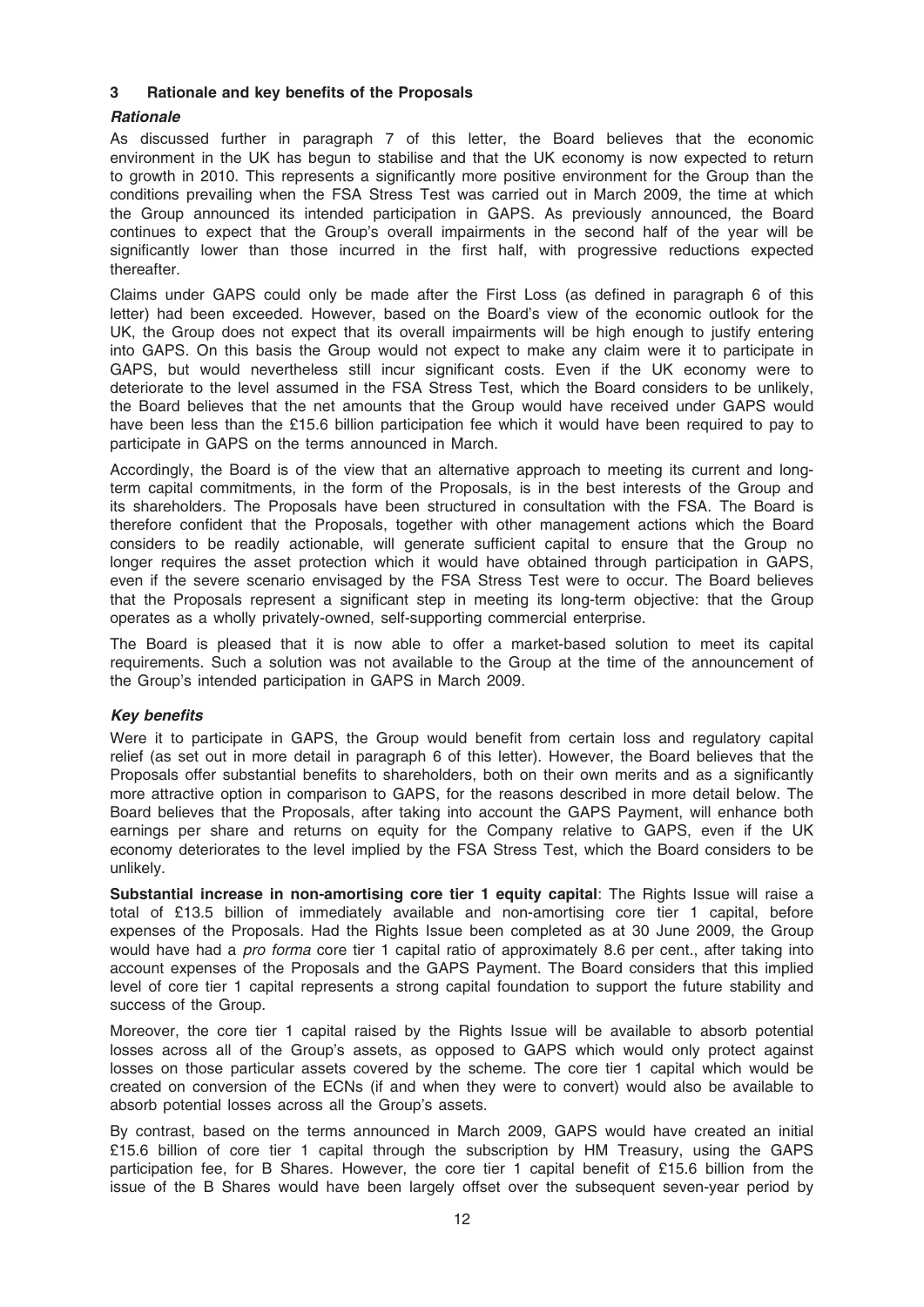the GAPS participation fee which would have been amortised through the Group's income statement. After taking tax into consideration, this would have reduced core tier 1 capital by £11.2 billion. Furthermore, although GAPS would offer an additional core tier 1 capital benefit by providing capital relief on the risk-weighted assets that would initially have been included in the scheme, this benefit would have reduced significantly as the assets within GAPS matured or otherwise ceased to be covered by GAPS in the short-to-medium term.

Improved capital efficiency and lower shareholder dilution: The ECNs to be issued pursuant to the Exchange Offers have been designed to provide capital to the Group without being dilutive to shareholders at the time of their issue. The ECNs will qualify at the time of their issue as lower tier 2 capital and automatically convert into Ordinary Shares if the Group's published consolidated core tier 1 capital ratio falls to less than 5 per cent. thereby increasing the Group's core tier 1 capital at such time. In the event of a conversion pursuant to this feature, up to £7.5 billion of core tier 1 capital would be generated. This provides protection against unexpected deterioration in the UK economy and the effect that such deterioration would have on the Group's capital ratios. Conversion of the ECNs, and the resulting dilution of Ordinary Shareholders, would only occur if the Group's results (in particular impairments) were significantly worse than the Board currently expects.

By contrast, under GAPS, the B Shares to be issued to HM Treasury, at a cost to HM Treasury of £15.6 billion, would have been available for conversion at HM Treasury's option into 13.6 billion Ordinary Shares, and would have converted automatically if the volume weighted average trading price of the Ordinary Shares equalled or exceeded 150 pence per Ordinary Share for 20 complete trading days in any 30 trading day period. Upon such conversion, HM Treasury's ownership of the Company would have increased to approximately 62.3 per cent. from its current level of 43.4 per cent. This substantial dilution to Ordinary Shareholders (other than HM Treasury) would, therefore, have occurred in the event that the Company's share price increased to such levels or if HM Treasury exercised its option to convert to Ordinary Shares.

Cost effective: By implementing the Proposals, although the Group will be required to make the GAPS Payment, the Group will not have to pay the £15.6 billion GAPS participation fee to HM Treasury. In addition, the Company will not issue any B Shares and, accordingly, will not have to pay HM Treasury the proposed annual dividend on the B Shares of at least £1.1 billion, subject to the Company having sufficient distributable reserves.

Improved EU state aid position relative to GAPS: Based on discussions with HM Treasury and the European Commission, the Board believes that, should shareholders adopt the Proposals, the total amount of state aid received by the Group will be significantly lower than would have been expected to be the case had the Group participated in GAPS. The Board believes that this will significantly reduce the severity of the final terms of the restructuring plan required by the European Commission to limit distortions of competition resulting from the state aid received by the Group. An update on the Group's current state aid position is set out in paragraph 5 of this letter.

No additional administrative and operational burden: Participation in GAPS would have required the Group to create an additional administrative and reporting infrastructure that would have been costly, both from a financial perspective and in terms of management time. This would have inhibited the Group's operational and commercial efficiency and flexibility and absorbed substantial Group resources.

Further detailed information on the background to GAPS and the Proposals, including the reasons for the Board concluding that not participating in GAPS is preferable to renegotiating an amended scheme, is set out in the remaining paragraphs of this letter.

### 4 GAPS Withdrawal Deed; HMT Undertaking to Subscribe

### GAPS Withdrawal Deed

Alongside the Proposals, the Company has entered into the GAPS Withdrawal Deed. This agreement sets out the various commitments and terms agreed with HM Treasury including with respect to the implementation of the expected state aid remedies (for further detail, see paragraph 5 of this letter).

The GAPS Withdrawal Deed provides that the Group shall, subject to state aid approval being obtained and to Resolution 4 being approved by the Ordinary Shareholders (excluding HM Treasury) at the General Meeting, make the GAPS Payment. This is a fee which the Group is proposing to pay to HM Treasury for the benefit to the Group's trading operations arising as a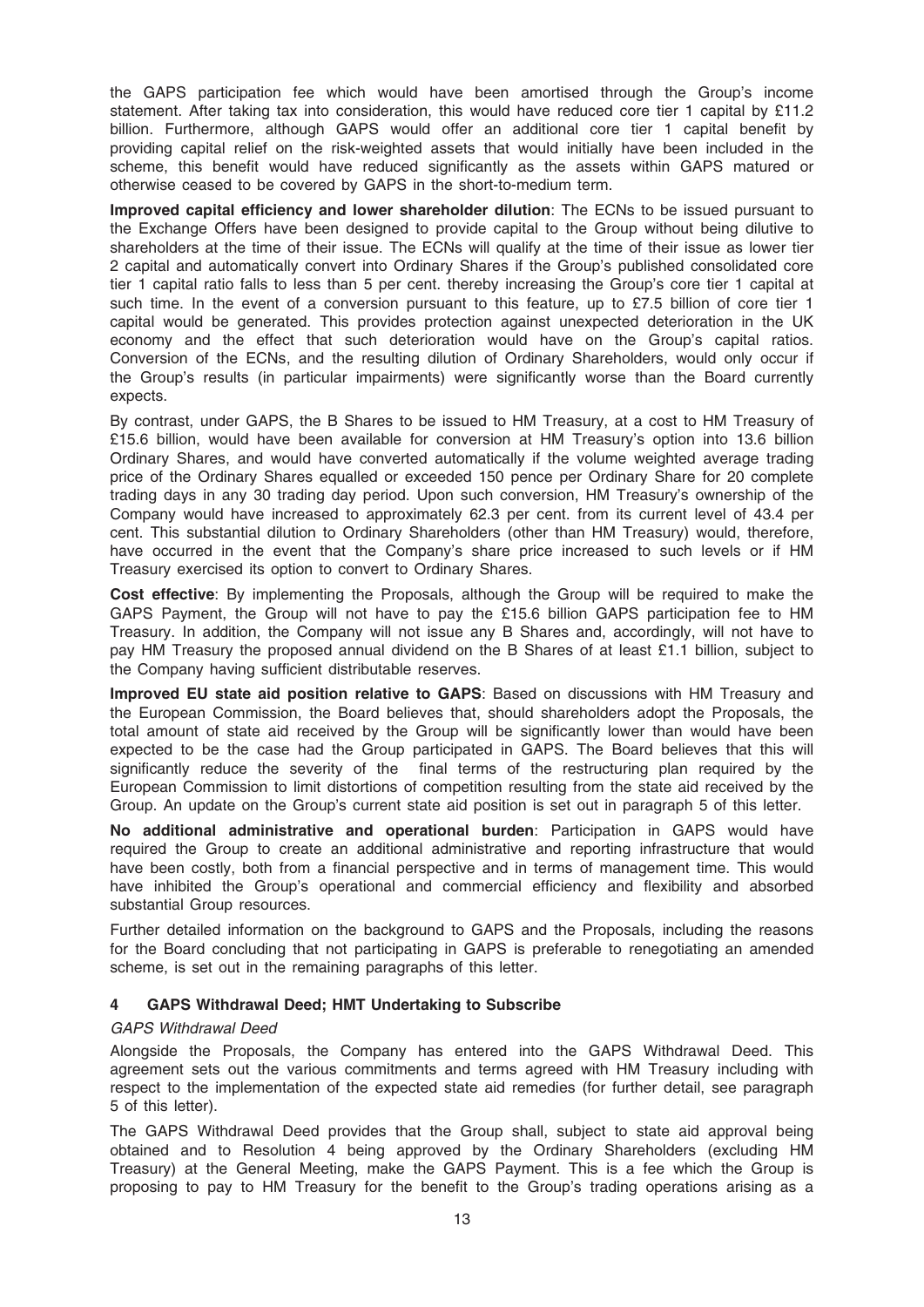result of HM Treasury proposing to make GAPS available to the Group from the time of the Group's announcement of its intention to participate in GAPS in March 2009 until the announcement of the Proposals. Payment of a fee is also required by the European Commission as part of the expected state aid remedies.

Had the Group not reached agreement with HM Treasury on the amount of the GAPS Payment, the Group would not be able to pursue and implement the Proposals since payment of an agreed fee is a pre-requisite to finalising negotiations with the European Commission in respect of the remedies to address the state aid the Group has received, as described further in paragraph 5 of this letter.

The terms announced in March in connection with the Group's intended participation in GAPS did not address whether a fee should be paid by the Group if it did not ultimately accede to GAPS. Therefore there is no contractual measure by which the Group can determine the level of such fee. Furthermore, whilst the European Commission has required that a commercially appropriate fee be paid, they have not prescribed the amount. The GAPS Payment has been negotiated between the Company and HM Treasury and is expected to be approved by the European Commission.

In order to determine what level of fee it would be appropriate to pay, the Group sought to quantify the benefit to the Group's trading operations arising as a result of HM Treasury making GAPS available to the Group.

The benefit to the Group has been calculated based on an estimate of the cost of capital for the Group equal to the amount of regulatory capital benefit which the Directors consider would have been received by or generated for the Group through GAPS for the period from the announcement of the Group's intention to participate in GAPS until today's date. Had GAPS not been available to the Group it would have needed to raise further capital. The calculation is difficult and, in some material respects, relies upon subjective judgements of some complexity and uncertainty. However, the amount of such regulatory capital benefit is based on: (i) the reduction of risk-weighted assets which would have arisen by virtue of GAPS; and (ii) the issuance of the B Shares. In order to determine the cost of capital for the Group, a range of outcomes can be derived from long-term historical data as well as relevant market transactions during the period. However, in this case, the Board took into account the fact that, in March 2009, the capital markets were under severe stress and the cost of capital for the Group would have been correspondingly materially higher than might have been available were only long-term historical data being used.

There are several other reasonable and supportable bases on which one can seek to quantify the benefit to the Group, and therefore the appropriate amount of the GAPS Payment. Before coming to an agreement with HM Treasury on the amount of the GAPS Payment based on the cost of capital for the Group, the Group carried out a number of analyses, in addition to the analysis referenced above, and determined a range of amounts which the Board believes reflect the amount of benefit received by the Group. The amount of the GAPS Payment negotiated and agreed with HM Treasury falls within the range of such appropriate amounts, albeit at the high end of that range. However, the Board believes that the GAPS Payment is a proportionate fee and reflects the amount of benefit received by the Group's trading operations.

The Board, having assessed carefully the amount of the GAPS Payment and the substantial benefits of the Proposals, believes that the Proposals, after taking into account the GAPS Payment, will enhance earnings per share and returns on equity for the Company relative to GAPS and, therefore, represent superior economic value to shareholders.

The GAPS Withdrawal Deed also includes undertakings by the Company in respect of certain other matters. In particular, with respect to remuneration, the Company has acknowledged its commitment to the principle that, from 2010, it should be at the leading edge of implementing the G20 principles, the FSA code on remuneration and any remuneration provisions accepted by the Government from the Walker Review, provided that this principle shall always allow the Group to operate on a level playing field with its competitors. In addition, the Company has agreed with HM Treasury the specific deferral and clawback terms which will apply to any bonuses in respect of the 2009 performance year.

Furthermore, under the GAPS Withdrawal Deed, the Group has agreed to reaffirm the lending commitments which were originally given in the Lending Commitments Deed entered into by the Group on 6 March 2009 in connection with the Group's then proposed participation in GAPS. Under those lending commitments, the Company agreed to increase lending by approximately  $£14$ billion in the 12 months commencing 1 March 2009 to support UK businesses (£11 billion) and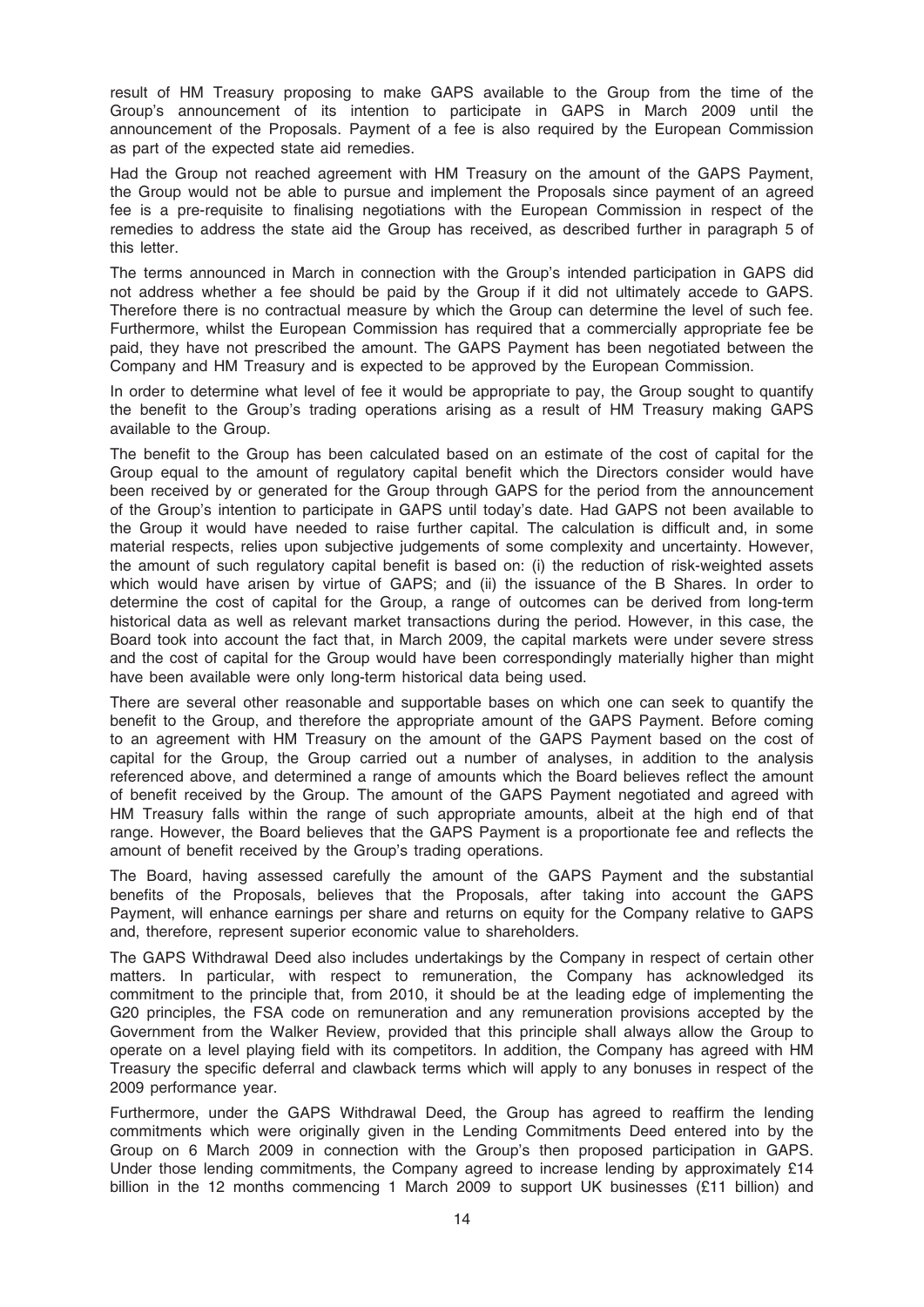homeowners (£3 billion). The Group has agreed to maintain similar levels of lending in the 12 months commencing 1 March 2010, subject to adjustment of the funding commitments by agreement with HM Treasury, the Department for Business, Innovation and Skills and the Department for Communities and Local Government to reflect circumstances at the start of the 12 month period commencing 1 March 2010.

This additional lending in 2009 and 2010 is expressed to be subject to the Group's prevailing commercial terms and conditions (including pricing and risk assessment) and, in relation to mortgage lending, the Group's standard credit and other acceptance criteria (see the summary of the terms of the Lending Commitments Deed in section 8.2 of Part XX (''Additional Information'') of the Rights Issue Prospectus). This lending commitment is part of the Group's ongoing support for UK businesses and homeowners.

The Group has additionally pledged its support for various Government schemes designed to provide additional funding for small businesses, and has also published charters for its small business customers making a range of pledges to help firms through the downturn.

### HMT Undertaking to Subscribe

Under the HMT Undertaking to Subscribe, subject to certain terms and conditions, HM Treasury has irrevocably undertaken to procure that the Solicitor for the Affairs of Her Majesty's Treasury (as nominee for HM Treasury) (i) votes in favour of all of the Resolutions in accordance with the recommendation of the Board (except for the related party transaction resolution (Resolution 4) approving the HMT Transactions) and (ii) takes up its rights to subscribe for all of the New Shares to which it is entitled under the Rights Issue. The HMT Undertaking to Subscribe is conditional upon, among other things, the passing of Resolution 4 approving the HMT Transactions. Conditional upon (ii) above and the receipt by the Company of the aggregate subscription proceeds payable by HM Treasury, the Company has agreed to pay to HM Treasury (or to such other person as HM Treasury may direct) the HMT Commitment Commission. If HM Treasury had not committed to participate in full in respect of its entitlements under the Rights Issue, then the Group would have sought to ensure that HM Treasury's entitlement under the Rights Issue would have been covered by the underwriting commitments given by the Underwriters in which case an amount similar to that to be paid to HM Treasury would have been expected to have been paid instead to the Underwriters. Further details of the HMT Undertaking to Subscribe are set out in section 7.2 of Part XX ("Additional Information") of the Rights Issue Prospectus.

### Related Party Transaction

As HM Treasury holds more than 10 per cent. of the voting rights in the Company, HM Treasury is a ''related party'' for the purposes of the Listing Rules. Making the GAPS Payment and payment of the HMT Commitment Commission (together the ''HMT Transactions'') are each ''related party transactions'' (as defined in the Listing Rules). The HMT Transactions must, pursuant to the Listing Rules, each be approved by the Ordinary Shareholders other than the related party, that is HM Treasury. Resolution 4 seeks approval for the HMT Transactions. However, HM Treasury shall not be entitled to vote on such Resolution. HM Treasury has further undertaken, as required by the Listing Rules, to take all reasonable steps to ensure that its associates, if any, will not vote on that Resolution.

### 5 State Aid

The Group has previously announced that, as a result of HM Treasury's investment in the Company in the context of the placing and open offer undertaken by the Company in November 2008 and the Group's participation in the Credit Guarantee Scheme, the Group has been required to work with HM Treasury to submit a restructuring plan to the European Commission in the context of a state aid review. Any such plan is required to contain measures to limit any competition distortions resulting from the state aid received by the Group.

The European Commission has made it clear that it will require the Group to divest a standalone UK banking business as a condition of obtaining state aid approval and may also require behavioural restrictions as part of the restructuring plan. Accordingly, over the past few months, HM Treasury and the Group have been involved in detailed negotiations with the European Commission in relation to the terms of the restructuring plan (including the ultimate compensatory measures) in order to reach a mutually acceptable solution.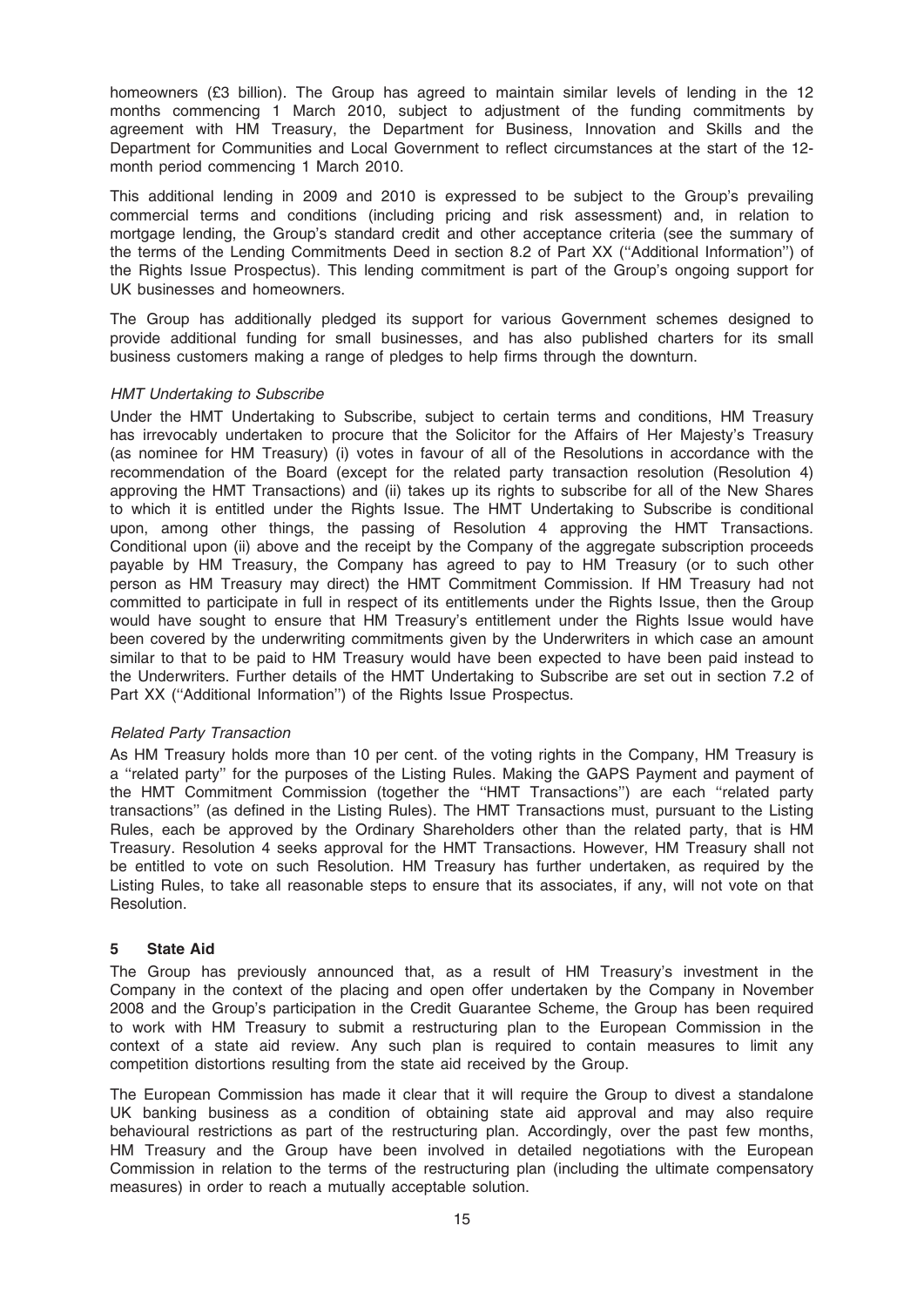The ultimate decision regarding the approval of the UK Government's state measures, including the terms of the final restructuring plan, will be taken by the College of Commissioners (which the Board expects to occur before the end of 2009), and therefore at this stage there can be no certainty as to the outcome of the state aid proceedings and the content of the final restructuring plan. See the risk factor described in section 1.3 of Part II ("Risk Factors") of the Rights Issue Prospectus for further discussion of the risks relating to the state aid proceedings. The Board expects, however, based on the outcome of its negotiations with HM Treasury and the European Commission, that the final restructuring plan will consist of the following principal elements:

- (i) the disposal of a retail banking business with at least 600 branches, a 4.6 per cent. share of the personal current accounts market in the UK and approximately 19 per cent. of the Group's mortgage assets. The business would consist of:
	- the TSB brand:
	- the branches, savings accounts and branch based mortgages of Cheltenham & Gloucester;
	- the branches and Branch Based Customers of Lloyds TSB Scotland and a related banking licence;
	- additional Lloyds TSB branches in England and Wales, with Branch Based Customers; and
	- Intelligent Finance,

and would need to be disposed of within four years;

- (ii) an asset reduction programme to achieve a £181 billion reduction in a specified pool of assets by 31 December 2014; and
- (iii) behavioural commitments, including commitments:
	- not to make certain acquisitions for approximately three to four years; and
	- not to make discretionary payments of coupons or to exercise voluntary call options on hybrid securities from 31 January 2010 until 31 January 2012, which will prevent the Group from paying dividends on its ordinary shares for the same duration.

The assets and liabilities, and associated income and expenses, of the business to be divested (referred to in sub-paragraph (i) above) cannot be determined with precision until nearer the date of sale. However, the Company estimates that, as at 31 December 2008 and after aggregating the elements relating to Lloyds TSB and HBOS, the business to be divested comprised approximately £70 billion of customer lending and £30 billion of customer deposits and, on this basis, approximately £18 billion of risk-weighted assets. For the year ended 31 December 2008, the Board estimates that the business to be divested generated income of approximately £1.4 billion and, after associated direct expenses of approximately £600 million and impairment charges of £300 million, contributed approximately £500 million of profit before tax to the Group.

The Board believes that the restructuring plan as described above is sufficient to obtain approval from the European Commission for the state aid the Group has received, including to the extent that HM Treasury's participation in the placing and compensatory open offer in June 2009 and in the Rights Issue might constitute state aid, as well as any commercial benefit received by the Group following the Group's announcement in March 2009 of its intention to participate in GAPS. The Board is confident that this restructuring plan will not have a materially negative impact on the Group.

The Company has agreed with HM Treasury in the GAPS Withdrawal Deed that the Company will comply with the terms of the European Commission's final decision (see section 7.1 of Part XX (''Additional Information'') of the Rights Issue Prospectus for a summary of the GAPS Withdrawal Deed).

### 6 Background to GAPS

Given the extremely uncertain outlook for the UK economy at the end of 2008 and into 2009, the Group worked with the FSA to identify and analyse the potential impact of an extended and severe UK recession on the Group's regulatory capital ratios. Due to the significant uncertainty at that time over the length and depth of the recession, the Group was tested against the FSA Stress Test.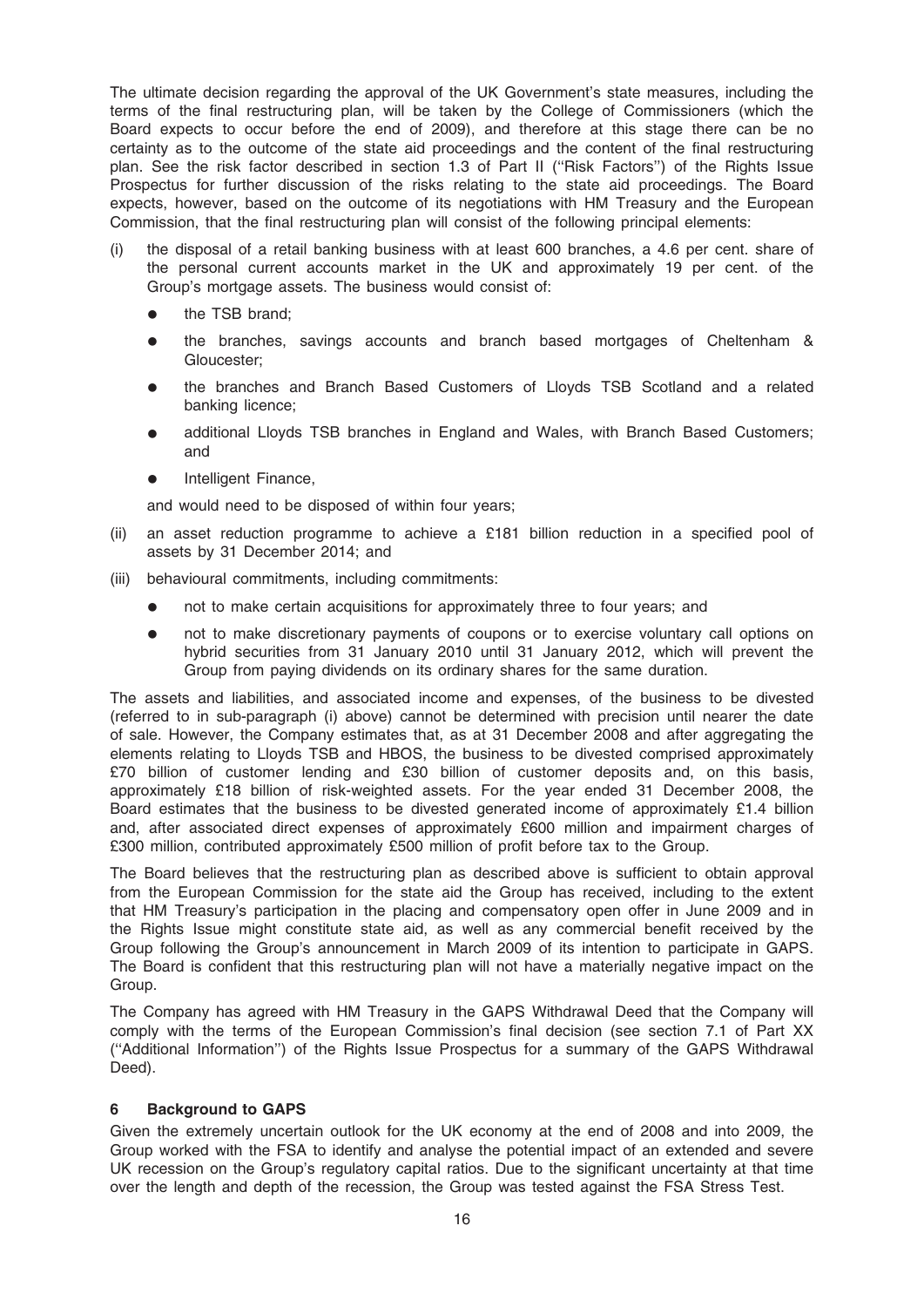The FSA has stated that the assumptions underlying the FSA Stress Test were not intended to be a forecast of what was likely to happen, but were designed to be a severe economic scenario. These assumptions included a peak-to-trough fall in UK GDP of over 6 per cent., with growth not returning until 2011 and only returning to trend-rate growth in 2012. They also included assumptions that unemployment would rise to just over 12 per cent., that the UK would experience a 50 per cent. peak-to-trough fall in house prices and that there would be a 60 per cent. peak-totrough fall in commercial property prices.<sup>1</sup>

The conclusion from this exercise was that the Group would need additional capital to enable it to absorb the future impairments anticipated in such a severe scenario.

As a result, on 7 March 2009, the Group announced its intention to participate in GAPS in respect of certain assets with an aggregate par value of approximately £260 billion. This announcement was made, in part, on the basis of the term sheet published by HM Treasury on 26 February 2009, which set out the expected key terms, conditions and operational principles of GAPS.

As consideration for entering into GAPS, it was expected that the Group would pay a participation fee to HM Treasury of £15.6 billion, to be amortised over an estimated seven-year period. The proceeds of this fee would have been applied by HM Treasury in subscribing for an issue of B Shares by the Company. In addition to the participation fee, the Group would also have had to assume 100 per cent. of the losses relating to the first £35 billion of impairments (including historical impairments and write-downs) relating to the assets covered by GAPS (the "First Loss") and a further 10 per cent. of cumulative losses in the whole portfolio of assets thereafter, up until the date specified as the maturity date of each covered asset.

The £15.6 billion of B Shares would have carried an annual dividend to be paid to HM Treasury (subject to the availability of distributable reserves and any restriction on payment of dividends that might have been required by the European Commission) of the greater of 7 per cent. of the issue price of the B Shares and 125 per cent. of any dividend on Ordinary Shares for each period. It was expected that the dividend payable on the B Shares would have been at least £1.1 billion per annum, subject to the availability of distributable reserves.

The entry into GAPS was intended to provide two key benefits to the Group. First, loss relief, particularly in a scenario of severe economic stress such as would be implied by the FSA Stress Test. Once the First Loss had been utilised the Group would not have been exposed to the full amount of losses it might otherwise have incurred in respect of non-performing assets covered by the scheme. Second, the entry into GAPS was intended to provide regulatory capital relief (or an increase in the Group's core tier 1 capital ratio), arising from a reduction in the Group's riskweighted assets as well as the generation of new core tier 1 capital through the issuance of the B Shares.

As explained in paragraph 7 of this letter, however, the Board no longer believes that the entry into GAPS, either on the terms announced in March 2009 or on any such revised terms which the Board believes may currently be available to the Group, is in the best economic interests of its shareholders.

### 7 Background to the Proposals

The Group accepts and agrees with the merits of severe stress testing of regulatory capital, and the Proposals, together with other management actions which the Board considers to be readily actionable, are specifically designed to provide the capital enhancement that the Board believes is necessary to meet the capital requirements of the FSA Stress Test. The Board believes that, since commencing the negotiation of the terms of GAPS, the UK economy has begun to stabilise and is now expected to return to growth in 2010. Accordingly, the Board believes that the likelihood of the UK economy deteriorating to the levels implied by the FSA Stress Test, the assumptions behind which remain unchanged, is now materially lower than was the case in March 2009.

Since March 2009, the Group's core business has proved to be resilient despite the difficult economic circumstances under which it has had to operate.

In addition, the Group has completed detailed credit reviews of the Group's asset portfolio in accordance with the Group's risk management approach, including, most importantly, the legacy HBOS portfolio and file-level credit reviews of the Group's wholesale portfolio. This analysis, in conjunction with management's view of the economic outlook for the UK, underpins the Board's

<sup>1</sup> Source: FSA statement on its use of stress tests, FSA/PN/068/2009.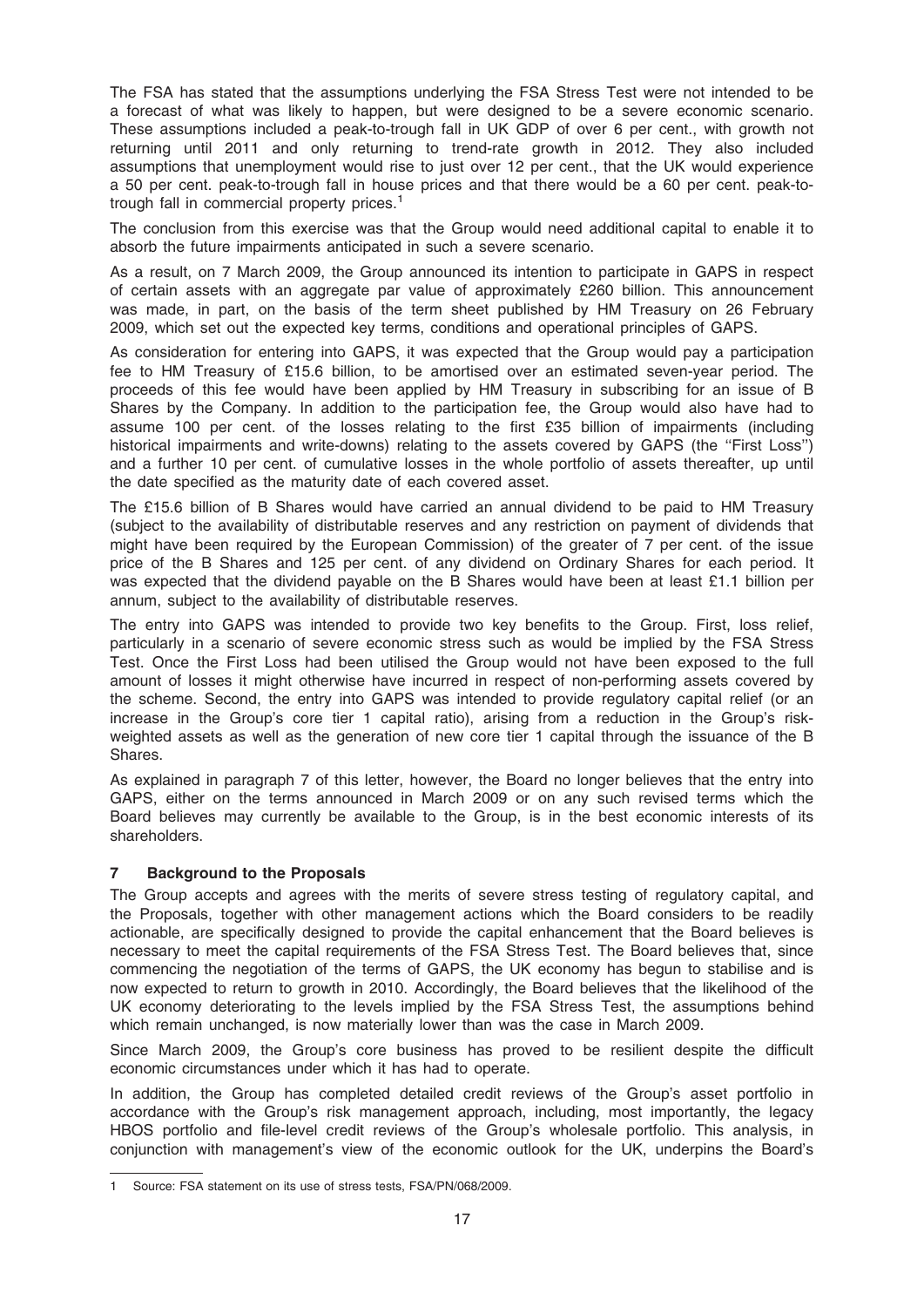belief that the Group's overall impairments peaked in the first half of the current year, and that overall impairments in the second half of the year will be lower than in the first half. It also gives the Board a high level of confidence both in the adequacy of the substantial impairments which it has already taken against these assets (including with respect to the Group's commercial and residential property exposures) and in the scale and timing of expected future impairments. Further detail on Group impairments by division is set out below, and in the Interim Management Statement (set out in full in the appendix to Part IX (''Information on the Group'') of the Rights Issue Prospectus).

### Impairments

A significant proportion of the Group's impairments to date have originated in the Group's Wholesale division, primarily reflecting the significant and rapid decline in commercial property prices and reducing levels of corporate cash flow. The Group's impairments were also impacted by the exposures in certain legacy HBOS portfolios, which were more sensitive to the downturn in the economic environment. Having analysed the portfolio of wholesale assets, the Board expects a significant overall reduction in the Wholesale impairment charge in the second half of 2009, with a further improving trend in 2010.

In the Retail division, the Company has experienced a change in the mix of impairments in the first half of 2009, as the relative weighting between secured and unsecured impairments returned to a more normal pattern. This change has been more positive than expected due to a variety of factors, including: (i) a stabilising outlook for house prices (which has had a positive impact, primarily on the secured portfolio); (ii) increasing levels of unemployment (which has had a negative impact, primarily on the unsecured portfolio); and (iii) lower than previously expected house repossessions as customers benefit from the low interest rate environment and therefore lower mortgage payments (which has had a positive impact, primarily on the secured portfolio). In light of these trends, and management's expectations with regard to the UK economic outlook, the Board believes that Retail impairments will peak in the second half of 2009, with an improving trend expected in 2010.

In the Wealth and International division, the impairment charge increased in the first half of 2009 reflecting significant provisions against the Group's Irish and Australian commercial real estate portfolios. The Group continues to have ongoing concerns with regard to the outlook for the Irish economy and expects the high level of impairments to continue throughout 2009 and in 2010.

In conclusion, given its view of the economic outlook for the UK, the Board believes that, at the Group, level the overall impairment charge has now peaked and that the overall impairment charge in the second half of 2009 will be significantly lower than the overall impairment charge in the first half of 2009, with a significantly improving trend thereafter.

### GAPS

Since 7 March 2009, the Company has been working closely with HM Treasury to finalise the terms and conditions and operational mechanics of the Group's participation in GAPS. However, as these terms and conditions were being negotiated, it became clear that the benefits of GAPS to the Group would have been materially less extensive and that the costs to the Group of participating in the scheme, both financially and in terms of management time, would have been materially higher (and the impact on the Group materially more onerous) than was anticipated by the Board at the time its intended participation in GAPS was announced. The following issues in particular are relevant:

Capital Relief: The capital relief arising as a result of the large reduction in risk-weighted assets would have been much lower than had been anticipated by the Board in March 2009. This is due to various factors, including the fact that: (i) in March 2009 significant benefit was expected to arise in respect of the Group's Treasury assets (however, the Group has (with FSA approval) successfully resecuritised those assets and thereby reduced the risk-weighting of the assets); and (ii) updated, more accurate forecasting has changed the Group's expectations of its quantum of risk-weighted assets. Further, it has become clear to the Board that the operation of GAPS, as it would apply to the Group, would serve to remove certain assets from coverage within a short period after commencement of the scheme which would mean the risk-weighted asset relief afforded by GAPS would reduce more quickly than had been anticipated by the Board in March.

GAPS Rules: The development of the detailed scheme rules for GAPS since the GAPS term sheet was published in February 2009 has meant that in many areas the scheme rules are more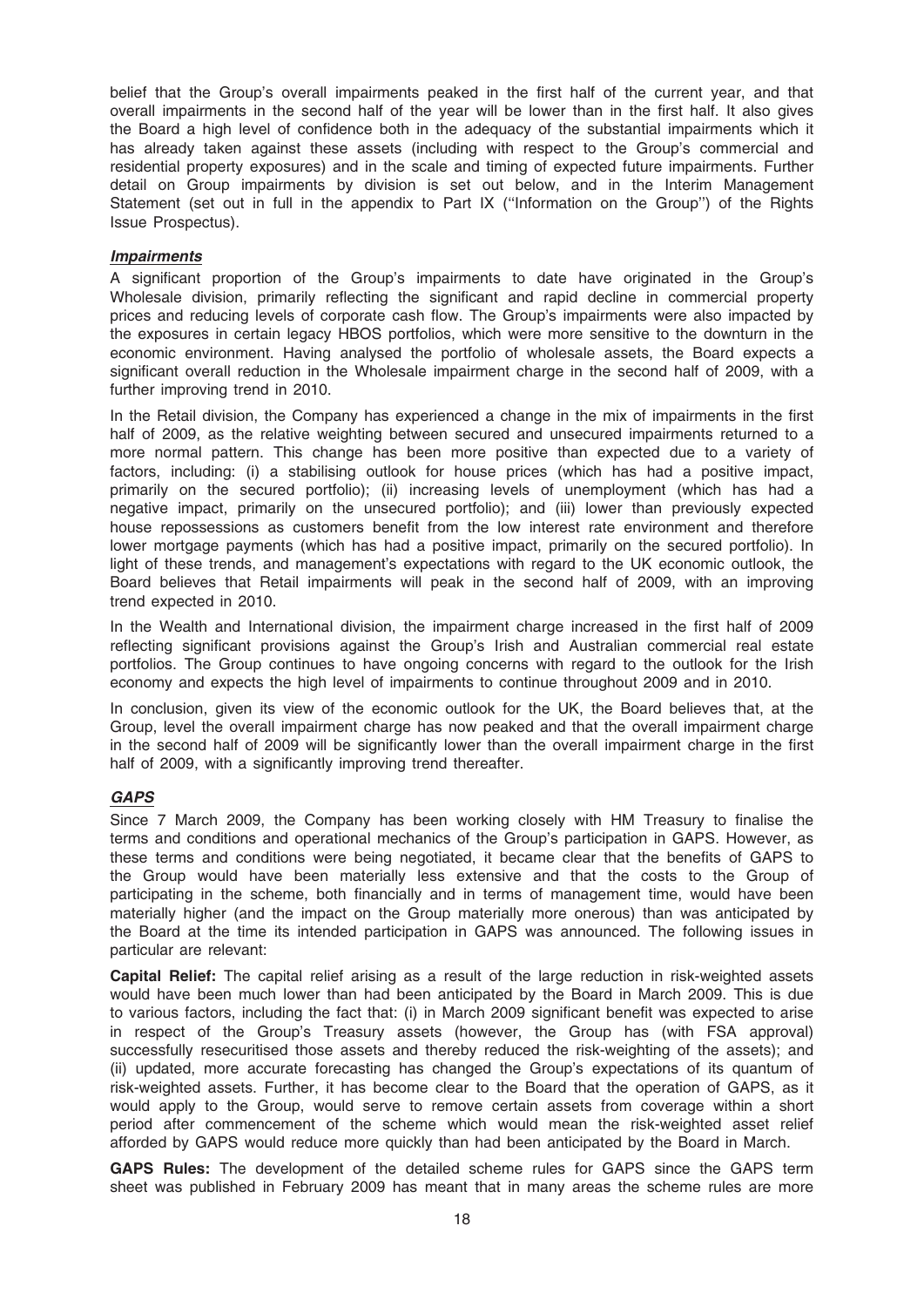disadvantageous for the Group than the position which had been anticipated by the Board when it announced its initial intention to participate. In practice, the Board believes it is highly likely that the operation of GAPS would have been economically unsatisfactory for the Group. For example, although it is expected that under GAPS losses relating to restructuring events would be covered, the Group may not have benefitted from full coverage for certain restructuring and refinancing activities.

### Consideration of alternative solutions

These circumstances and improved economic conditions caused the Board to consider alternative solutions that might provide superior economic value to shareholders than entry into GAPS. These potential alternative solutions included:

- renegotiating the commercial terms of GAPS, the type and quantum of assets covered by the scheme and the scheme rules;
- not entering into GAPS at all and instead raising sufficient additional capital on the public capital markets; or
- a combination of either of the above options.

Over the past few months, the Board has had negotiations with HM Treasury and discussions with other relevant authorities in relation to these potential alternatives. The Board gave careful consideration to possible alternative formulations of GAPS, including a possible combination of a smaller version of GAPS with elements of the Proposals. The Board concluded it would not be in the best interests of its shareholders to pursue these alternative formulations for the reasons set out below:

- State aid: The alternative formulations of GAPS would, in the view of the Board, constitute additional state aid, which would likely require more severe compensatory measures than is expected to be the case if the Proposals are implemented;
- Uncertainty of outcome and potential delay: There was no agreement between the Group and HM Treasury either on the general outline of any specific alternative formulation of GAPS or on the precise commercial terms on which any alternative formulation would have been made available to the Group. While the Board believes that, had negotiations continued, they would have been conducted in good faith, it had no certainty as to the outcome of such negotiations or whether or when such negotiations would have been concluded to the parties' mutual satisfaction, whereas the Proposals can be implemented immediately;
- **Shareholder dilution**: The issue of any B Shares in connection with a renegotiated or reduced form of GAPS would still have resulted in dilution for Ordinary Shareholders (other than HM Treasury) and would have increased the percentage holding of HM Treasury in the Company, thereby potentially delaying and making more difficult any eventual orderly exit by HM Treasury from its shareholding;
- Non-market-based solution: The Board's aim is that the Group returns to being a selfstanding, wholly privately-financed institution as soon as practicable. The Board believes that the Proposals advance this objective more quickly and effectively than would have been the case had the Group participated in GAPS. At the same time, the Proposals improve the quality of the Group's capital structure in a way that is to the long-term benefit of the Group; and
- **Cost and complexity:** The alternative formulations of GAPS would have involved additional administrative and reporting structures which would, in the Board's view, have inhibited the Group's operational and commercial flexibility.

### 8 Principal terms of the Proposals

### Rights Issue

The Group is proposing to raise £13.5 billion by way of the Rights Issue.

The Rights Issue is fully underwritten pursuant to the Rights Issue Underwriting Agreement and the HMT Undertaking to Subscribe. The Issue Price at which Qualifying Shareholders will be invited to subscribe for New Shares will be determined by the Company and the Underwriters in advance of the General Meeting and will be at a discount to TERP. The Issue Price is expected to be announced on 24 November 2009, two days before the General Meeting.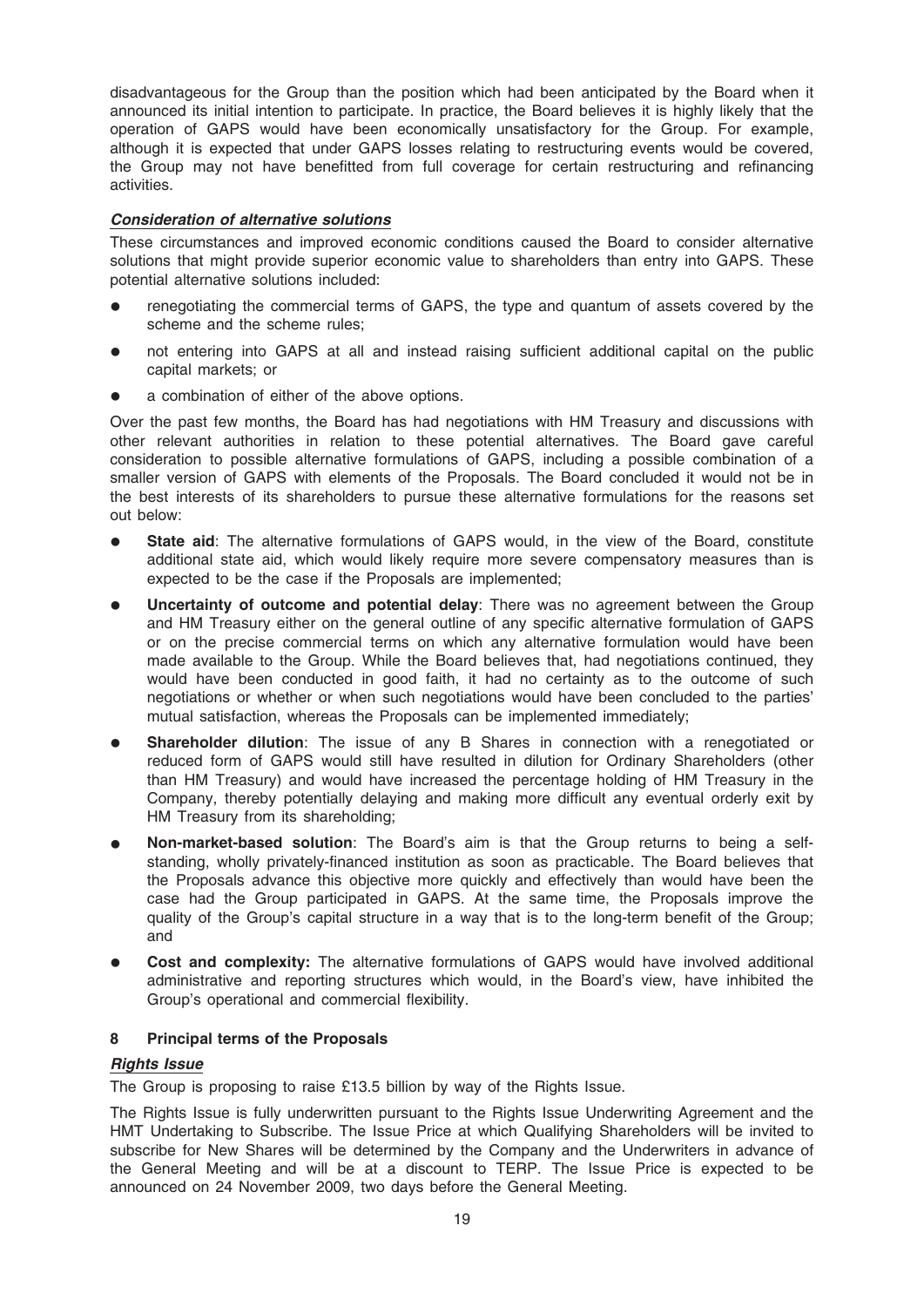Under the Rights Issue, the New Shares will be offered by way of rights to all Qualifying Shareholders (other than, subject to certain exceptions as set out in section 2.5 of Part VIII (''Terms and Conditions of the Rights Issue'') of the Rights Issue Prospectus, Qualifying Shareholders with a registered address or resident in the United States or any other Restricted Jurisdictions).

Entitlements to New Shares will be rounded down to the nearest whole number and fractions of New Shares will not be allotted to Qualifying Shareholders but will be aggregated and the resulting New Shares will be issued to subscribers in the market for the benefit of the Company. Holdings of Existing Qualifying Shares in certificated and uncertificated form will be treated as separate holdings for the purpose of calculating entitlements under the Rights Issue, as will holdings under different designations and in different accounts.

The New Shares, when issued and fully paid, will rank pari passu in all respects with the Existing Ordinary Shares, including the right to receive dividends or distributions made, paid or declared (if any) after Admission of such New Shares, as described below.

Applications will be made to the UK Listing Authority for the New Shares to be admitted to the Official List and to the London Stock Exchange for the New Shares to be admitted to trading on the London Stock Exchange's main market for listed securities.

It is expected that Admission will occur, and that dealings in the New Shares on the London Stock Exchange will commence at 8.00 a.m. on 27 November 2009.

Some questions and answers, together with details of further terms and conditions of the Rights Issue including the procedure for application and payment, are set out in Parts VII (''Some Questions and Answers about the Rights Issue'') and VIII (''Terms and Conditions of the Rights Issue'') of the Rights Issue Prospectus and, for Qualifying Non-CREST Shareholders, will also be set out in the Provisional Allotment Letters and the Shareholder Guide.

### Exchange Offers

The Group will generate at least £7.5 billion of core tier 1 and/or nominal value of contingent core tier 1 capital through the Exchange Offers and/or the related underwriting arrangements.

The Exchange Offers comprise two separate offers in respect of Existing Securities issued by various members of the Group, as follows:

- (i) an offer to be conducted in certain countries outside the United States and will be available only to non-US persons with respect to 52 series of Existing Securities, comprising upper tier 2 capital securities in an aggregate principal amount of £2.52 billion, innovative tier 1 securities in an aggregate principal amount of £7.68 billion and preference shares (or equivalents) in an aggregate liquidation preference/principal amount of £4.09 billion; and
- (ii) a separate offer to the holders of six series of Existing Securities, comprising upper tier 2 capital securities in an aggregate principal amount of £1.74 billion and tier 1 securities in an aggregate principal amount of £0.46 billion, which is being made in certain countries outside the United States and to certain sophisticated holders in the United States who are ''qualified institutional buyers'' as defined in Rule 144A of the Securities Act.

Certain eligible holders of the Existing Securities will be invited to offer to exchange their Existing Securities for either: (i) Enhanced Capital Notes on a par-for-par basis; or (ii) (in the Non-US Exchange Offer only) an Exchange Consideration Amount (up to a limit of £1.5 billion) which shall be settled in Ordinary Shares or, at the election of the Company, cash or, in certain circumstances ECNs.

Eligible holders of those Existing Securities which are accepted for exchange into the relevant Exchange Consideration Amount will receive, following a delayed settlement period of 90 days, such Exchange Consideration Amount in the form of Ordinary Shares or, at the election of the Company, cash (or, in the limited circumstances described below, ECNs). The number of Ordinary Shares to be delivered in satisfaction of such Exchange Consideration Amount shall be based on the higher of (i) the arithmetic average of the volume-weighted average trading price of the Ordinary Shares to be determined over a five trading day period towards the end of the delayed settlement period (the ''VWAP'') and (ii) 90 per cent. of the Ordinary Share closing price on 11 February 2010. The Company may satisfy some or all of the Exchange Consideration Amount (being an amount up to £1.5 billion) in either cash or Ordinary Shares, provided that the maximum number of Ordinary Shares to be issued for this purpose will not exceed a number, the value of which is equal to £1.5 billion (or, if the total Exchange Consideration Amount is less than £1.5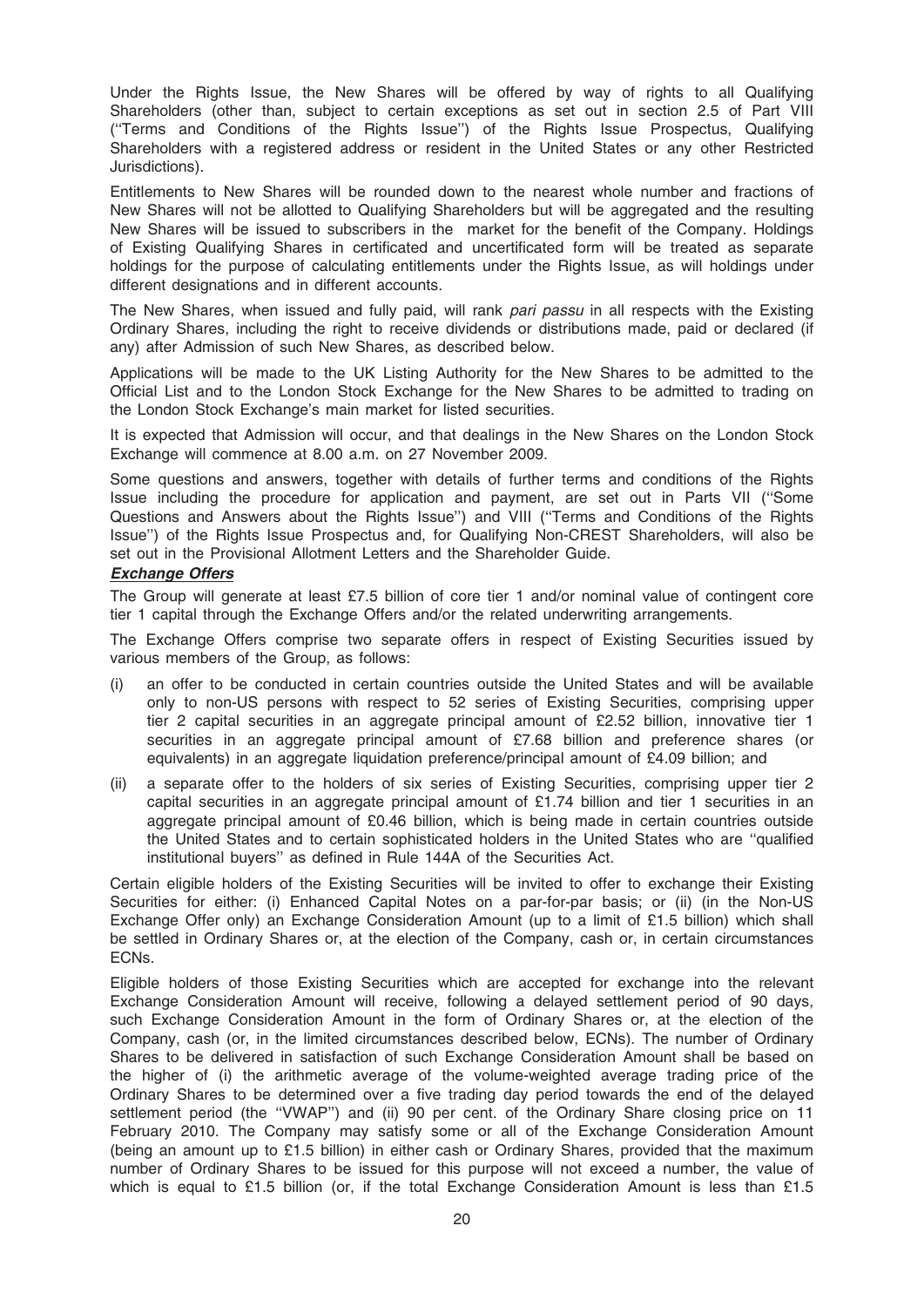billion, such lesser amount) divided by 75 per cent. of the Unadjusted Conversion Price, subject to adjustment for the impact of the Rights Issue. To the extent that the value of all such Ordinary Shares is less than £1.5 billion, holders will, on the delayed settlement date, receive ECNs on the same par-for-par basis as described above to satisfy any such short fall.

The Exchange Offers described above are not being made by means of this document. The Non-US Exchange Offer is not being made available to U.S. persons. The Non-US Exchange Offer is not being made, directly or indirectly in or into, or by use of the mail of, or by any means or instrumentality or foreign commerce of, or of any facilities of a national securities exchange of, the United States as defined under Regulation S of the Securities Act, or for the account or benefit of, U.S. persons.

The Exchange Offers have not been registered under the Securities Act. Securities offered pursuant thereto may not be offered or sold within the United States absent registration or an applicable exemption from the registration requirement of the Securities Act.

### **Underwriting**

The Proposals are being fully underwritten pursuant to the Underwriting Agreements.

### Rights Issue

The Rights Issue is fully underwritten pursuant to the Rights Issue Underwriting Agreement and the HMT Undertaking to Subscribe. The New Shares will be issued at price equal to the higher of (i) 15 pence per New Share and (ii) a price which is within a range of 38 per cent. to 42 per cent. discount to TERP, taking account of market conditions and other relevant factors. Sufficient New Shares will be issued to ensure that the gross proceeds of the Rights Issue receivable by the Company, including pursuant to the HMT Undertaking to Subscribe, are not less than £13.5 billion. To the extent that any New Shares are not subscribed for or are otherwise deemed not to be taken up or placed within the Rump Placing, the Joint Bookrunners, the Senior Co-Lead Managers and the Co-Lead Managers will severally subscribe for such number of New Shares (excluding any New Shares to be subscribed by HM Treasury pursuant to the HMT Undertaking to Subscribe) at the Issue Price as is required to ensure that the gross proceeds of the Rights Issue received by the Company, including pursuant to the HMT Undertaking to Subscribe, are not less than £13.5 billion.

A summary of the principal terms and conditions of the Rights Issue Underwriting Agreement is set out in section 8.5 of Part XX (''Additional Information'') of the Rights Issue Prospectus.

### Exchange Offers

The Exchange Offers are also fully underwritten pursuant to the Additional ECN Issues Underwriting Agreement. This means that, to the extent that the Exchange Offers, together with any other liability management transactions that might be undertaken by the Group (acting reasonably and in consultation with the Underwriters) prior to 30 April 2010, do not generate £7.5 billion or more of core tier 1 capital and/or nominal value of contingent core tier 1 capital, the Additional ECN Underwriters will underwrite one or more further issues of additional ECNs in an aggregate amount sufficient to reduce such shortfall to zero.

A summary of the principal terms and conditions of the Additional ECN Issues Underwriting Agreement is set out in section 8.6 of Part XX (''Additional Information'') of the Rights Issue Prospectus.

Once the Resolutions relating to the Proposals have been approved, each of the Proposals shall proceed independently of one another.

### 9 Impact of conversion

The ECNs will convert into Ordinary Shares in certain circumstances. This could have the effect of materially diluting the interests of Ordinary Shareholders at the time of any conversion. For further details on how such dilution might impact Ordinary Shareholders, please refer to Part C of the Appendix to this letter.

### 10 Share Subdivision

Under the Companies Act, it is not permissible for a company to issue shares at a discount to their nominal value, which, in respect of the Existing Ordinary Shares is currently 25 pence per share. It is proposed that the Company carries out the Share Subdivision which will reduce the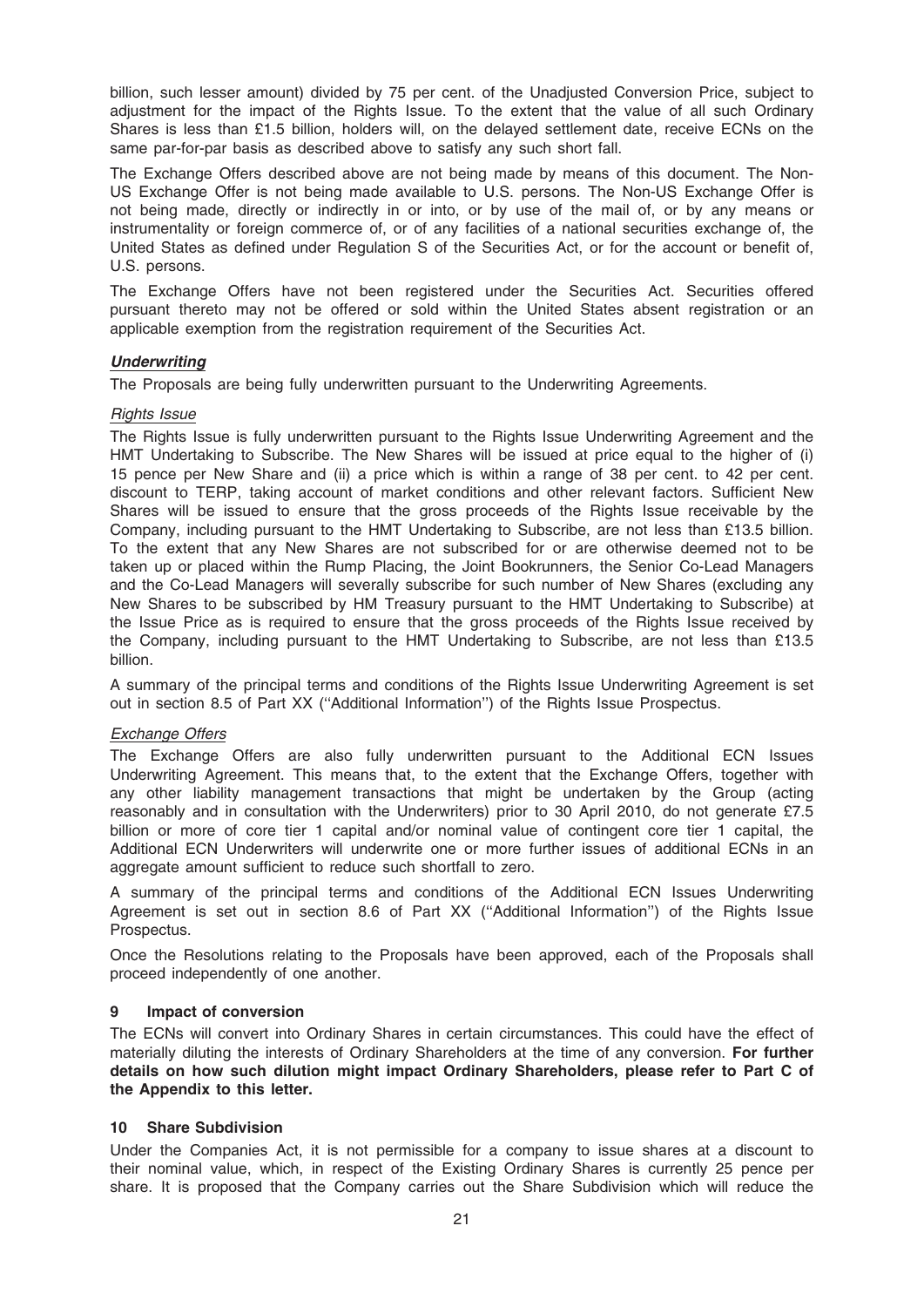nominal value to 10 pence per share. This provides the Company and the Joint Bookrunners with greater certainty that the Issue Price will be able to be set at a 38 per cent. to 42 per cent. discount to TERP irrespective of market conditions. The Board believes that the Share Subdivision also provides the Company access to the best available underwriting structure and terms. Although no decision has currently been made as to the Issue Price, in no circumstances will the Issue Price be below 15 pence. As noted in paragraph 8 of this letter, the Issue Price is expected to be announced on 24 November 2009, two days before the General Meeting. The Proposals are conditional on, amongst other things, the completion of the Share Subdivision.

It is proposed that, pursuant to the Share Subdivision, each existing Ordinary Share of 25 pence in issue at the close of business on the date of the General Meeting will be subdivided into one ordinary share of 10 pence in the capital of the Company (a ''10p Ordinary Share'') and one deferred share of 15 pence in the capital of the company (a ''Deferred Share''). The purpose of the issue of Deferred Shares is to ensure that the reduction in the nominal value of the Ordinary Shares does not result in a reduction in the capital of the Company.

Each Ordinary Shareholder's proportionate interest in the Company's issued ordinary share capital will remain unchanged as a result of the Share Subdivision. Aside from the change in nominal value, the rights attaching to 10p Ordinary Shares (including voting and dividend rights and rights on a return of capital) will be identical in all respects to those of existing Ordinary Shares. No new share certificates will be issued in respect of the 10p Ordinary Shares as existing share certificates for existing Ordinary Shares will remain valid in respect of the same number of 10p Ordinary Shares arising from the Share Subdivision. The number of Ordinary Shares of the Company listed on the Official List and admitted to trading on the London Stock Exchange's main market for listed securities shall not change as a result of the Share Subdivision. The Share Subdivision will not affect the Group's or the Company's net assets. Consequently, the market price of a 10p Ordinary Share immediately after completion of the Share Subdivision should, theoretically, be the same as the market price of an Ordinary Share immediately prior to the Share Subdivision.

In addition, it is proposed that, pursuant to the Share Subdivision and as required by Article 3.1.4(i) of the Articles of Association, each existing Limited Voting Share of 25 pence in issue at the close of business on the date of the General Meeting will be subdivided into one limited voting share of 10 pence (a ''10p Limited Voting Share'') and one Deferred Share. Aside from the change in nominal value, the rights attaching to 10p Limited Voting Shares will be identical in all respects to those of existing Limited Voting Shares. No new share certificates will be issued in respect of the 10p Limited Voting Shares as existing share certificates for existing Limited Voting Shares will remain valid in respect of the same number of 10p Limited Voting Shares arising from the Share Subdivision.

The Deferred Shares created on the Share Subdivision becoming effective will have no voting or dividend rights and, on a return of capital on a winding up of the Company, will have the right to receive the amount paid up thereon only after Ordinary Shareholders have received, in aggregate, any amounts paid up thereon plus £10 million per Ordinary Share.

No share certificates will be issued in respect of the Deferred Shares, nor will CREST accounts of shareholders be credited in respect of any entitlement to Deferred Shares, nor will they be admitted to the Official List or to trading on the London Stock Exchange or any other investment exchange. The Deferred Shares shall not be transferable at any time, other than with the prior written consent of the Directors. The rights attaching to, and restrictions upon, the Deferred Shares are set out in Resolution 6.

At the appropriate time, the Company may repurchase the Deferred Shares, make an application to the High Court for the Deferred Shares to be cancelled, or cancel, or seek the surrender of the Deferred Shares using such other lawful means as the Directors may determine.

### 11 Integration of HBOS and synergies update

The Group has completed the planning of its key integration activities and the execution of a broad range of over 100 integration programmes is well underway just over nine months after the acquisition of HBOS. The Board is pleased with the progress made so far and remains confident that the Group will meet its commitment to deliver cost synergies and other operating efficiencies from the Acquisition of greater than £1.5 billion per annum by the end of 2011, notwithstanding the business impact of the expected state aid remedies as referred to in paragraph 5 of this letter. The Company's unaudited interim results announcement on 5 August 2009 highlighted that over £100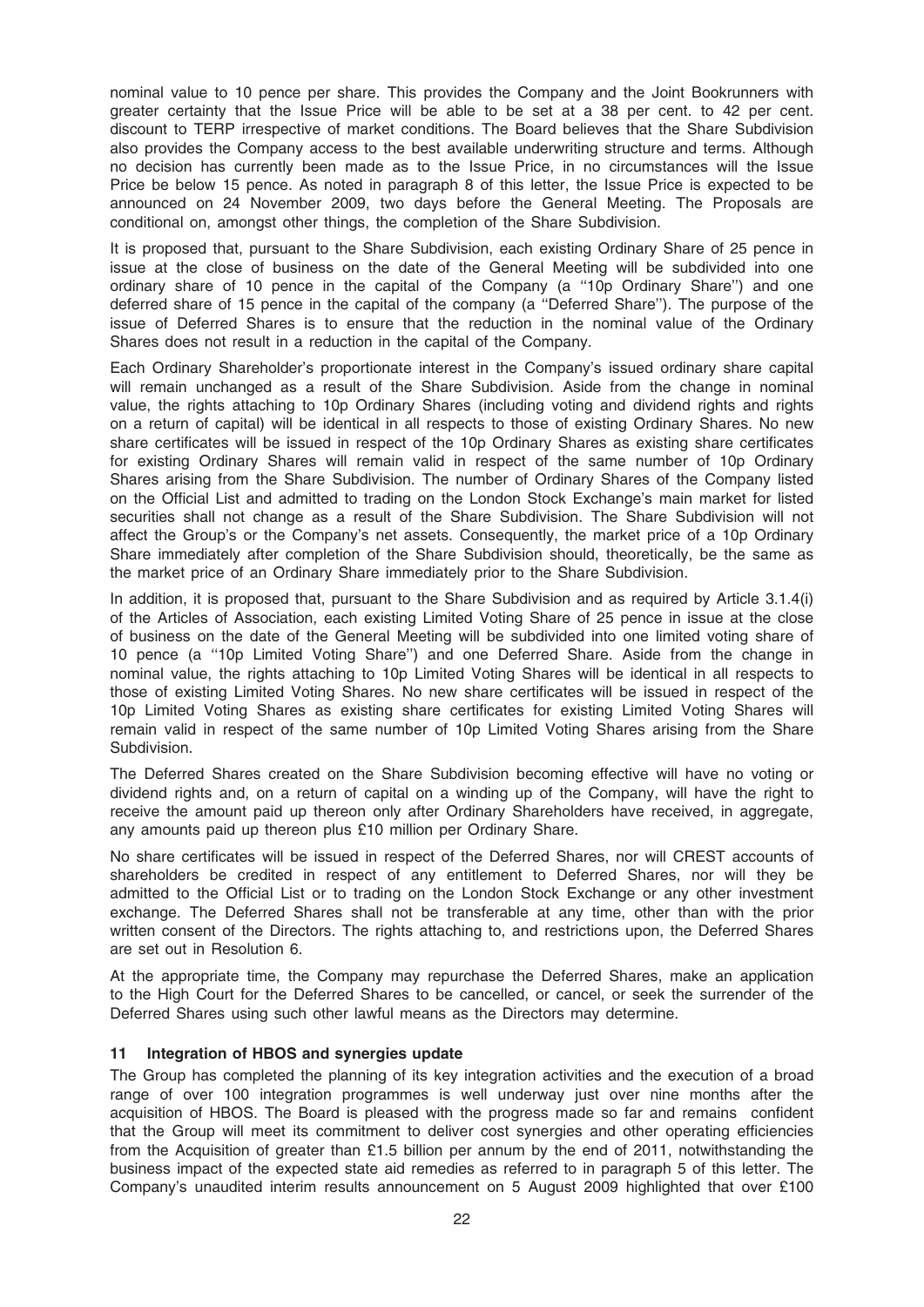million of cost synergies were realised by the Group in the first half of 2009. On the basis of first half initiatives and programmes to be implemented during the second half of the financial year, the Group expects to finish 2009 with annualised run-rate cost savings of £750 million.

The integration of such a large enterprise as HBOS inevitably takes time, but once the full extent of the benefits of such integration are realised, particularly in light of the Group's view that the economic environment in the UK has begun to stabilise, the Board believes the Group will be in a strong position to create significant value for you, our shareholders.

### 12 Current trading, trends and prospects

On 5 August 2009, Lloyds Banking Group announced its interim results for the half year ended 30 June 2009. Despite the significant impairments which were announced at that time, the Group was able to demonstrate the continued resilience of its core business.

As announced in the Interim Management Statement, the Group has continued to deliver a good revenue performance in the third quarter of 2009, with similar trends, excluding gains on liability management, to those delivered in the first half of the year. The Group's banking net interest margin has shown clear signs of stabilising in the third quarter of 2009, compared to the first half of the year. The Group continues to deliver a strong cost performance and, in addition, the Board feels that excellent progress has continued to be made on the integration of the enlarged Group, with the achievement of a higher run-rate of cost synergies than those previously announced. The overall run-rate of impairments has slowed in the third quarter of the year. As a result, the Group continues to expect impairments to fall significantly in the second half of 2009, compared to the first half of the year. As previously announced, the Group continues to expect to report a loss before tax for 2009, excluding the impact of the £11.2 billion credit relating to negative goodwill.

As reported in the Interim Results News Release, the Group has identified approximately £300 billion of assets associated with non-relationship lending and investments, including business which is outside its current risk appetite, which may have been earmarked for GAPS protection were the Group to participate in the scheme. The Group's approach to managing these assets would be the same whether or not it moves forward with the Proposals or participates in GAPS. It is the Group's intention to manage such assets for value and run them down over time given the current economic climate. Over the next five years, the Group expects to achieve a reduction in such assets of approximately £200 billion, which equates to approximately 20 per cent of the Group's total balance sheet assets as at 30 June 2009. The impact of running down those assets is not expected to have a materially negative impact on the Group's income over the five year period.

The full text of the Interim Management Statement is set out on pages 109 to 111 of the Rights Issue Prospectus.

### 13 Group capital and liquidity policies

In September 2008, the Group set out a target that its core tier 1 capital ratio be in the range of 6 to 7 per cent. Reflecting the increase in expected levels of core tier 1 capital across the industry since that time, the Board's target has now been increased to be more than 7 per cent.

As discussed above, the Rights Issue will raise a total of £13.5 billion of core tier 1 capital before expenses of the Proposals and before the making of the GAPS Payment. Had the Rights Issue been completed as at 30 June 2009, this would have resulted in a pro forma core tier 1 capital ratio for the Group of approximately 8.6 per cent. after expenses of the Proposals and the GAPS Payment. Further details on the Group's capital resources and liquidity can be found in Part XV (''Capital Resources'') of the Rights Issue Prospectus.

### 14 Working Capital

The Company is of the opinion that, after taking into account existing available bank and other facilities, the Exchange Offers and the net proceeds of the Rights Issue, the Group has sufficient working capital for its present requirements, that is, for at least the next 12 months from the date of this document.

### 15 Dividends and dividend policy

As a result of the expected state aid remedies referred to in paragraph 5 of this letter, the Company expects to be prevented from making discretionary (contractually deferrable or waivable) coupon and dividend payments on hybrid capital securities or making voluntary calls on such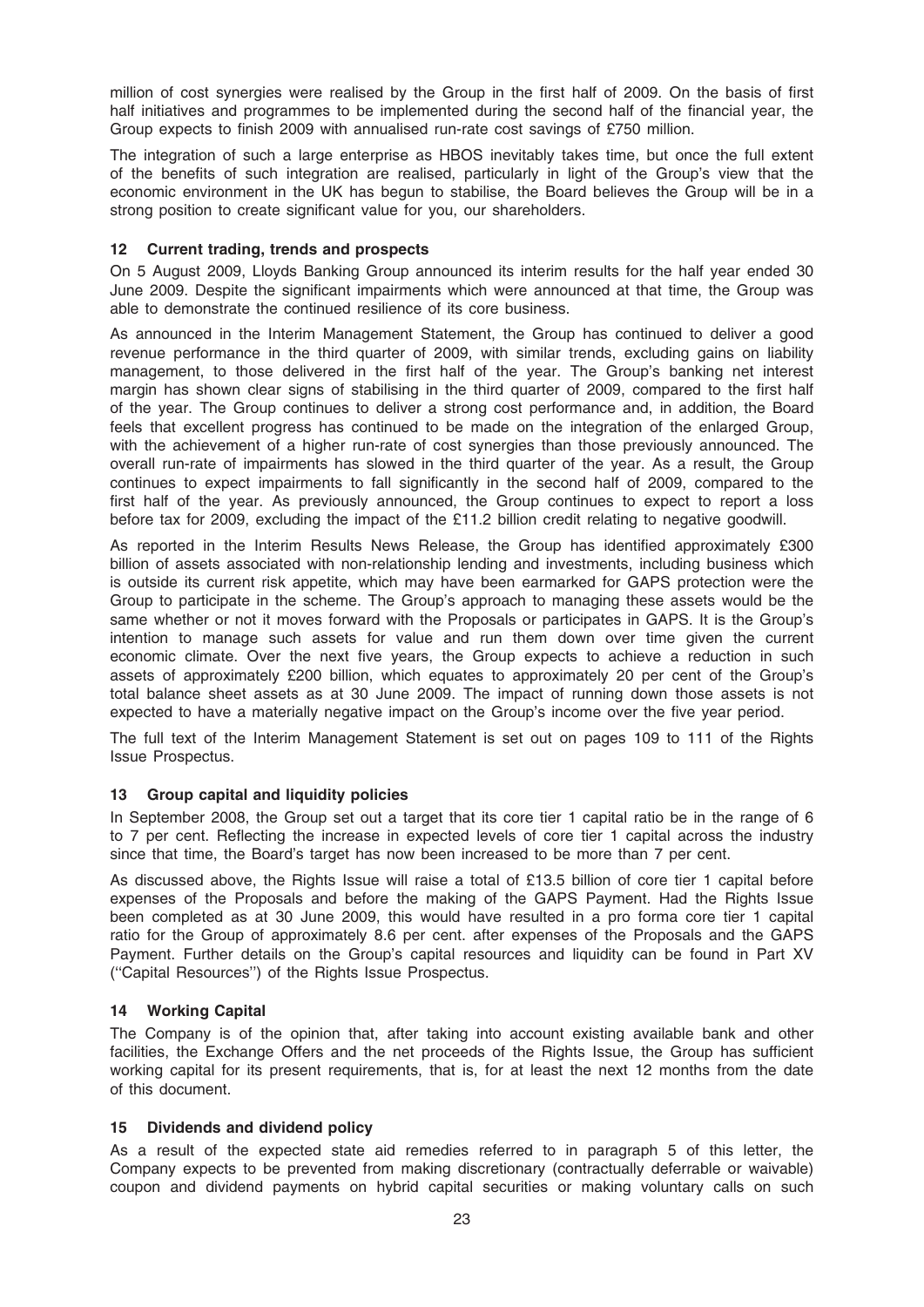securities from 31 January 2010 until 31 January 2012. Should the Group be prevented from making such payments, the Company will be restricted by the terms of such hybrid capital securities from paying dividends on its Ordinary Shares for the duration of such restrictions. However, the Board intends to resume dividend payments on its Ordinary Shares as soon as market conditions and the financial position of the Group permit, subject to the expiry of the restrictions outlined above. See also the risk factor described in section 1.5 of Part II (''Risk Factors'') of the Rights Issue Prospectus.

### 16 Lloyds Banking Group General Meeting

The Proposals are conditional upon the approval of the Proposals Resolutions by the Ordinary Shareholders at the General Meeting. These Resolutions, together with other Resolutions intended to update the Directors' authorities to allot shares generally and on a non-pre-emptive basis, to effect a capitalisation issue for holders of Limited Voting Shares as required by the Articles, and to buy back certain 6.3673 per cent. preference shares in order to simplify the Group's capital structure, are set out in the notice convening a General Meeting of the Company to be held on 26 November 2009 at Hall 12, The Atrium, National Exhibition Centre, Birmingham B40 1NT at 11:00 a.m., which is set out at the end of this document. Further details of the Resolutions proposed to be passed at the General Meeting are set out in the notice. The purpose of the General Meeting is to consider and, if thought fit, pass the Resolutions, a summary of which is set out in Part B of the Appendix to this letter.

As mentioned in paragraph 4 above, since the HMT Transactions involve Lloyds Banking Group's substantial shareholder, HM Treasury (which at 30 October 2009, (being the last practicable date prior to the date of this document) indirectly held 11,798,531,471 Ordinary Shares, representing approximately 43.4 per cent. of the issued ordinary share capital of the Company), they are related party transactions for the purposes of the Listing Rules. Therefore, as required by the Listing Rules, the HMT Transactions are conditional on the approval of Resolution 4 by the Ordinary Shareholders (other than HM Treasury, which, in accordance with the Listing Rules, may not vote on Resolution 4 and has agreed to take all reasonable steps to ensure that its associates, if any, do not vote on Resolution 4).

### 17 Use of proceeds

The primary motive behind the Proposals is to raise core tier 1 and contingent core tier 1 capital, and as such any net cash proceeds will be used in the day-to-day operations of the Group. The proceeds raised and/or capital generated from the Rights Issue are expected to, in aggregate, increase the Group's core tier 1 capital ratio by approximately 230 basis points to around 8.6 per cent. on a pro forma basis as at 30 June 2009 taking into account expenses of the Proposals and the GAPS Payment.

### 18 Action to be taken by Ordinary Shareholders

A Form of Proxy is enclosed which covers the Resolutions to be proposed at the General Meeting and which is for use by the holders of Ordinary Shares. If you are a person nominated under section 146 of the 2006 Act to enjoy information rights, please read Note 2 to the Notice of General Meeting.

Completed Forms of Proxy should be returned in accordance with the instructions printed on them as soon as possible, but in any event no later than 11.00 a.m. on 24 November 2009. In addition, it is possible to appoint and instruct your proxy electronically by following the instructions on the enclosed Form of Proxy. Completion of a Form of Proxy will not prevent you from attending and voting at the General Meeting if you so wish. To appoint more than one proxy (each of whom must be appointed to exercise rights attached to the different shares held by you), see Note 3(b) on the reverse of the Form of Proxy.

At the General Meeting, the Company will disclose, for each Resolution, the total of the proxy votes received and any votes cast at the meeting, the proportion for and against each Resolution, and the number of votes withheld. Votes withheld will not be counted in the calculation of the proportion of votes 'for' and 'against' a Resolution.

Voting at the General Meeting in respect of each Resolution will be conducted by way of a poll. The Directors believe it is important that the intentions of all members who register a vote are fully taken into account. Voting on a poll is more transparent and equitable, since it allows the votes of all shareholders who wish to vote to be taken into account, and it reflects evolving best practice.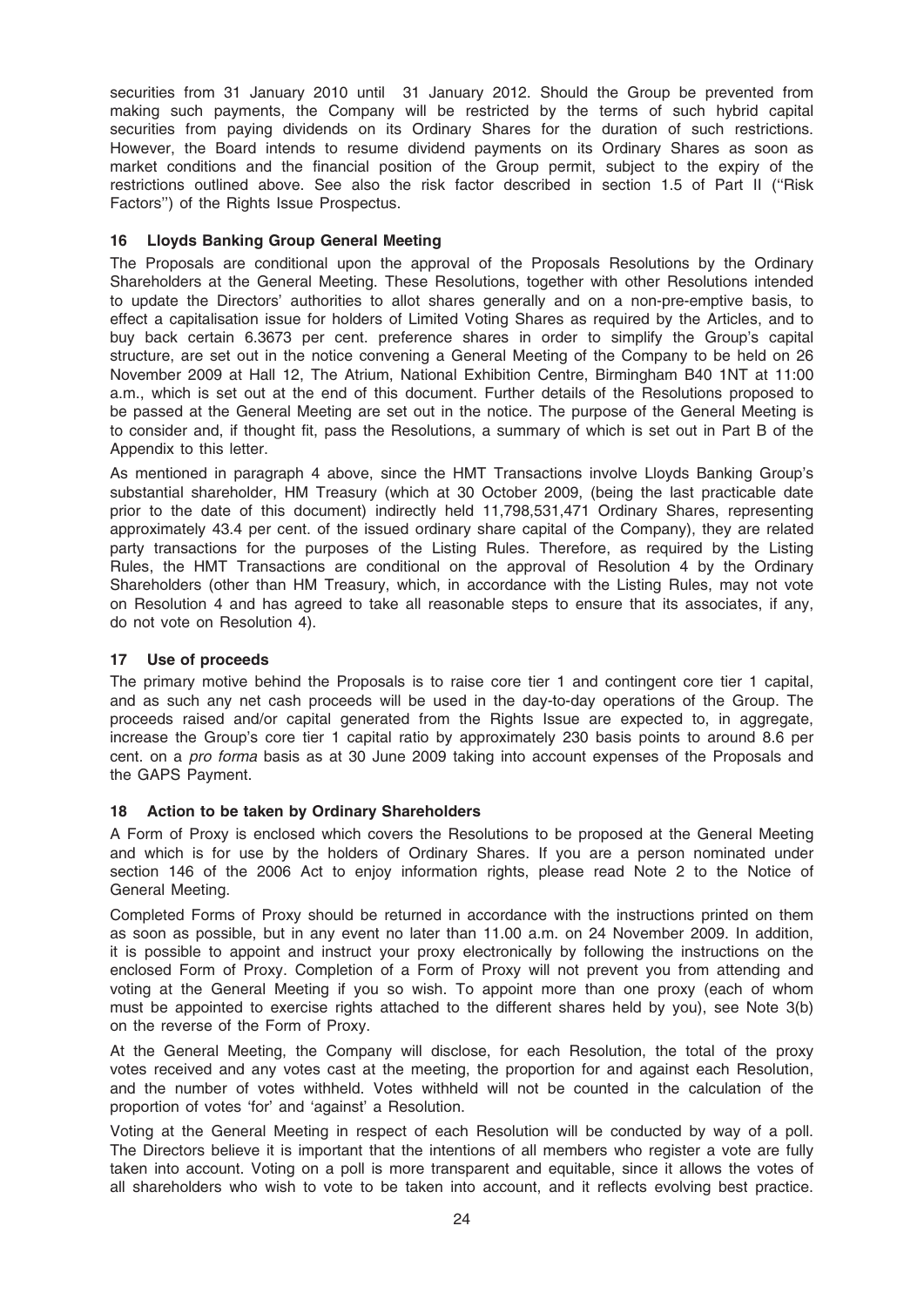Ordinary Shareholders who attend the meeting will still be able to ask questions relevant to the business of the meeting prior to voting on the Resolutions.

### 19 Fees and Expenses relating to the Proposals

Fees and expenses relating to the Proposals are expected to be approximately £500 million.

### 20 Further information

Your attention is drawn to the further information set out in Parts A, B and C of the Appendix to this letter. You should read the whole of this document and not rely solely on the information set out in the Letter.

### 21 Consents

Merrill Lynch, whose address is Merrill Lynch Financial Centre, 2 King Edward Street, London EC1A 1HQ, has given and has not withdrawn its written consent to the inclusion in this document of references to its name in the form and context in which they appear.

UBS, whose address is 1 Finsbury Avenue, London EC2M 2PP, has given and has not withdrawn its written consent to the inclusion in this document of references to its name in the form and context in which they appear.

J.P. Morgan Cazenove, whose address is 20 Moorgate, London EC2R 6DA, has given and has not withdrawn its written consent to the inclusion in this document of references to its name in the form and context in which they appear.

### 22 Importance of the Vote

The Board believes that the Proposals provide a more attractive alternative to participating in GAPS and offer superior economic value to shareholders. Should any of the Proposals Resolutions (which include the resolution to approve the HMT Transactions) not be approved by the relevant Ordinary Shareholders, the Proposals will not proceed. Should the Proposals not proceed, the Group may not be able to meet the regulatory capital ratios required to be maintained by the FSA in the medium and long term and, should that be the case, will need to raise additional capital. For the avoidance of doubt, should any of Resolutions 3, 5, 10 and 12 not be approved by Ordinary Shareholders, the Proposals may still proceed.

The options available to the Board in such circumstances are not yet clear. However, it is highly likely that the Group would need to reopen discussions with HM Treasury regarding its possible participation in GAPS or approach the UK Government for alternative support, although there can be no assurance that the Group would be permitted to enter into GAPS, or what form any alternative UK Government support may take. Furthermore, there can be no certainty that any such participation by the Group in GAPS would not be on terms which are more onerous to the Company than the terms announced in March 2009. In addition, such participation or alternative support could require additional state aid remedies. If the Group were permitted to participate in GAPS in these circumstances, it would seek to finalise the terms of its participation as soon as practicable, although there can be no assurance that it would be possible to do so in the near future.

### 23 Directors' Recommendation

The Board, which has been so advised by Merrill Lynch and UBS, considers that the HMT Commitment Commission payable in relation to HM Treasury's entry into the HMT Undertaking to Subscribe (proposed in Resolution 4 and which is a related party transaction for the purposes of the Listing Rules) is fair and reasonable so far as shareholders are concerned. In providing their advice, Merrill Lynch and UBS have taken into account the Board's commercial assessments.

The Board, which has been so advised by J.P. Morgan Cazenove, considers that the GAPS Payment (proposed in Resolution 4 and which is a related party transaction for the purposes of the Listing Rules) is fair and reasonable so far as shareholders are concerned. In providing their advice, J.P. Morgan Cazenove has taken into account the Board's commercial assessments.

Shareholders are reminded of the importance of the disclosure contained in paragraph 4 above.

The Board considers that the Resolutions are in the best interests of Ordinary Shareholders taken as a whole and accordingly unanimously recommends that Ordinary Shareholders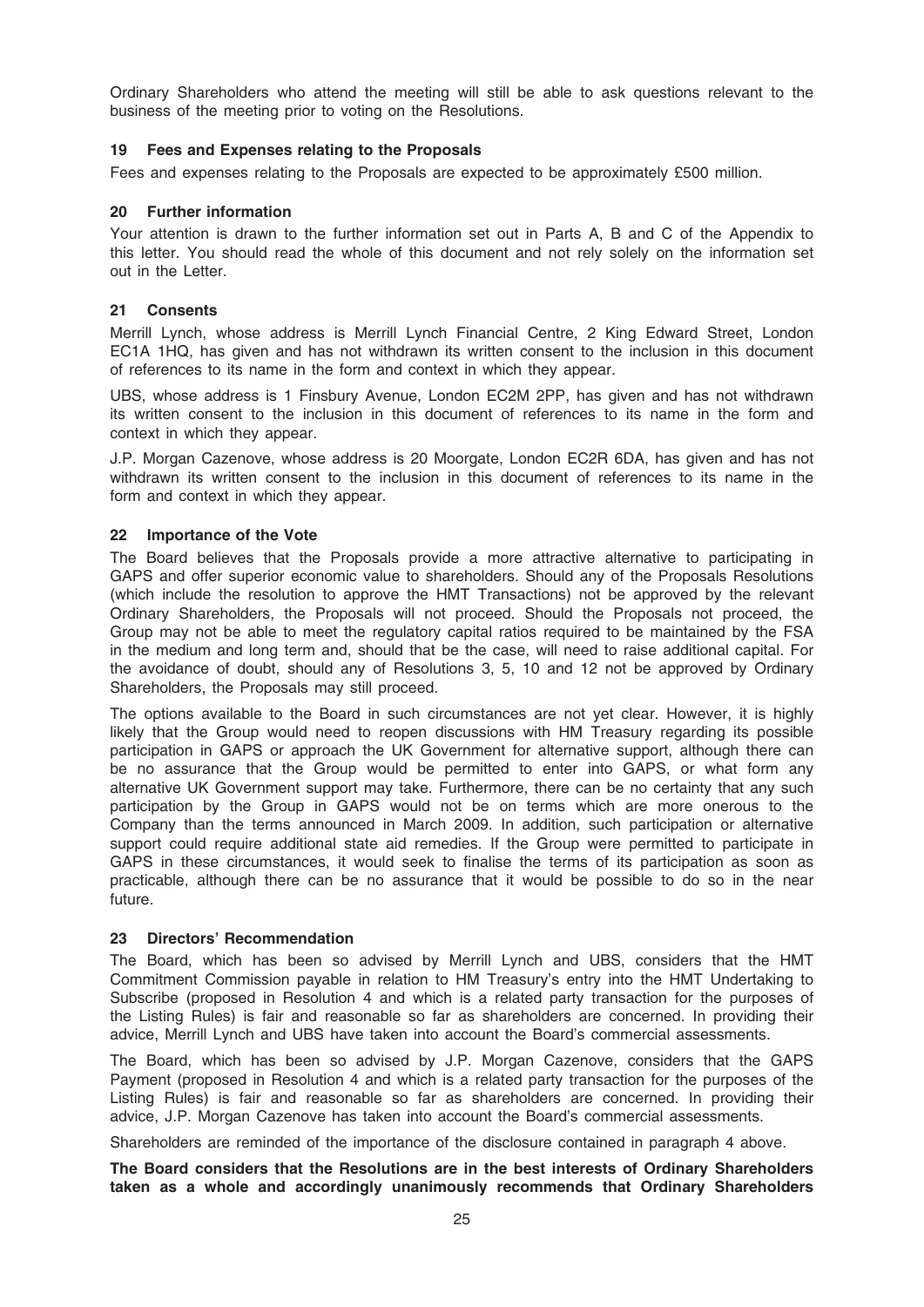vote in favour of the Resolutions to be put to the General Meeting as they intend to do, or procure, in respect of their own beneficial holdings at the time of the General Meeting.

Yours faithfully,

Sir Winfried Bischoff Chairman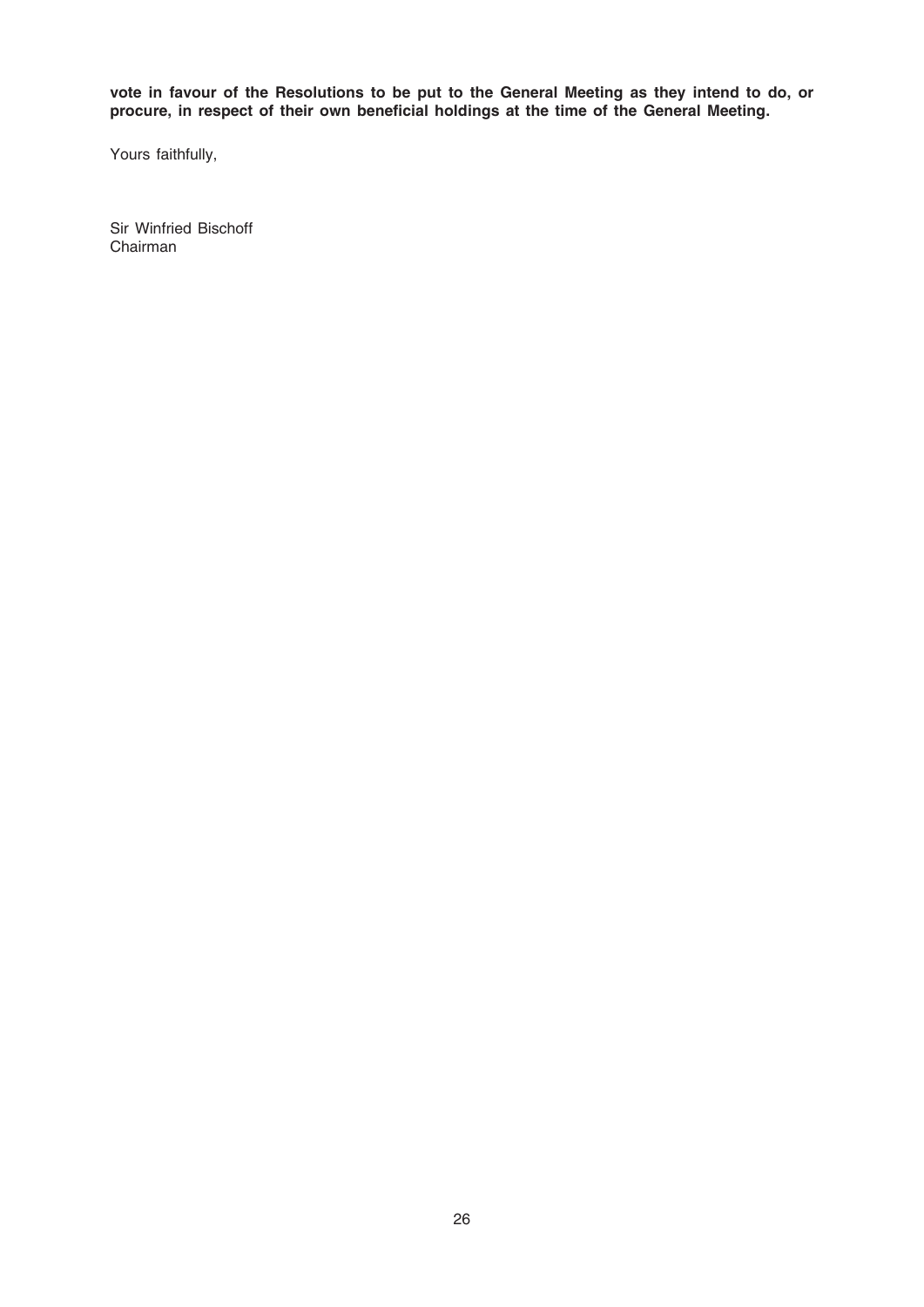### APPENDIX TO THE LETTER FROM SIR WINFRIED BISCHOFF, CHAIRMAN OF LLOYDS BANKING GROUP PLC

### Part A

### Summary terms of the Enhanced Capital Notes

The ECNs represent a new form of capital, known as ''contingent core tier 1 capital'', which allow enhanced efficiency in the Group's capital structure. The FSA has determined that the Enhanced Capital Notes are eligible to be classified as upper or lower tier 2 capital, depending on their features, in respect of the current Pillar 1 and 2 regime. In the context of the FSA's stress testing framework, these instruments can count as core tier 1 for the purposes of such stress tests when the stressed projection shows 5 per cent. core tier 1, which is the trigger for conversion into Ordinary Shares. Therefore, while these instruments are not treated as core tier 1 prior to conversion, they can count as core tier 1 in the context of a stress test and count as core tier 1 for Pillar 1 and Pillar 2 purposes upon conversion.

Each series of ECNs to be issued as a result of the Exchange Offers will therefore have terms eligible to qualify as lower tier 2 capital for the Group upon their issue and will automatically convert into Ordinary Shares in the event that the Group's published core tier 1 capital ratio falls to less than 5 per cent. The conversion price for such conversion will be the higher of (i) the arithmetic average of the daily volume-weighted average trading price of the Ordinary Shares for the five trading day period ending on 17 November 2009 and (ii) 90 per cent. of the Ordinary Share closing price on 17 November 2009 (the ''Unadjusted Conversion Price''), subject to adjustment for the impact of the Rights Issue and other customary adjustments from time to time for certain corporate events.

The conversion of the ECNs occurs only if the Group publishes the fact that its consolidated core tier 1 capital ratio is less than 5 per cent. The Group expects to publish its consolidated core tier 1 capital ratio at least twice each year and otherwise as required to do so in order to meet all applicable legal and regulatory requirements.

The ECNs rank pari passu with lower tier 2 obligations of Lloyds TSB Bank plc on a winding up of Lloyds TSB Bank plc.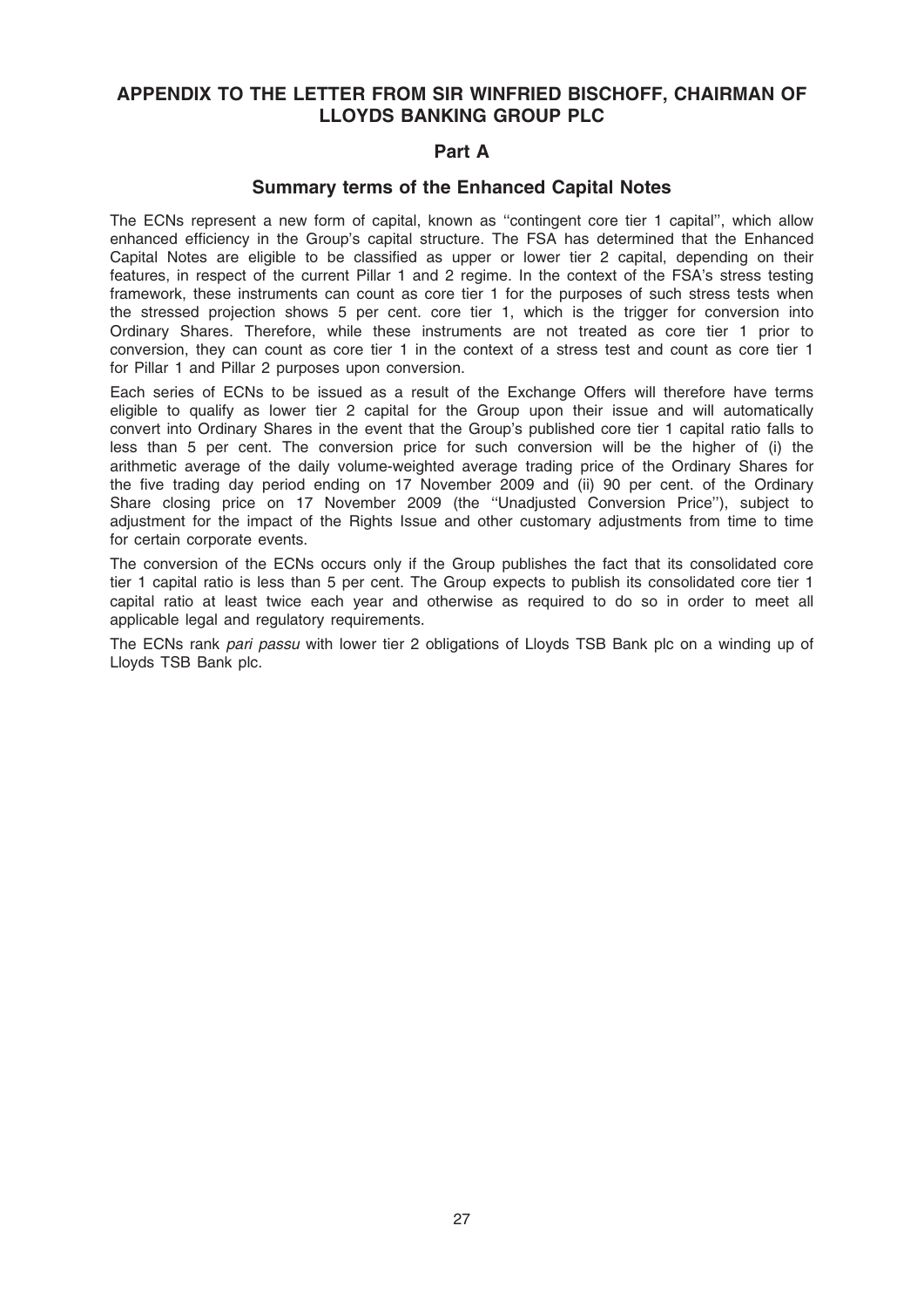### Part B – Summary of the Resolutions

The Proposals are conditional upon the approval of the Proposals Resolutions by the relevant Ordinary Shareholders at the General Meeting. The Proposals Resolutions, together with other Resolutions intended to update the Directors' authorities to allot shares generally and on a non-preemptive basis, to effect a capitalisation issue for holders of Limited Voting Shares, as required by the Articles, and to buy back certain 6.3673 per cent. preference shares in order to simplify the Group's capital structure, are set out in the notice convening a General Meeting of the Company to be held on 26 November 2009 at Hall 12, The Atrium, National Exhibition Centre, Birmingham B40 1NT at 11.00 a.m., which is set out at the end of this document. Further details of the Resolutions proposed to be passed at the General Meeting are set out in the notice. The purpose of the General Meeting is to consider and, if thought fit, pass all 12 Resolutions, a summary of each of which is set out below.

### Approval of the Share Subdivision

### Resolution 1

This Resolution is conditional on the passing of each of the Proposals Resolutions, other than this Resolution 1.

This Resolution will be proposed as an ordinary resolution requiring a simple majority of votes in favour, in accordance with Article 5 of the Articles of Association.

Resolution 1 proposes that the Share Subdivision be approved. As described in paragraph 10 of this letter, pursuant to the Share Subdivision, each existing Ordinary Share of 25 pence in issue at the close of business on the date of the General Meeting will be subdivided into one 10p Ordinary Share and one Deferred Share. Furthermore, as required by Article 3.1.4(i) of the Articles of Association, each existing Limited Voting Share of 25 pence in issue at the close of business on the date of the General Meeting will be subdivided into one 10p Limited Voting Share and one Deferred Share.

The Proposals are conditional on the passing of this Resolution.

### Directors' authority to allot shares and rights to subscribe for shares pursuant to the Rights Issue and the Exchange Offers

### Resolution 2

This Resolution is conditional on the passing of each of the Proposals Resolutions, other than this Resolution 2.

This Resolution will be proposed as an ordinary resolution requiring a simple majority of votes in favour.

Resolution 2 proposes to authorise the Board to allot shares or grant rights to subscribe for shares, in accordance with section 551 of the 2006 Act:

- (a) up to a nominal amount of £9 billion in connection with the issue of new Ordinary Shares to Qualifying Ordinary Shareholders and to Qualifying LV Shareholders in relation to their entitlements under Article 3.1.3 of the Articles which requires that a 'like offer' to that made to Ordinary Shareholders is made to holders of Limited Voting Shares at the relevant time, which is equivalent to approximately 132.2 per cent. of the issued equity share capital of the Company as at 30 October 2009, the last practicable date before the publication of this document; and
- (b) up to a nominal amount of up to £10 billion in connection with the issue of the Enhanced Capital Notes pursuant to the Exchange Offers, its related Underwriting Agreements (which require issues of ECNs in certain circumstances) and other issues of ECNs, and up to a nominal amount of £1.5 billion in connection with the issue of new Ordinary Shares pursuant to the Exchange Offers, which is, in aggregate, equivalent to approximately 168.9 per cent. of the issued equity share capital of the Company as at 30 October 2009, the last practicable date before the publication of this document. While the Exchange Offers are underwritten up to £7.5 billion, to the extent that the Exchange Offers are successful and that a market develops in ECNs, the Directors believe it is in the best interests of the Company to have the flexibility to issue further ECNs, to satisfy demand.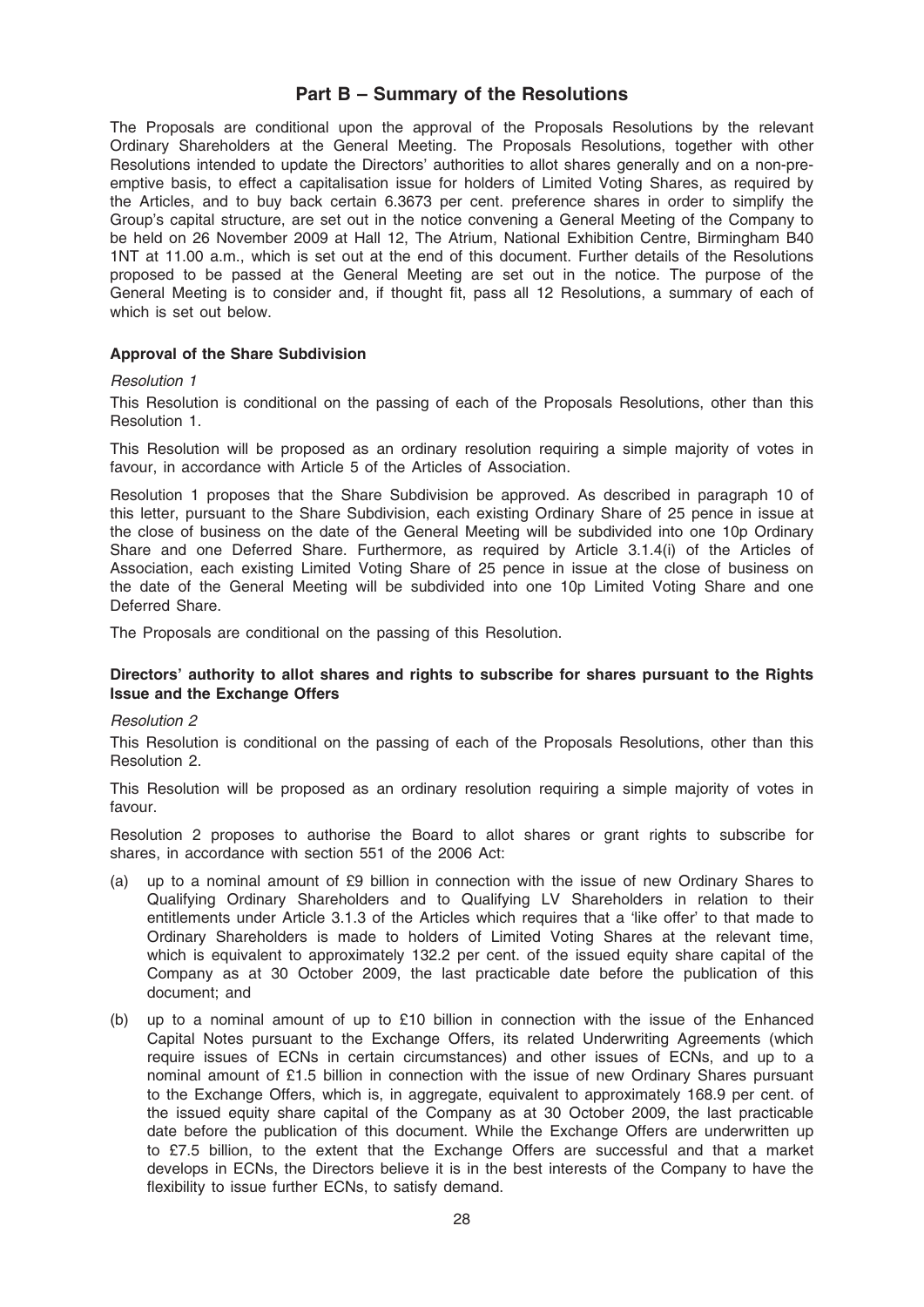No Ordinary Shares are held in treasury. This authority will expire on 25 November 2010.

The Proposals are conditional on the passing of this Resolution.

### Directors' authority to allot shares generally

### Resolution 3

This Resolution will be proposed as an ordinary resolution requiring a simple majority of votes in favour.

Resolution 3 proposes that, conditional upon the completion of the Rights Issue, the Board will be authorised to exercise all the powers of the Company to allot shares or grant rights to subscribe for or to convert any security into shares, in accordance with section 551 of the 2006 Act, up to a nominal amount of: (I) £3,908,086,780.50 in Ordinary Shares, (II) £100,000,000, US\$40,000,000  $€40,000,000$ , and ¥1,250,000,000 in preference shares and (III) £3,908,086,780.50 in connection with an offer by way of a rights issue. Each of the authorities referred to in (I) and (III) above is equivalent to approximately 57.4 per cent. of the issued equity share capital of the Company as at 30 October 2009, the last practicable date before the publication of this document, and approximately 33.3 per cent. of the Highest Enlarged Share Capital.

Corporate governance guidelines prescribe that this authority be limited to one third of a company's issued ordinary share capital (and up to a further one third of a company's issued ordinary share capital in connection with a rights issue. As described in paragraphs 8 and 10 of this letter, the Issue Price can in no circumstances be lower than 15 pence per New Share. Accordingly, the number of New Shares to be issued on completion of the Rights Issue is dependent on the Issue Price and may result in the Actual Enlarged Share Capital being lower than the Highest Enlarged Share Capital if the Issue Price is greater than 15 pence per New Share. In order to comply with these corporate governance guidelines, Resolution 3 proposes that this authority be limited apply to the issue of up to one third of the Actual Enlarged Share Capital and to a further one third of Actual Enlarged Share Capital in connection with an offer by way of a rights issue.

This authority will expire at the end of the annual general meeting of the Company in 2010. Resolution 3 is proposed to replace the authority given at the general meeting of the Company on 5 June 2009, following the completion of the Rights Issue. The Directors have no present intention of exercising the authority granted by this Resolution 3, other than, if necessary, to satisfy the rights of holders of Limited Voting Shares in respect of the placing and compensatory open offer undertaken by the Company in May 2009, and to maintain Lloyds Banking Group's present capital position. The Directors consider it desirable to have the maximum flexibility permitted by corporate governance guidelines to respond to market developments and to enable allotments to take place to finance business needs and opportunities as they arise.

None of the Proposals are conditional on the passing of this Resolution.

### Approval of the HMT Transactions

### Resolution 4

This Resolution is conditional on the passing of each of the Proposals Resolutions other than this Resolution 4.

This Resolution will be proposed as an ordinary resolution requiring a simple majority of votes in favour.

As described in paragraph 4 of this letter, the Group has agreed, subject to shareholder approval, to make the GAPS Payment and to pay the HMT Commitment Commission (together, the ''HMT Transactions'').

As HM Treasury holds more than 10 per cent. of the voting rights in the Company, HM Treasury is a ''related party'' for the purposes of the Listing Rules, and the HMT Transactions are each ''related party transactions'' (as defined in the Listing Rules). Rule 11.1.7(3) of the Listing Rules provides that a related party transaction entered into by a listed company must be approved by its shareholders other than the related party. Therefore, in accordance with the Listing Rules, HM Treasury shall not be entitled to vote on Resolution 4. HM Treasury has further undertaken to take all reasonable steps to ensure that its associates, if any, will not vote on Resolution 4.

Resolution 4 proposes that the HMT Transactions be approved.

The Proposals are conditional on the passing of this Resolution.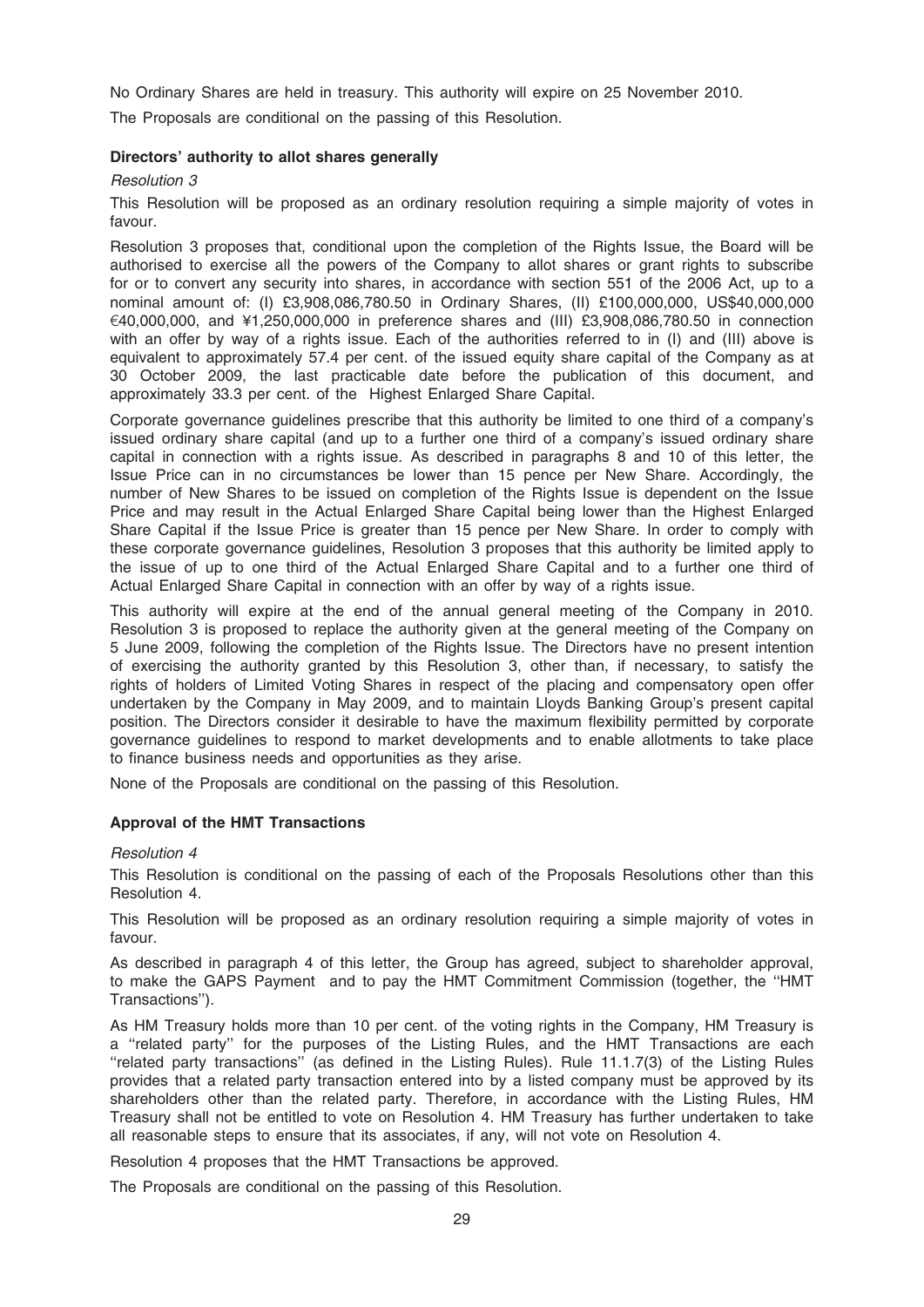### Capitalisation issue of New Limited Voting Shares

### Resolution 5

This Resolution will be proposed as an ordinary resolution requiring a simple majority of votes in favour.

Following the capitalisation issue to Ordinary Shareholders which became effective on 11 May 2009 (the ''Capitalisation Issue''), the Company is required to issue new Limited Voting Shares to holders of Limited Voting Shares in accordance with article 122 of the Articles on the same basis as new Ordinary Shares were issued to the then Ordinary Shareholders of the Company pursuant to the Capitalisation Issue.

Resolution 5 proposes that, pursuant to article 122 of the Articles, £493,420.75 standing to the credit of any of the Company's share premium account, capital redemption reserve or other undistributable reserve be immediately capitalised for the purposes of paying up 1,973,683 New Limited Voting Shares and that the Board be authorised to issue such shares pursuant to section 551 of the 2006 Act to the holders of Limited Voting Shares on the Record Date pro rata to their existing holdings.

None of the Proposals are conditional on the passing of this Resolution.

### Amendment to the Articles of Association to incorporate the rights attaching to the Deferred Shares

### Resolution 6

This Resolution is conditional on the passing of each of the Proposals Resolutions other than this Resolution 6.

This Resolution will be proposed as a special resolution requiring a 75 per cent. majority of votes in favour.

Resolution 6 proposes that the Articles of Association be amended to include a new sub-article specifying the limited rights attaching to the Deferred Shares to be issued pursuant to the Share Subdivision.

The Deferred Shares created on the Share Subdivision becoming effective will have no voting or dividend rights and, on a return of capital on a winding up of the Company, will have the right to receive the amount paid up thereon only after Ordinary Shareholders have received, in aggregate, any amounts paid up thereon plus £10,000,000 per Ordinary Share.

The Deferred Shares shall not be transferable at any time, other than with the prior written consent of the Directors. Further details on the rights attaching to, and restrictions upon, the Deferred Shares are set out in Resolution 6.

The Proposals are conditional on the passing of this Resolution.

### Market purchases of preference shares in relation to the Exchange Offers

### Resolution 7

This Resolution is conditional on the passing of each of the Proposals Resolutions other than this Resolution 7.

This Resolution will be proposed as a special resolution requiring a 75 per cent. majority of votes in favour.

Resolution 7 proposes to grant the Company authority to repurchase the Preference Shares in connection with the Exchange Offers, in accordance with section 701 of the 2006 Act but subject to certain parameters as set out in the resolution itself. This authority is required as the Exchange Offers for Preference Shares technically comprise two individual transactions; the repurchase of the relevant Preference Shares for cash and the issue of the relevant exchange securities in consideration for this cash. This authority will expire on 25 November 2010.

The Proposals are conditional on the passing of this Resolution.

### Off-market purchases of preference shares from Equiniti in relation to the Exchange Offers

### Resolution 8

This Resolution is conditional on the passing of each of the Proposals Resolutions other than this Resolution 8.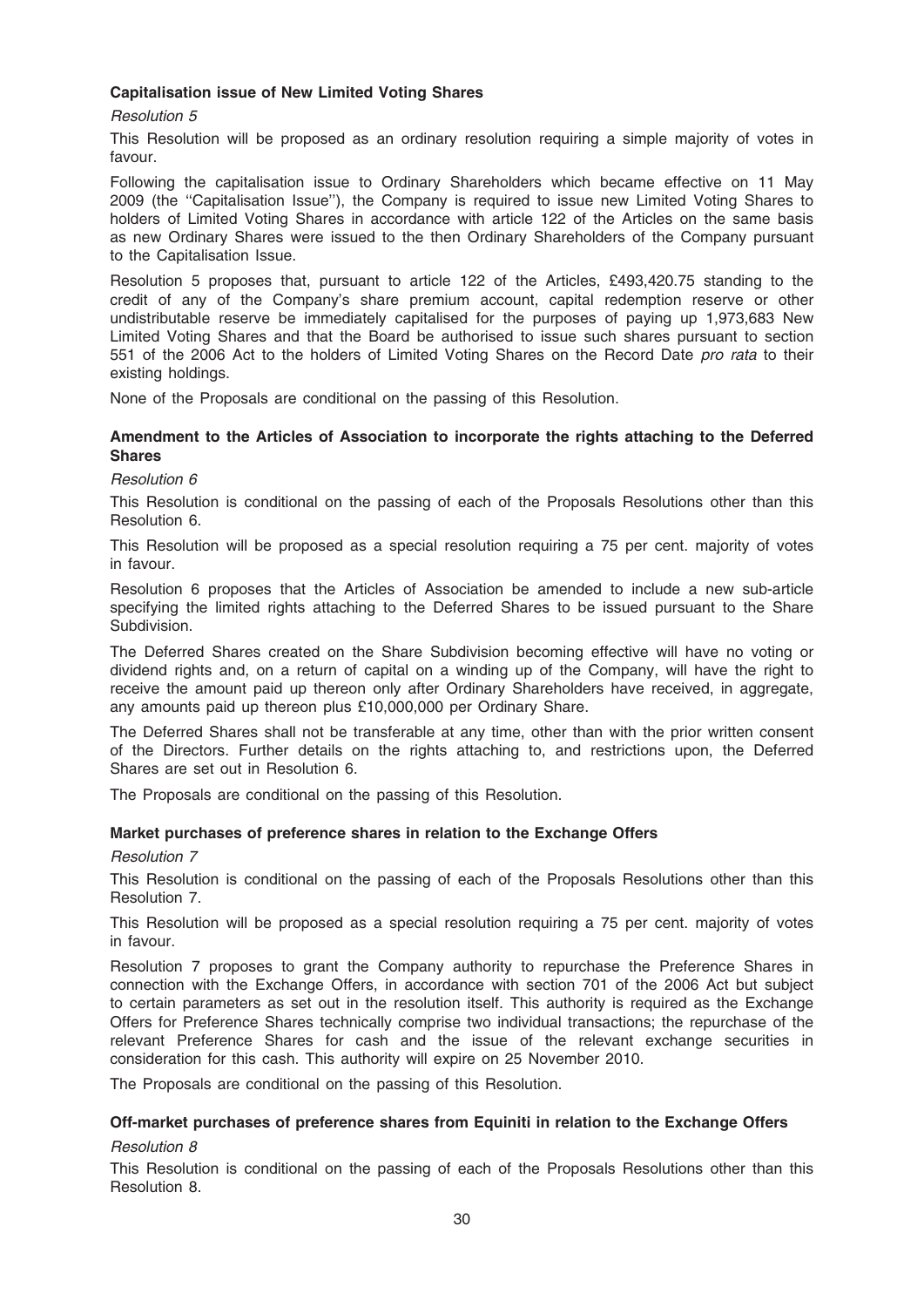This Resolution will be proposed as a special resolution requiring a 75 per cent. majority of votes in favour.

In order to allow the Company the flexibility to effect off-market purchases of Existing Securities in relation to the Exchange Offers and otherwise, the Board is seeking approval, as required by section 694 of the 2006 Act, of the terms of the contract (as set out below) relating to such offmarket purchases.

Resolution 8 proposes that the terms of a proposed contract between Lloyds Banking Group and Equiniti be approved in accordance with section 694 of the 2006 Act. This contract is necessary for the off-market purchase of certain series of Existing Preference Shares which are put on trust with Equiniti pursuant to the terms of the Exchange Offers (the ''Equiniti Existing Preference Shares''), a draft of which will be produced at the General Meeting and will be made available for inspection at the Company's registered office for not less than 15 days before the General Meeting.

Pursuant to the terms of the proposed contract, Equiniti has the right to require the Company to purchase, by way of an off-market purchase, any Equiniti Existing Preference Shares held by Equiniti as trustee for holders of the Equiniti Existing Preference Shares, at any time during the 18 months following the date of the General Meeting at a purchase price equal to: (i) in the case of an offer by a holder to exchange its Equiniti Existing Preference Shares for ECNs, at the price as set out in Appendix 8 of the Non-US Exchange Offer Memorandum; or (ii) in the case of an offer by a holder to exchange its Equiniti Existing Preference Shares for the relevant Exchange Consideration Amount, the relevant Exchange Consideration Amount as set out in Part III of the Non-US Exchange Offer Memorandum.

This authority will expire on 25 May 2011.

The Proposals are conditional on the passing of this Resolution.

### Off-market purchase of preference shares from BNY Corporate Trustee Services Limited (''BNY Trustee'') in relation to the Exchange Offers

#### Resolution 9

This Resolution is conditional on the passing of each of the Proposals Resolutions other than this Resolution 9.

This Resolution will be proposed as a special resolution requiring a 75 per cent. majority of votes in favour.

As described in Resolution 8 above, in order to allow the Company the flexibility to effect offmarket purchases of certain series of Existing Preference Shares in relation to the Exchange Offers and otherwise, the Board is seeking approval, as required by section 694 of the 2006 Act, of the terms of the contract (as set out below) relating to such off-market purchases.

Resolution 9 proposes that the terms of a proposed contract between Lloyds Banking Group and BNY Trustee be approved in accordance with section 694 of the 2006 Act. This contract is necessary for the off-market purchase of certain Existing Preference Shares which are put on trust with BNY Trustee pursuant to the terms of the Exchange Offers (the "BNY Existing Preference Shares''), a draft of which will be produced at the General Meeting and will be made available for inspection at the Company's registered office for not less than 15 days before the General Meeting.

Pursuant to the terms of the proposed contract, BNY Trustee has the right to require the Company to purchase, by way of off-market purchase, any BNY Existing Preference Shares held by BNY Trustee as trustee for holders of the BNY Existing Preference Shares at any time during the 18 months following the date of the General Meeting at a purchase price equal to: (i) in the case of an offer by a holder to exchange its BNY Existing Preference Shares for ECNs, at the price as set out in Appendix 8 of the Non-US Exchange Offer Memorandum; or (ii) in the case of an offer by a holder to exchange its BNY Existing Preference Shares for the relevant Exchange Consideration Amount, the relevant Exchange Consideration Amount as set out in Part III of the Non-US Exchange Offer Memorandum; or (iii) in respect of BNY Existing Preference Shares not listed in Appendix 8 or Part III of the Non-US Exchange Offer Memorandum, at a price of 70 cents per US\$1 of liquidation preference of the relevant BNY Existing Preference Shares.

This authority will expire on 25 May 2011.

The Proposals are conditional on the passing of this Resolution.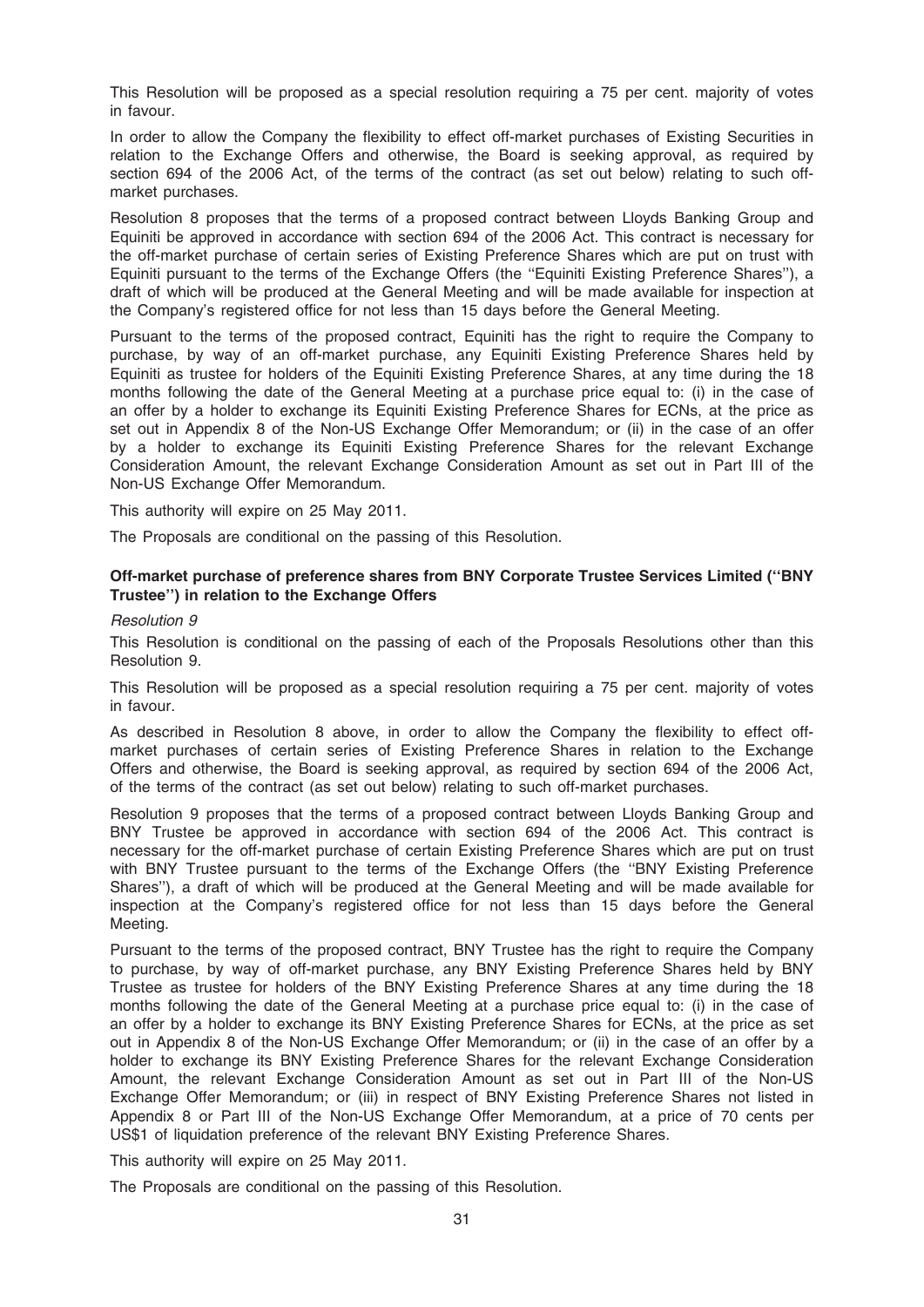### 6.3673 per cent. Preference Share off-market buy-back from two service companies affiliated to Allen & Overy LLP

### Resolution 10

This resolution will be proposed as a special resolution requiring a 75 per cent. majority of votes in favour.

Resolution 10 proposes to approve the terms of a proposed contract between Lloyds Banking Group and Allen & Overy Service Company Limited and Fleetside Legal Representative Services Limited (two service companies wholly owned by Allen & Overy LLP) (the ''Sellers''), in accordance with Section 694 of the 2006 Act in relation to the purchase of two 6.3673 per cent. noncumulative fixed-to-floating rate preference shares of £0.25 each preference shares (the ''6.3673% Preference Shares''), a draft of which will be produced at the General Meeting and will be made available for inspection at the Company's registered office for not less than 15 days before the General Meeting. Pursuant to the terms of the proposed contract, the Sellers each agree to sell, and the Company agrees to purchase the 6.3673% Preference Shares for the consideration of £2. This repurchase is not connected with the Proposals in any way but helps the Company to manage its capital structure efficiently. The 6.3673% Preference Shares were issued to the Sellers in exchange for HBOS preference shares that were issued to them with a view to avoiding legal uncertainty around voting procedures in respect of the scheme of arrangement sanctioned by the Court on 12 January 2009 that provided for the replacement of HBOS preference shares with Lloyds Banking Group preference shares. This authority will expire on 25 November 2010.

None of the Proposals are conditional on the passing of this Resolution.

### Disapplication of pre-emption rights pursuant to the Proposals

### Resolution 11

This Resolution is conditional on the passing of each of the Proposals Resolutions other than this Resolution 11.

This Resolution will be proposed as a special resolution requiring a 75 per cent. majority of votes in favour.

Resolution 11 proposes that, without prejudice to any existing power, the Board be empowered to allot equity securities (as defined in section 560 of the 2006 Act):

- (a) up to a nominal amount of £9 billion in relation to the Rights Issue; and
- (b) up to a nominal amount of £10 billion in relation to the Exchange Offers and other issues of ECNs and up to a nominal amount of £1.5 billion in relation to the issue of new Ordinary Shares in relation to the Exchange Offers,

wholly for cash or otherwise, which is equivalent to approximately 301 per cent. of the issued equity share capital of the Company as at 30 October 2009, being the last practicable date before the publication of this document, as if section 561 of the 2006 Act, to the extent applicable, did not apply to any such allotment.

This Resolution will allow the Company flexibility to allot equity securities pursuant to the Proposals without the need to comply with the strict requirements of the statutory pre-emption provisions.

This power will expire on 25 November 2010.

The Proposals are conditional on the passing of this Resolution.

### Disapplication of pre-emption rights generally

### Resolution 12

This Resolution will be proposed as special resolution requiring a 75 per cent. majority of votes in favour.

Resolution 12 proposes, subject to the completion of the Rights Issue, and in addition to the specific power conferred on the Directors by Resolution 3, to renew the power of the Board to issue shares for cash, for example in a rights issue, or to persons other than existing holders of Ordinary Shares, up to a nominal value of £586,213,017, which is equivalent to approximately 8.6 per cent. of the issued ordinary share capital of the Company as at 30 October 2009, the last practicable date before the publication of this document, and approximately 5 per cent. of the Highest Enlarged Share Capital.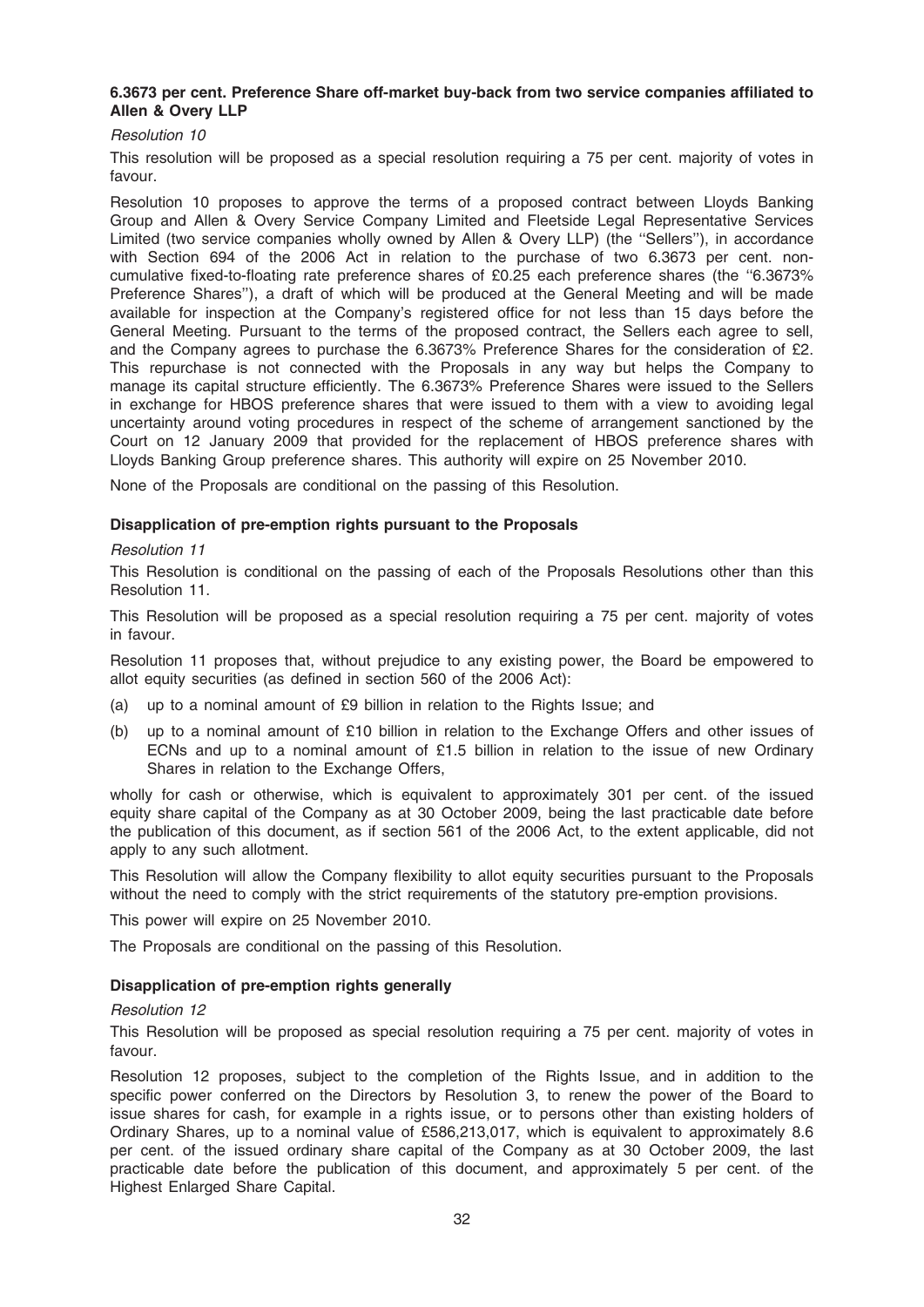Corporate governance guidelines prescribe that this authority be limited to the issue of up to five per cent. of a company's issued equity share capital. As described in paragraphs 8 and 10 of this letter, the Issue Price can in no circumstances be lower than 15 pence per New Share. Accordingly, the number of New Shares to be issued on completion of the Rights Issue is dependent on the Issue Price and may result in the Actual Enlarged Share Capital being lower than the Highest Enlarged Share Capital if the Issue price is greater than 15 pence per New Share. In order to comply with these corporate governance guidelines, Resolution 12 proposes that this authority be limited to the issue of up to five per cent. of the Actual Enlarged Share Capital.

If the Company were to purchase Ordinary Shares and hold them in treasury, Resolution 12 would give the Board power to sell these shares for cash to persons other than existing holders of Ordinary Shares, subject to the same limit that would apply to issues of Ordinary Shares for cash to these persons. In addition, Resolution 12 authorises the Board to issue shares for cash in connection with a rights issue on a non-pre-emptive basis.

The Board considers the authority in Resolution 12 to be appropriate in order to allow the Company flexibility to finance business opportunities or to conduct a pre-emptive offer or rights issue without the need to comply with the strict requirements of the statutory pre-emption provisions and, if necessary, to satisfy the rights of holders of Limited Voting Shares in respect of the placing and compensatory open offer undertaken by the Company in May 2009.

In applying the power to be granted by virtue of Resolution 12, the Company intends to adhere to the provisions in the Pre-emption Group's Statement of Principles not to allot shares for cash on a non pre-emptive basis (other than pursuant to the Proposals or a separate rights issue or preemptive offer) in excess of an amount equal to 7.5 per cent. of the total issued ordinary share capital of the Company within a rolling three-year period without prior consultation with shareholders.

This authority will expire at the end of the annual general meeting of the Company in 2010. Resolution 12 is proposed to replace the power given at the general meeting of the Company on 5 June 2009, following the completion of the Rights Issue.

None of the Proposals are conditional on the passing of this Resolution.

### Risks of the Proposals

The Directors are aware of the following material risks relating to the Proposals which they wish to draw to the attention of Ordinary Shareholders when considering how to vote on the Resolutions.

### There is a risk that the Proposals may not achieve their objectives.

Even if the Proposals are approved at the General Meeting and are successfully completed, the Group may require further capital in the longer term. The FSA has conducted a detailed analysis of the Group's capital and financial position and performed stress tests with a view to determining what it considers to be the appropriate level of regulatory capital in the business in order to withstand a potential further economic downturn. The proceeds raised and/or capital generated from the Rights Issue is expected, in aggregate, to increase the Group's core tier 1 capital ratio strength by approximately 230 basis points to approximately 8.6 per cent. on a *pro forma* basis as at 30 June 2009 after expenses of the Proposals and the GAPS Payment. Following the implementation of the Proposals, the Group expects to continue to meet both its regulatory capital requirements and the additional capital requirement imposed by the FSA Stress Test. If the assumptions underlying the FSA Stress Test change, the additional capital expected to be generated by the Proposals could be insufficient in the longer term to meet the Group's needs. In such circumstances, the Group may need to raise further capital in the future which may not be available on acceptable terms, if at all. Any such further capital raising could have a dilutive effect on the holders of Ordinary Shares.

Finally, even if the Proposals result in the Group meeting its regulatory capital ratio requirements in the short term, there is a risk that changes in general economic conditions or a deterioration in the Group's economic condition could cause its capital ratios to fall and could necessitate further capital raising in the longer term. See the risk factor described in section 1.5 of Part II (''Risk Factors'') of the Rights Issue Prospectus for a discussion of the Group's regulatory capital requirements.

### The dilutive effect of the Proposals is difficult to predict but they could result in material dilution for shareholders.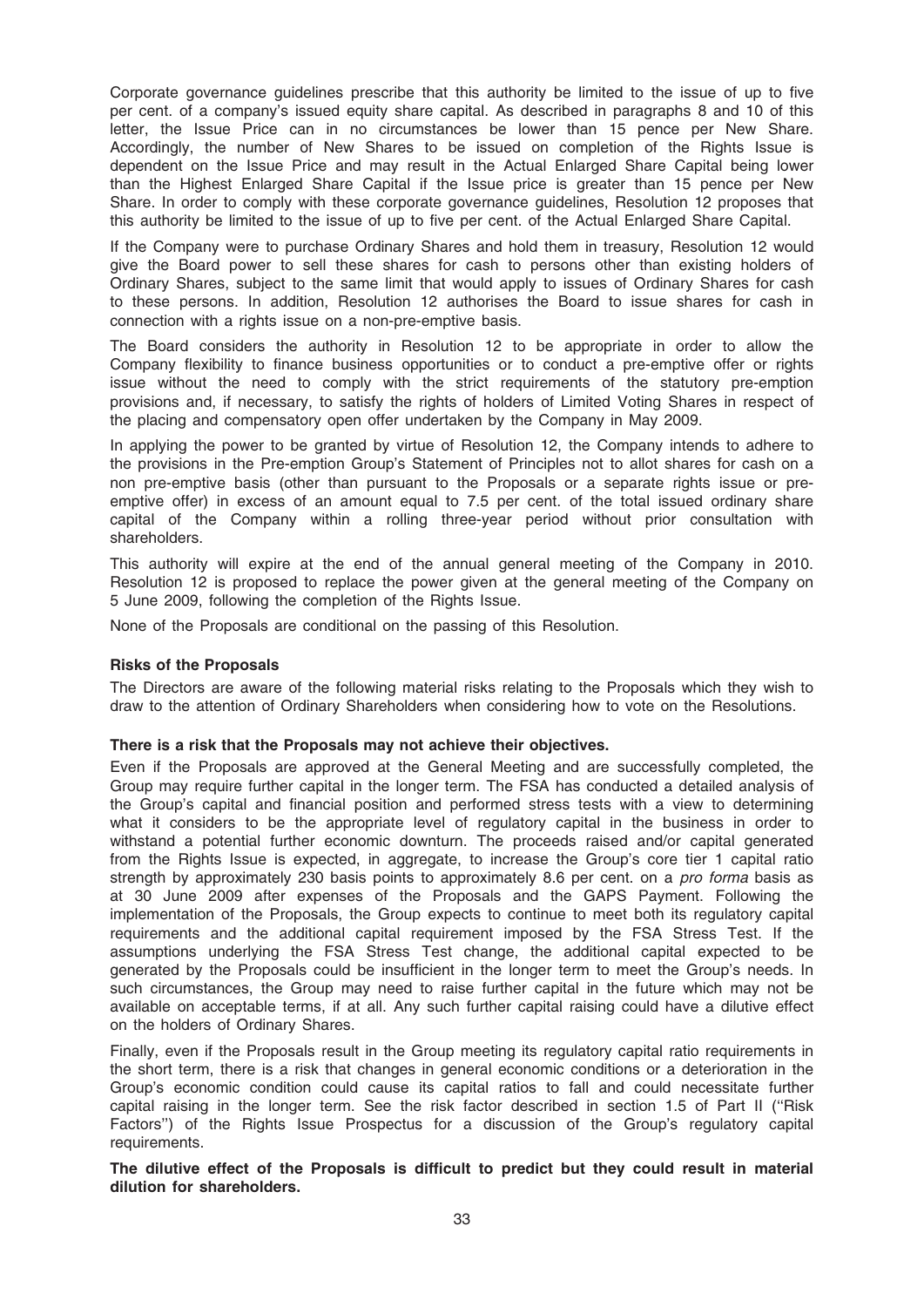The mix and/or quantum of securities proposed to be issued pursuant to each component part of the Proposals is not fixed and, therefore, there can be no certainty as to the total amount of Ordinary Shares that will ultimately be issued if the Proposals are effected or as to the overall dilutive effect on holders of Ordinary Shares, including shareholders who take up New Shares. The number of Ordinary Shares that will be issued under the Exchange Offer outside the United States is dependent in particular upon the level of participation by holders of existing securities and upon whether participants in such exchange offer are allocated Ordinary Shares. The dilutive effect of the Proposals also depends on whether Enhanced Capital Notes convert in accordance with their terms On such conversion, the Enhanced Capital Notes will convert into a number of Ordinary Shares in accordance with their terms. This will have a dilutive effect on holders of Ordinary Shares at the time of such conversion.

It is, therefore, not possible either to estimate with certainty the number of Ordinary Shares that will be issued pursuant to the Proposals, or the dilutive effect of such an issue on holders of Ordinary Shares, including those who take up New Shares under the Rights Issue. Given the uncertain nature of the wider economic environment, the likelihood of the Enhanced Capital Notes converting into Ordinary Shares also cannot be predicted with any certainty. Any such dilution could materially adversely affect the holders of Ordinary Shares. Further information on the potential dilutive impact of the conversion of the Enhanced Capital Notes is contained in Part C of the Appendix to this letter.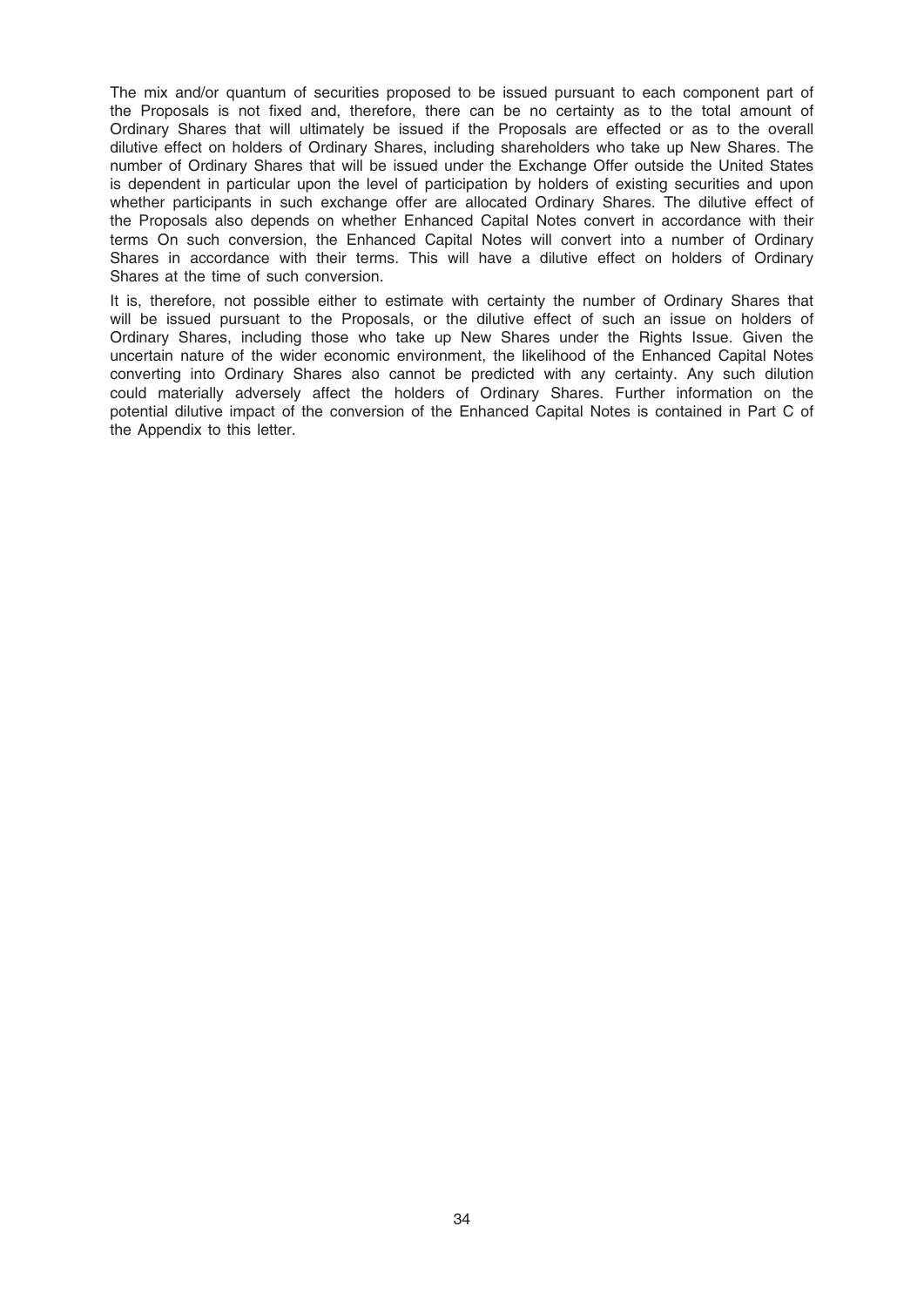### Part C

### Impact of conversion

The Group is proposing to raise £13.5 billion by way of the Rights Issue. The Rights Issue is fully underwritten pursuant to the Rights Issue Underwriting Agreement and the HMT Undertaking to Subscribe. The Issue Price at which Qualifying Shareholders will be invited to subscribe for New Shares will be set by the Company and the Joint Bookrunners in advance of the General Meeting and will be at a discount to TERP, taking account of market conditions and other relevant factors, including the results of the Exchange Offers at the time. The Issue Price is expected to be announced on 24 November 2009. In no circumstances, however, can the Issue Price be below 15 pence. Accordingly, following the Rights Issue, the maximum number of Ordinary Shares which the Company will have in issue will be 117,161,682,366. Save for the issue of Ordinary Shares to Qualifying LV Shareholders, Qualifying Shareholders who subscribe in full for their entitlements under the Rights Issue, will own the same percentage of the issued ordinary share capital of the Company as they did prior to the Rights Issue.

The ECNs will only convert into new Ordinary Shares in the event that the Group's published consolidated core tier 1 capital ratio falls below 5 per cent. In the event of the conversion of the ECNs (assuming the aggregate principal amount of ECNs issued pursuant to the Exchange Offers is the underwritten amount of £7.5 billion), the number of new Ordinary Shares to be issued would be equal to £7.5 billion divided by the ECN Conversion Price. The Group expects to publish its core tier 1 capital ratio twice yearly, and additionally, as otherwise required by the FSA or in order to meet all applicable disclosure requirements.

As part of the Non U.S. Exchange Offer, holders of certain existing eligible securities may elect to exchange for an Exchange Consideration Amount, to be settled in new Ordinary Shares, or, at the election of the Company, cash or, in certain limited circumstances, ECNs. In the event that holders of such existing eligible securities elected to receive the Exchange Consideration Amount and the maximum number of Ordinary Shares that could be issued as a result were so issued and there was no additional allocation of ECNs, then the number of new Ordinary Shares to be issued in satisfaction of the Exchange Consideration Amount would be equal to £1.5 billion divided by 75 per cent. of the Unadjusted Conversion Price, such number to be adjusted for the impact of the Rights Issue.

While the Board does not anticipate that the Group's published core tier 1 capital ratio will fall to less than 5 per cent. and therefore trigger the automatic conversion of the ECNs into new Ordinary Shares, if circumstances were to change such that the Board considered this to be a more likely outcome, then the Board could implement a number of management actions that it believes are readily actionable and would seek to generate such additional core tier 1 capital as would avoid the conversion of the ECNs.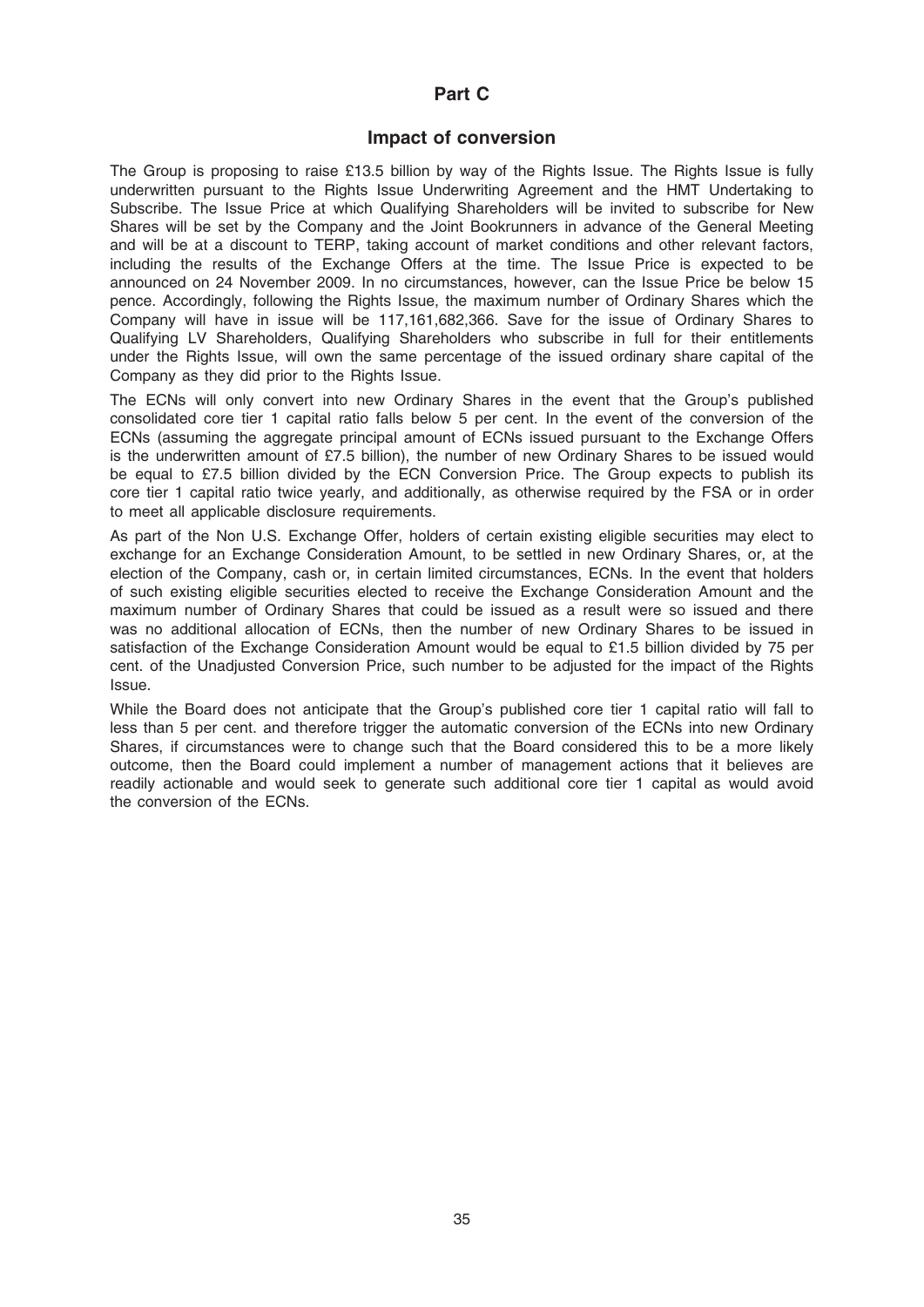### PART II

### DOCUMENTS INCORPORATED BY REFERENCE

Any document incorporated by reference into this document can be obtained in hard copy form free of charge from the Company's Registrar, Equiniti, by request in writing addressed to Equiniti Limited, Aspect House, Spencer Road, Lancing, West Sussex BN99 6DA or by calling the shareholder helpline on 0871 384 2990<sup>1</sup> (from inside the United Kingdom) or  $+44$  20 8495 4630 (from outside the United Kingdom). Please note the shareholder helpline will be open between 8.30 a.m. and 5.30 p.m. on any Business Day. Please have the accompanying Form of Proxy available, as you will be asked to quote the shareholder reference number shown on the form.

The table below sets out the various sections of the above documents which are incorporated by reference into this document so as to provide the information required under the Listing Rules.

| Document                                   | Section                                                                                              | Page number<br>in such<br>document |
|--------------------------------------------|------------------------------------------------------------------------------------------------------|------------------------------------|
| <b>Rights Issue Prospectus</b>             | Part XVI ("Unaudited Pro Forma Net<br>Assets Statement of the Group as at<br>30 June 2009")          | 153-156                            |
| <b>Rights Issue Prospectus</b>             | Section 1 ("the Company") of Part XX<br>("Additional Information")                                   | 183                                |
| <b>Rights Issue Prospectus</b>             | Section 5 ("Major Shareholders of Lloyds<br>Banking Group") of Part XX ("Additional<br>Information") | 203                                |
| <b>Rights Issue Prospectus</b>             | Sections 8.3 to 8.6 ("Material Contracts")<br>of Part XX ("Additional Information")                  | 216-219                            |
| <b>Rights Issue Prospectus</b>             | Section 16 ("Significant Change") of Part<br>XX ("Additional Information")                           | 225                                |
| <b>Rights Issue Prospectus</b>             | Section 19 ("Documents Available for<br>Inspection") of Part XX ("Additional<br>Information")        | 226                                |
| 2008 Circular                              | Section 9.1.3 of Part XIII ("Additional<br>Information")                                             | 256-257                            |
| 2008 Circular                              | Section 9.1.4 of Part XIII ("Additional<br>Information")                                             | 257-258                            |
| 2008 Circular                              | Section 9.2.4 of Part XIII ("Additional<br>Information")                                             | 259-261                            |
| 2008 Circular                              | Section 9.2.5 of Part XIII ("Additional<br>Information")                                             | 261-262                            |
| May 2009 Prospectus<br>May 2009 Prospectus | 8.7 of Part XX ("Additional Information")<br>8.8 of Part XX ("Additional Information")               | 245-246<br>246                     |

<sup>1</sup> Calls to the 0871 384 2990 number are charged at 8p per minute (including VAT) from a BT landline. Other service providers' costs may vary. Calls to the +44 20 8495 4630 number from outside the UK are charged at applicable international rates. Different charges may apply to calls made from mobile telephones and calls may be recorded and monitored randomly for security and training purposes. For legal reasons, the shareholder helpline will be unable to give advice on the merits of the Rights Issue or to provide legal, business, financial, tax, investment or other professional advice.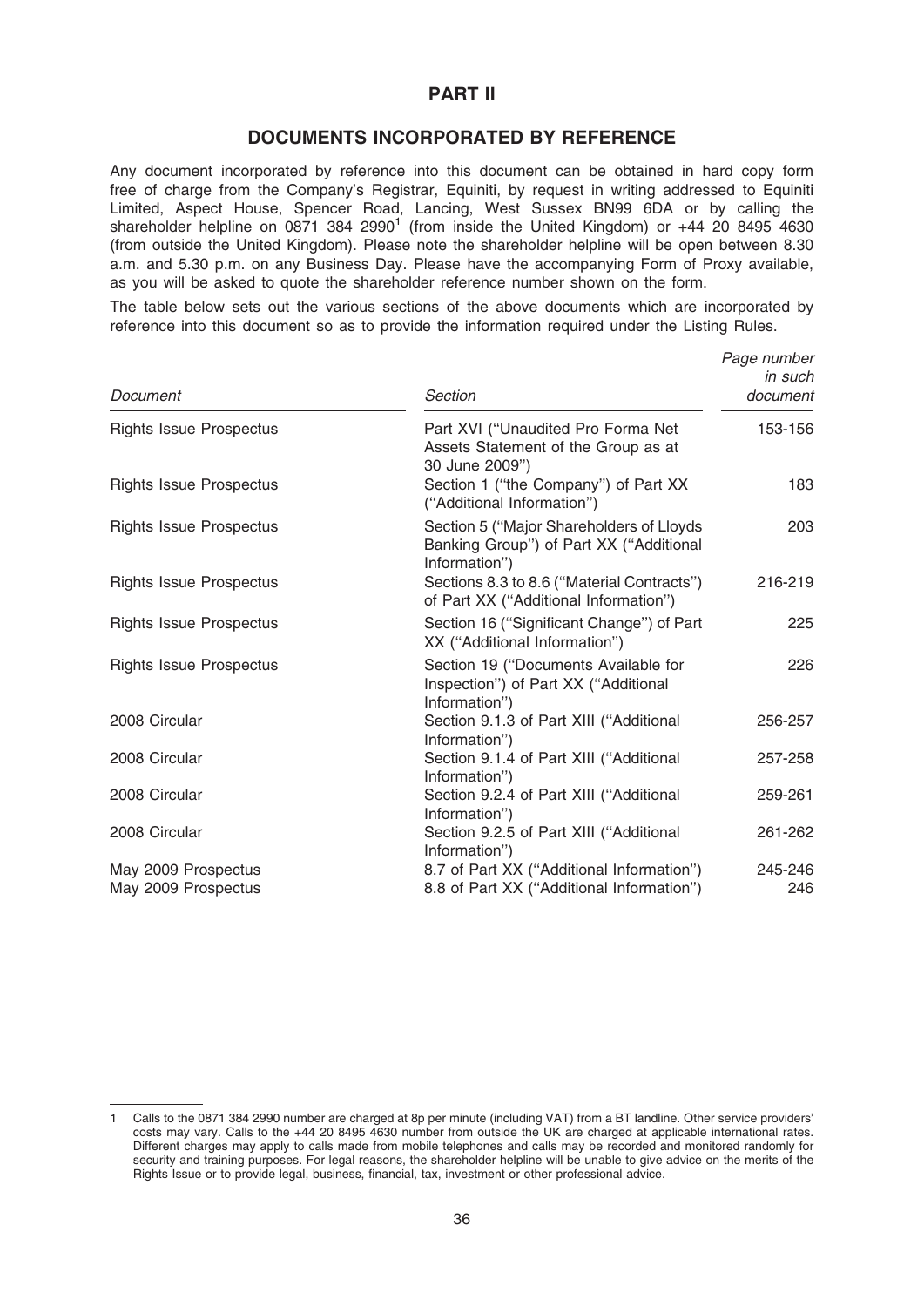# PART III

# **DEFINITIONS**

The following expressions apply throughout this document unless the context otherwise requires:

| 10p Limited Voting Shares                                     | has the meaning given to it in paragraph 10 of Part I ("Letter from<br>Sir Winfried Bischoff, Chairman of Lloyds Banking Group plc") of<br>this document.                                                                                                                                                                                             |
|---------------------------------------------------------------|-------------------------------------------------------------------------------------------------------------------------------------------------------------------------------------------------------------------------------------------------------------------------------------------------------------------------------------------------------|
| 10p Ordinary Shares                                           | has the meaning given to it in paragraph 10 of Part I ("Letter from<br>Sir Winfried Bischoff, Chairman of Lloyds Banking Group plc") of<br>this document.                                                                                                                                                                                             |
| 2008 Circular                                                 | the document sent, with certain exceptions, to Ordinary<br>Shareholders dated 3 November 2008 in relation to the<br>acquisition of HBOS plc and the placing and open offer by the<br>Company in November 2008.                                                                                                                                        |
| 6.3673% Preference Shares                                     | two 6.3673% non-cumulative fixed-to-floating rate preference<br>shares of £0.25 each in the capital of the Company held by Allen<br>& Overy Service Company Limited and Fleetside Legal<br>Services Limited,<br>respectively,<br>Representative<br>to<br>be<br>repurchased by the Company pursuant to Resolution 10.                                  |
| <b>Actual Enlarged Share Capital</b>                          | the issued ordinary share capital of the Company (including<br>Limited Voting Shares) following the issue of the New Shares<br>pursuant to the Rights Issue.                                                                                                                                                                                          |
| <b>Acquisition</b>                                            | the acquisition by Lloyds Banking Group of HBOS, which was<br>effected by way of a Court approved Scheme of Arrangement.                                                                                                                                                                                                                              |
| <b>Additional ECN Issues</b><br><b>Underwriting Agreement</b> | the underwriting agreement dated 3 November 2009 relating to<br>the Exchange Offers and further described in paragraph 8.6 of<br>Part XX ("Additional Information") of the Rights Issue Prospectus.                                                                                                                                                   |
| <b>Additional ECN Underwriters</b>                            | Merrill Lynch, UBS, Citigroup Global Markets Limited, Goldman<br>Sachs International, HSBC and J.P. Morgan Securities Limited.                                                                                                                                                                                                                        |
| <b>Admission</b>                                              | admission of the New Shares (nil and fully paid) to the Official List<br>and to trading on the London Stock Exchange's main market for<br>listed securities becoming effective in accordance with,<br>respectively, the Listing Rules and the Admission and<br>Disclosure Standards.                                                                  |
| <b>Admission and Disclosure</b><br><b>Standards</b>           | the requirements contained in the publication of the London Stock<br>Exchange "Admission and Disclosure Standards" (as amended<br>from time to time) containing, amongst other things, the<br>admission requirements to be observed by companies seeking<br>admission to trading on the London Stock Exchange's main<br>market for listed securities. |
| <b>Articles or Articles of</b><br><b>Association</b>          | the articles of association of the Company, details of which are<br>set out in section 4 of Part XX ("Additional Information") of the<br>Rights Issue Prospectus.                                                                                                                                                                                     |
| <b>B</b> Shares                                               | the B shares which were contemplated to be created in the capital<br>of the Company as disclosed in the May 2009 Prospectus and "B<br>Share" means any one of them.                                                                                                                                                                                   |
| <b>Base Fee</b>                                               | 2.25 per cent.                                                                                                                                                                                                                                                                                                                                        |
| <b>BNY Existing Preference</b><br><b>Shares</b>               | certain Existing Preference Shares which are put on trust with<br>BNY Trustee pursuant to the terms of the Exchange Offers.                                                                                                                                                                                                                           |
| <b>BNY Trustee</b>                                            | BNY Corporate Trustee Services Limited.                                                                                                                                                                                                                                                                                                               |
| <b>Board</b>                                                  | the board of directors of Lloyds Banking Group as at the date of<br>this document.                                                                                                                                                                                                                                                                    |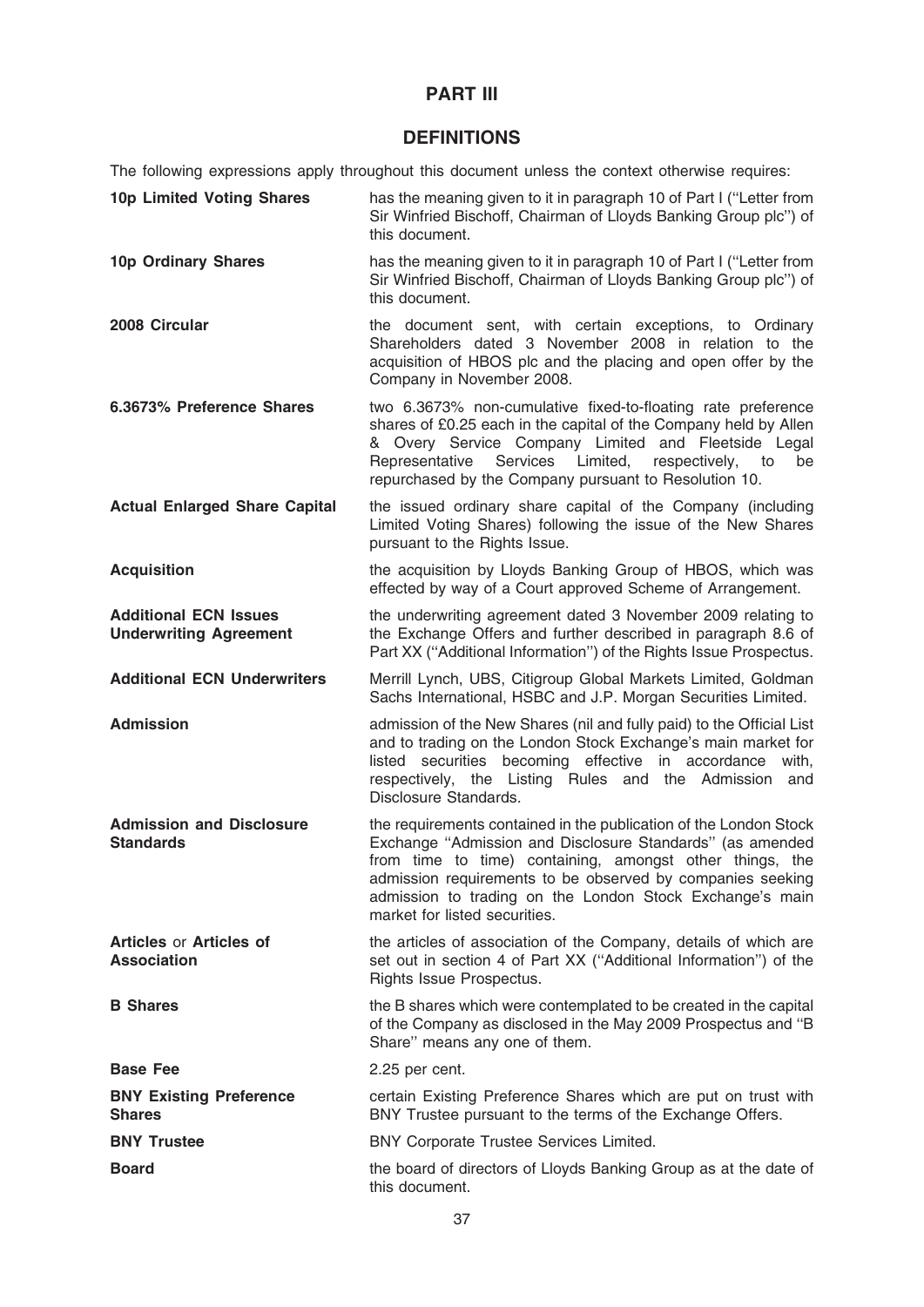| <b>Branch Based Customers</b>                        | branch based retail personal and certain SME customers.                                                                                                                                                                                                                                                                                                                                                                                                                                                                                                                                                         |
|------------------------------------------------------|-----------------------------------------------------------------------------------------------------------------------------------------------------------------------------------------------------------------------------------------------------------------------------------------------------------------------------------------------------------------------------------------------------------------------------------------------------------------------------------------------------------------------------------------------------------------------------------------------------------------|
| <b>Business Day</b>                                  | a day (excluding Saturdays, Sundays and public holidays) on<br>which banks are generally open for business in the City of London<br>and Edinburgh.                                                                                                                                                                                                                                                                                                                                                                                                                                                              |
| certificated or in certificated<br>form              | where a share or other security is not in uncertificated form.                                                                                                                                                                                                                                                                                                                                                                                                                                                                                                                                                  |
| Chairman                                             | the Chairman of Lloyds Banking Group.                                                                                                                                                                                                                                                                                                                                                                                                                                                                                                                                                                           |
| <b>Citi</b>                                          | Citigroup Global Markets U.K. Equity Limited.                                                                                                                                                                                                                                                                                                                                                                                                                                                                                                                                                                   |
| <b>Co-Lead Managers</b>                              | Banco Santander, S.A., Macquarie Capital (Europe) Limited,<br>Natixis, Royal Bank of Canada Europe Limited, and Unicredit<br>Group (Bayerische Hypo-und Vereinsbank AG).                                                                                                                                                                                                                                                                                                                                                                                                                                        |
| <b>College of Commissioners</b>                      | the European Commission's College of Commissioners.                                                                                                                                                                                                                                                                                                                                                                                                                                                                                                                                                             |
| <b>Companies Act or 2006 Act</b>                     | the UK Companies Act 2006 (as amended) in so far as in force.                                                                                                                                                                                                                                                                                                                                                                                                                                                                                                                                                   |
| Company                                              | Lloyds Banking Group (as defined in this Part III ("Definitions")) of<br>this document.                                                                                                                                                                                                                                                                                                                                                                                                                                                                                                                         |
| <b>CREST</b>                                         | the relevant system (as defined in the CREST Regulations) in<br>respect of which Euroclear is the operator (as defined in the<br><b>CREST Regulations).</b>                                                                                                                                                                                                                                                                                                                                                                                                                                                     |
| <b>CREST participant</b>                             | a person who is, in relation to CREST, a system-participant (as<br>defined in the CREST Regulations).                                                                                                                                                                                                                                                                                                                                                                                                                                                                                                           |
| <b>CREST Regulations</b>                             | the Uncertificated Securities Regulations 2001 (SI 2001 No.<br>01/378), including any modification thereof or any regulations in<br>substitution therefore made under section 207 of the UK<br>Companies Act 1989, as amended, and for the time being in<br>force.                                                                                                                                                                                                                                                                                                                                              |
| <b>Deferred Shares</b>                               | has the meaning given to it in paragraph 10 of Part I ("Letter from<br>Sir Winfried Bischoff, Chairman of Lloyds Banking Group plc") of<br>this document.                                                                                                                                                                                                                                                                                                                                                                                                                                                       |
| <b>Directors</b>                                     | the directors of Lloyds Banking Group as at the date of this<br>document, and "Director" means any one of them.                                                                                                                                                                                                                                                                                                                                                                                                                                                                                                 |
| <b>Disclosure and Transparency</b><br><b>Rules</b>   | the Disclosure and Transparency Rules made by the FSA under<br>section 73A(3) of the FSMA.                                                                                                                                                                                                                                                                                                                                                                                                                                                                                                                      |
| <b>Enhanced Capital Notes or</b><br><b>ECNs</b>      | new lower tier 2 or upper tier 2 capital qualifying bonds that<br>automatically convert into Ordinary Shares in certain prescribed<br>circumstances.                                                                                                                                                                                                                                                                                                                                                                                                                                                            |
| <b>Equiniti</b>                                      | Equiniti Limited, a company incorporated under the laws of<br>England and Wales, or, in certain circumstances, Equiniti<br>Financial Services Limited, an affiliate of Equiniti Limited.                                                                                                                                                                                                                                                                                                                                                                                                                        |
| <b>Equiniti Existing Preference</b><br><b>Shares</b> | certain Existing Preference Shares which are put on trust with<br>Equiniti pursuant to the terms of the Exchange Offers.                                                                                                                                                                                                                                                                                                                                                                                                                                                                                        |
| <b>Euroclear</b>                                     | Euroclear UK & Ireland Limited, the operator of CREST.                                                                                                                                                                                                                                                                                                                                                                                                                                                                                                                                                          |
| <b>European Commission</b>                           | the Commission of the European Union.                                                                                                                                                                                                                                                                                                                                                                                                                                                                                                                                                                           |
| <b>Exchange Consideration</b><br><b>Amount</b>       | In respect of each series of Existing Securities, the amount per<br>£1,000, €1,000, U.S.\$1,000 or JPY1,000 (as the case may be) in<br>principal amount/liquidation preference of Existing Securities, of<br>Exchange Consideration which will be delivered to holders whose<br>Offers to Exchange are accepted by the relevant ECN issuer or<br>Lloyds Banking Group (as the case may be), and equal to the<br>specified in the column<br>headed<br>"Exchange<br>amounts<br>Consideration Amount" in Part III ("Summary Offering Table<br>and Exchange Options Overview") of the Exchange Offer<br>Memorandum. |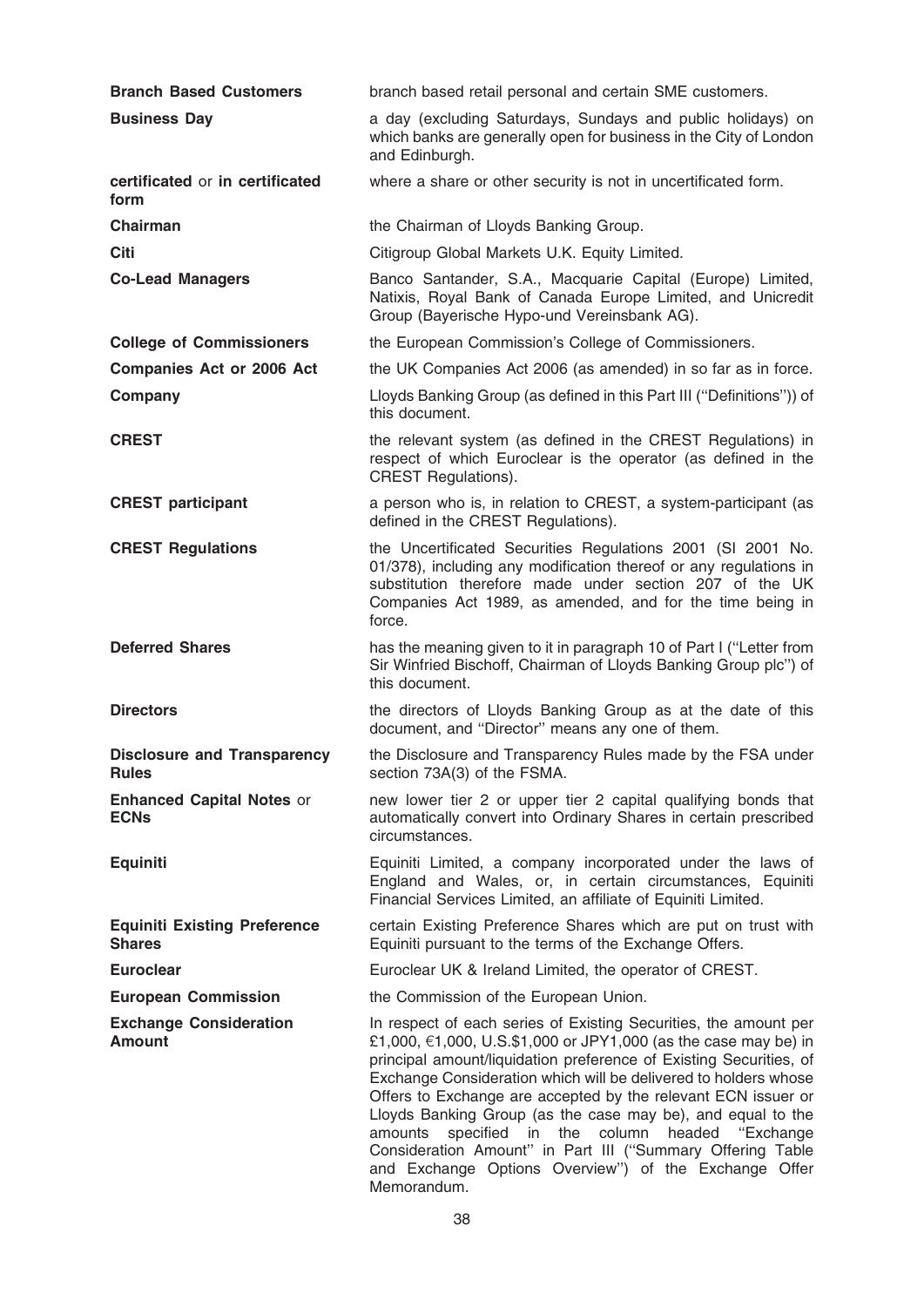| <b>Exchange Offers</b>                                    | the Non-US Exchange Offer, the US Exchange Offer, any other<br>exchange offer for, or purchase of, Existing Securities which may<br>be carried out from time to time, and the proposed Retail Holdings<br>Offer.                                                                                                                                                                                                                                                                                                                                                                                                                                                                                                                                                                                                                                                                                                                                                                                                                                    |
|-----------------------------------------------------------|-----------------------------------------------------------------------------------------------------------------------------------------------------------------------------------------------------------------------------------------------------------------------------------------------------------------------------------------------------------------------------------------------------------------------------------------------------------------------------------------------------------------------------------------------------------------------------------------------------------------------------------------------------------------------------------------------------------------------------------------------------------------------------------------------------------------------------------------------------------------------------------------------------------------------------------------------------------------------------------------------------------------------------------------------------|
| <b>Exchange Offer Memoranda</b>                           | the Non-US Exchange Offer Memorandum and the US Exchange<br>Offer Memorandum.                                                                                                                                                                                                                                                                                                                                                                                                                                                                                                                                                                                                                                                                                                                                                                                                                                                                                                                                                                       |
| <b>Exchange Offers Restricted</b><br><b>Jurisdictions</b> | in the case of the the US Exchange Offer, any jurisdiction other<br>than the United States, and in the case of the Non-US Exchange<br>Offer, any jurisdiction other than Austria, Cyprus, Denmark,<br>France, Germany, Greece, Ireland, Luxembourg, Malta, Norway,<br>Portugal, Spain, Sweden, the Netherlands, the United Kingdom,<br>Guernsey, Jersey, South Africa and Switzerland.                                                                                                                                                                                                                                                                                                                                                                                                                                                                                                                                                                                                                                                              |
| <b>Existing Limited Voting Shares</b>                     | the Limited Voting Shares in issue at the LVS Record Date, and<br>"Existing Limited Voting Share" means any one of them.                                                                                                                                                                                                                                                                                                                                                                                                                                                                                                                                                                                                                                                                                                                                                                                                                                                                                                                            |
| <b>Existing Ordinary Shares</b>                           | the Ordinary Shares in issue at the Record Date and "Existing<br>Ordinary Share" means any one of them.                                                                                                                                                                                                                                                                                                                                                                                                                                                                                                                                                                                                                                                                                                                                                                                                                                                                                                                                             |
| <b>Existing Qualifying Shares</b>                         | Existing Ordinary Shares and/or Existing Limited Voting Shares.                                                                                                                                                                                                                                                                                                                                                                                                                                                                                                                                                                                                                                                                                                                                                                                                                                                                                                                                                                                     |
| <b>Existing Preference Shares</b>                         | £299,987,729 9.25 per cent. Non-Cumulative Irredeemable<br>Preference Shares; £99,999,942 9.75 per cent. Non-Cumulative<br>Irredeemable Preference Shares; £186,190,532 6.475 per cent.<br>Non-Cumulative Preference Shares; £745,431,000 6.0884 per<br>cent. Non-Cumulative Fixed to Floating Rate Preference Shares;<br>£334,951,000 6.3673 per cent. Non-Cumulative Fixed to Floating<br>Rate Preference Shares; U.S.\$750,000,000 6.413 per cent. Non-<br>Cumulative Fixed to Floating Rate Preference Shares;<br>U.S.\$750,000,000 5.92 per cent. Non-Cumulative Fixed to<br>Floating Rate Preference Shares; U.S.\$750,000,000 6.657 per<br>cent. Non-Cumulative Fixed to Floating Rate Preference Shares;<br>U.S.\$1,000,000 Fixed to Floating Rate Non-Cumulative Callable<br>Dollar Preference Shares; U.S.\$1,250,000,000 7.875 per cent.<br>Non-Cumulative Preference Shares; €500,000,000 7.875 per<br>cent. Non-Cumulative Preference Shares; and £600,000,000<br>Fixed to Floating Rate Callable Non-Cumulative Preference<br>Shares. |
| <b>Existing Securities</b>                                | existing tier 1 and upper tier 2 securities issued by members of<br>the Group.                                                                                                                                                                                                                                                                                                                                                                                                                                                                                                                                                                                                                                                                                                                                                                                                                                                                                                                                                                      |
| <b>Financial Services Authority or</b><br><b>FSA</b>      | the Financial Services Authority of the United Kingdom.                                                                                                                                                                                                                                                                                                                                                                                                                                                                                                                                                                                                                                                                                                                                                                                                                                                                                                                                                                                             |
| Form of Proxy                                             | the form of proxy relating to the General Meeting.                                                                                                                                                                                                                                                                                                                                                                                                                                                                                                                                                                                                                                                                                                                                                                                                                                                                                                                                                                                                  |
| <b>FSA Stress Test</b>                                    | the result of the Lloyds Banking Group modelling which is based<br>on the economic assumptions published by the FSA in March<br>2009.                                                                                                                                                                                                                                                                                                                                                                                                                                                                                                                                                                                                                                                                                                                                                                                                                                                                                                               |
| the FSMA                                                  | the Financial Services and Markets Act 2000, as amended.                                                                                                                                                                                                                                                                                                                                                                                                                                                                                                                                                                                                                                                                                                                                                                                                                                                                                                                                                                                            |
| <b>Fully Paid Rights</b>                                  | rights to acquire the New Shares, fully paid.                                                                                                                                                                                                                                                                                                                                                                                                                                                                                                                                                                                                                                                                                                                                                                                                                                                                                                                                                                                                       |
| <b>GAPS Payment</b>                                       | has the meaning given to it in paragraph 1 of Part I ("Letter from<br>Sir Winfried Bischoff, Chairman of Lloyds Banking Group plc") of<br>this document.                                                                                                                                                                                                                                                                                                                                                                                                                                                                                                                                                                                                                                                                                                                                                                                                                                                                                            |
| <b>GAPS Withdrawal Deed</b>                               | the deed of withdrawal to be entered into between the Company<br>and The Lords Commissioners of Her Majesty's Treasury relating<br>to the Company's withdrawal from GAPS and providing for, inter<br>alia, (i) the payment by the Group of the GAPS Payment, (ii) the<br>reaffirmation by the Company of the lending commitments given<br>by the Company in connection with the Group's then proposed<br>participation in GAPS on 6 March 2009, and (iii) the<br>implementation by the Company of a restructuring plan, upon                                                                                                                                                                                                                                                                                                                                                                                                                                                                                                                        |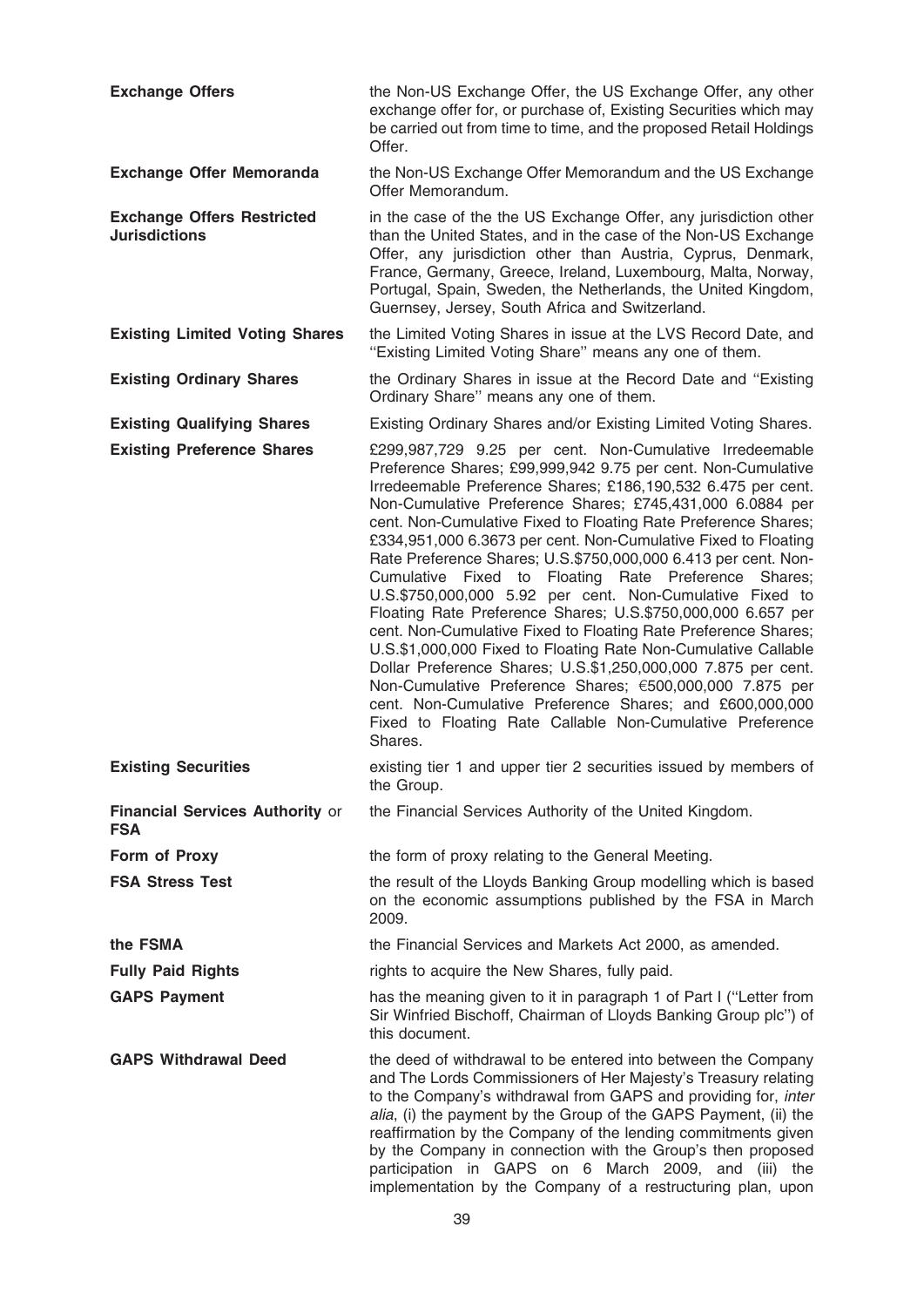|                                                             | such plan's approval by the College of Commissioners of the<br>European Commission.                                                                                                                                                                                                                                                                                                                                                                                                                                                                                                                                                                                                                                                                                                                                       |
|-------------------------------------------------------------|---------------------------------------------------------------------------------------------------------------------------------------------------------------------------------------------------------------------------------------------------------------------------------------------------------------------------------------------------------------------------------------------------------------------------------------------------------------------------------------------------------------------------------------------------------------------------------------------------------------------------------------------------------------------------------------------------------------------------------------------------------------------------------------------------------------------------|
| G8                                                          | the group of eight nations of the northern hemisphere constituted<br>by Canada, France, Germany, Italy, Japan, Russia, the United<br>Kingdom and the United States.                                                                                                                                                                                                                                                                                                                                                                                                                                                                                                                                                                                                                                                       |
| <b>General Meeting</b>                                      | the general meeting of Lloyds Banking Group to be held at<br>11.00 a.m. on 26 November 2009 at Hall 12, The Atrium, National<br>Exhibition Centre, Birmingham B40 1NT, or any adjournment<br>thereof, to consider and, if thought fit, to approve and to pass<br>various resolutions in connection with the Proposals among other<br>things.                                                                                                                                                                                                                                                                                                                                                                                                                                                                              |
| <b>Goldman Sachs International</b>                          | Goldman Sachs International.                                                                                                                                                                                                                                                                                                                                                                                                                                                                                                                                                                                                                                                                                                                                                                                              |
| <b>Government or UK Government</b>                          | the Government of the United Kingdom.                                                                                                                                                                                                                                                                                                                                                                                                                                                                                                                                                                                                                                                                                                                                                                                     |
| <b>Government Asset Protection</b><br><b>Scheme or GAPS</b> | the asset protection scheme to be established by HM Treasury.                                                                                                                                                                                                                                                                                                                                                                                                                                                                                                                                                                                                                                                                                                                                                             |
| Group                                                       | Lloyds Banking Group and its subsidiary undertakings from time<br>to time.                                                                                                                                                                                                                                                                                                                                                                                                                                                                                                                                                                                                                                                                                                                                                |
| <b>HBOS</b>                                                 | HBOS plc, a company incorporated under the laws of Scotland<br>(registered under no. 218813).                                                                                                                                                                                                                                                                                                                                                                                                                                                                                                                                                                                                                                                                                                                             |
| <b>HBOS Group</b>                                           | HBOS and its subsidiary undertakings.                                                                                                                                                                                                                                                                                                                                                                                                                                                                                                                                                                                                                                                                                                                                                                                     |
| <b>Highest Enlarged Share Capital</b>                       | the highest potential issued ordinary share capital of the<br>Company (including Limited Voting Shares) following the issue<br>of the New Shares pursuant to the Rights Issue based on an<br>Issue Price of 15 pence per New Share.                                                                                                                                                                                                                                                                                                                                                                                                                                                                                                                                                                                       |
| <b>HMT Commitment Commission</b>                            | a fee equal to: (A) the Base Fee multiplied by the aggregate<br>amount paid for the New Shares for which it has subscribed, plus<br>(B) the Per Share Discretionary Fee multiplied by the aggregate<br>number of New Shares for which it has subscribed, payable<br>HMT Undertaking<br>the<br>to<br>Subscribe.the<br>pursuant to<br>Commissioners of Her Majesty's Treasury (or, where HM<br>Treasury has nominated a nominee to subscribe for any shares<br>which HM Treasury would otherwise be obliged to subscribe for,<br>such nominee, where the context requires).                                                                                                                                                                                                                                                 |
| <b>HMT Undertaking to Subscribe</b>                         | the undertaking entered into by HM Treasury whereby, subject to<br>certain terms and conditions, HM Treasury has irrevocably<br>undertaken to procure that the Solicitor for the Affairs of Her<br>Majesty's Treasury (as nominee for HM Treasury) (i) votes in<br>favour of all of the Resolutions in accordance with the<br>recommendation of the Board (except for the related party<br>transaction resolution regarding the HMT Transactions) and (ii)<br>takes up its rights to subscribe for all of the New Shares to which<br>it is entitled under the Rights Issue, and pursuant to which Lloyds<br>Banking Group has agreed to pay HM Treasury the HMT<br>Commitment Commission, further details of which are set out in<br>section 7.2 of Part XX ("Additional Information") of the Rights<br>Issue Prospectus. |
| <b>HSBC</b>                                                 | HSBC Bank plc.                                                                                                                                                                                                                                                                                                                                                                                                                                                                                                                                                                                                                                                                                                                                                                                                            |
| <b>Interim Results News Release</b>                         | the news release published by Lloyds Banking Group on 5 August<br>2009 containing the interim financial statements of Lloyds<br>Banking Group for the six months ended 30 June 2009,<br>together with the independent review report thereon.                                                                                                                                                                                                                                                                                                                                                                                                                                                                                                                                                                              |
| <b>Issue Price</b>                                          | the price per New Share to be determined, and publicly<br>announced, prior to the General Meeting.                                                                                                                                                                                                                                                                                                                                                                                                                                                                                                                                                                                                                                                                                                                        |
| Joint Sponsors or joint                                     | Merrill Lynch and UBS                                                                                                                                                                                                                                                                                                                                                                                                                                                                                                                                                                                                                                                                                                                                                                                                     |
| sponsors                                                    |                                                                                                                                                                                                                                                                                                                                                                                                                                                                                                                                                                                                                                                                                                                                                                                                                           |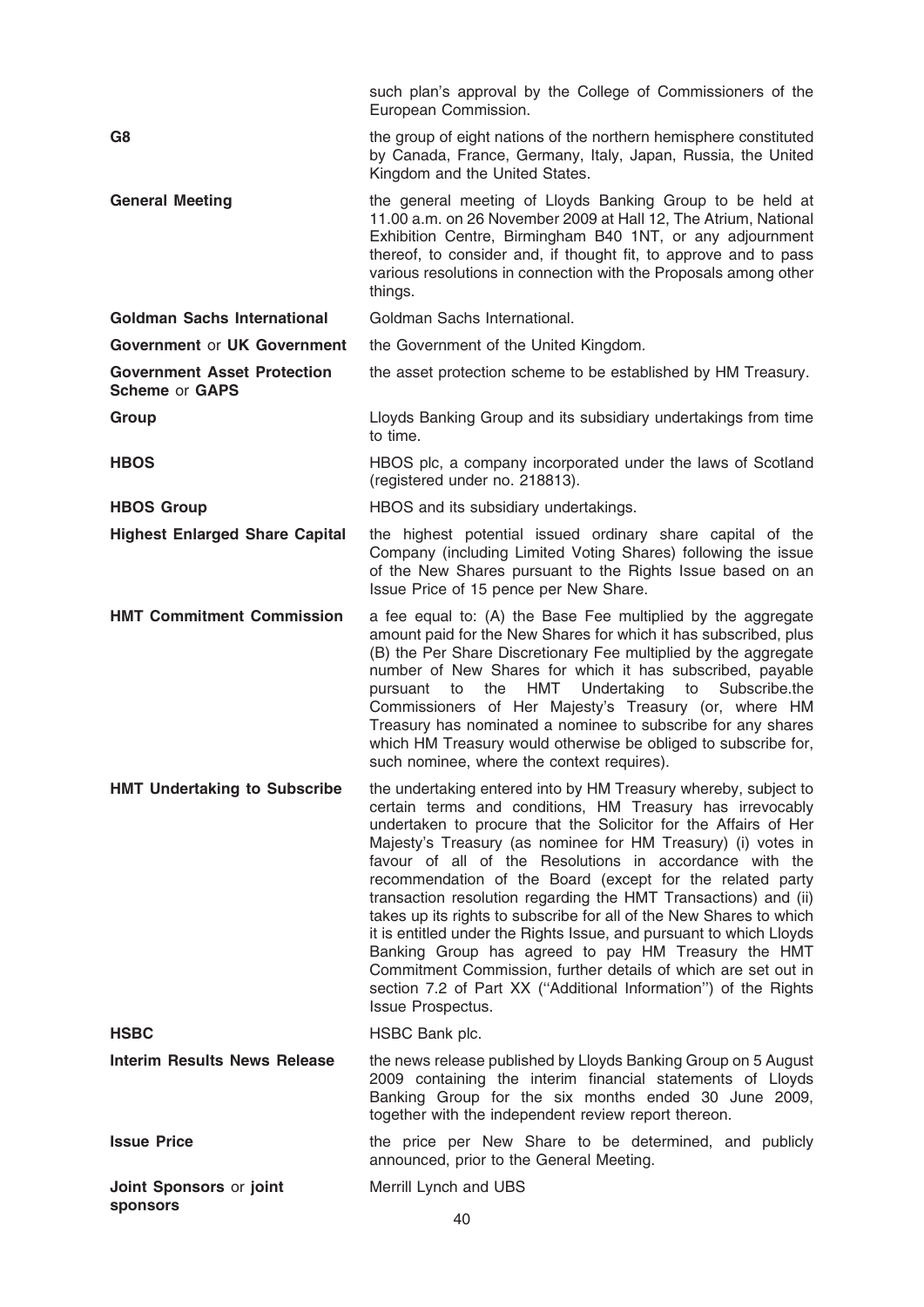| <b>Joint Bookrunners</b>                                   | Merrill Lynch, UBS, Citi, Goldman Sachs International, HSBC and<br>J.P. Morgan Cazenove.                                                                                                                                                                                                                                                                                                                                                                                                                                                                                                                                                                                                                                                                                                                                                                                                                                             |
|------------------------------------------------------------|--------------------------------------------------------------------------------------------------------------------------------------------------------------------------------------------------------------------------------------------------------------------------------------------------------------------------------------------------------------------------------------------------------------------------------------------------------------------------------------------------------------------------------------------------------------------------------------------------------------------------------------------------------------------------------------------------------------------------------------------------------------------------------------------------------------------------------------------------------------------------------------------------------------------------------------|
| J.P. Morgan Cazenove                                       | J.P. Morgan Cazenove Limited.                                                                                                                                                                                                                                                                                                                                                                                                                                                                                                                                                                                                                                                                                                                                                                                                                                                                                                        |
| <b>Lending Commitments Deed</b>                            | the deed poll entered into by Lloyds Banking Group on 6 March<br>2009 pursuant to which it undertook to support lending to<br>creditory borrowers in the UK in a commercial manner.                                                                                                                                                                                                                                                                                                                                                                                                                                                                                                                                                                                                                                                                                                                                                  |
| <b>Limited Voting Shareholders</b>                         | holders of Limited Voting Shares and "Limited<br>Voting<br>Shareholder" means any of them.                                                                                                                                                                                                                                                                                                                                                                                                                                                                                                                                                                                                                                                                                                                                                                                                                                           |
| <b>Limited Voting Shares</b>                               | limited voting shares of 25 pence each in the capital of Lloyds<br>Banking Group or, following the Share Subdivision becoming<br>effective, the 10p Limited Voting Shares, as the context requires.                                                                                                                                                                                                                                                                                                                                                                                                                                                                                                                                                                                                                                                                                                                                  |
| <b>Listing Rules or LR</b>                                 | the Listing Rules made by the FSA under Part VI of the FSMA.                                                                                                                                                                                                                                                                                                                                                                                                                                                                                                                                                                                                                                                                                                                                                                                                                                                                         |
| <b>Lloyds Banking Group</b>                                | Lloyds Banking Group plc, formerly known as Lloyds TSB Group<br>plc, registered in Scotland (no. 95000).                                                                                                                                                                                                                                                                                                                                                                                                                                                                                                                                                                                                                                                                                                                                                                                                                             |
| <b>Lloyds Banking Group ADSs</b>                           | the American Depositary Shares of Lloyds Banking Group, each<br>representing four Ordinary Shares and evidenced by American<br>Depositary Receipts.                                                                                                                                                                                                                                                                                                                                                                                                                                                                                                                                                                                                                                                                                                                                                                                  |
| <b>Lloyds Banking Group</b><br><b>Employee Share Plans</b> | Lloyds TSB Long-term Incentive Plan 2006;<br>Lloyds TSB Deferred Bonus Plan 2008;<br>Lloyds TSB Performance Share Plan;<br>Lloyds TSB Group Executive Share Plan 2003;<br>Lloyds TSB Group No. 1 Executive Share Option Scheme 1997;<br>Lloyds TSB Group No. 2 Executive Share Option Scheme 1997;<br>Lloyds TSB Group Sharesave Scheme 2007;<br>Lloyds TSB Group Sharesave Scheme 1997;<br>Lloyds TSB Group Shareplan;<br>HBOS plc Sharesave Plan 2001;<br>HBOS plc International Sharesave Plan 2001;<br>HBOS plc Inland Revenue Approved Employee Share Option<br>Plan 2002;<br>HBOS plc Share Incentive Plan;<br>HBOS plc Approved Profit Sharing Scheme;<br>HBOS plc Long Term Executive Bonus Plan;<br>Insight Investment Management Limited Share Option Plan;<br>ICC Bank Employee Share Ownership Plan;<br>Bank of Scotland 1995 Executive Stock Option Scheme; and<br>Bank of Scotland 1996 Executive Stock Option Scheme. |
| <b>Lloyds Banking Group</b><br><b>Shareholder Account</b>  | the name given to the service under which Halifax Nominees<br>Limited holds Ordinary Shares for customers.                                                                                                                                                                                                                                                                                                                                                                                                                                                                                                                                                                                                                                                                                                                                                                                                                           |
| <b>Lloyds TSB Bank</b>                                     | Lloyds TSB Bank plc.                                                                                                                                                                                                                                                                                                                                                                                                                                                                                                                                                                                                                                                                                                                                                                                                                                                                                                                 |
| <b>Lloyds TSB Group</b>                                    | Lloyds Banking Group and its subsidiaries from time to time but<br>excluding the HBOS Group.                                                                                                                                                                                                                                                                                                                                                                                                                                                                                                                                                                                                                                                                                                                                                                                                                                         |
| <b>London Stock Exchange</b>                               | London Stock Exchange plc.                                                                                                                                                                                                                                                                                                                                                                                                                                                                                                                                                                                                                                                                                                                                                                                                                                                                                                           |
| <b>LVS Capitalisation Issue</b>                            | the proposed issue of New Limited Voting Shares pursuant to<br>Article 122 of the Articles.                                                                                                                                                                                                                                                                                                                                                                                                                                                                                                                                                                                                                                                                                                                                                                                                                                          |
| <b>LVS Record Date</b>                                     | close of business on 26 November 2009.                                                                                                                                                                                                                                                                                                                                                                                                                                                                                                                                                                                                                                                                                                                                                                                                                                                                                               |
| May 2009 Prospectus                                        | the prospectus dated 20 May 2009 in relation to, amongst other<br>things, the placing and compensatory open offer by the Company<br>in May 2009.                                                                                                                                                                                                                                                                                                                                                                                                                                                                                                                                                                                                                                                                                                                                                                                     |
| <b>Merrill Lynch</b>                                       | Merrill Lynch International.                                                                                                                                                                                                                                                                                                                                                                                                                                                                                                                                                                                                                                                                                                                                                                                                                                                                                                         |
| <b>New Securities</b>                                      | the Enhanced Capital Notes and Ordinary Shares issued in<br>exchange for Existing Securities pursuant to the Exchange<br>Offers.                                                                                                                                                                                                                                                                                                                                                                                                                                                                                                                                                                                                                                                                                                                                                                                                     |
| <b>New Shares</b>                                          | up to 90,000,000,000 new Ordinary Shares to be issued pursuant<br>to the Rights Issue, and "New Share" means any of them.                                                                                                                                                                                                                                                                                                                                                                                                                                                                                                                                                                                                                                                                                                                                                                                                            |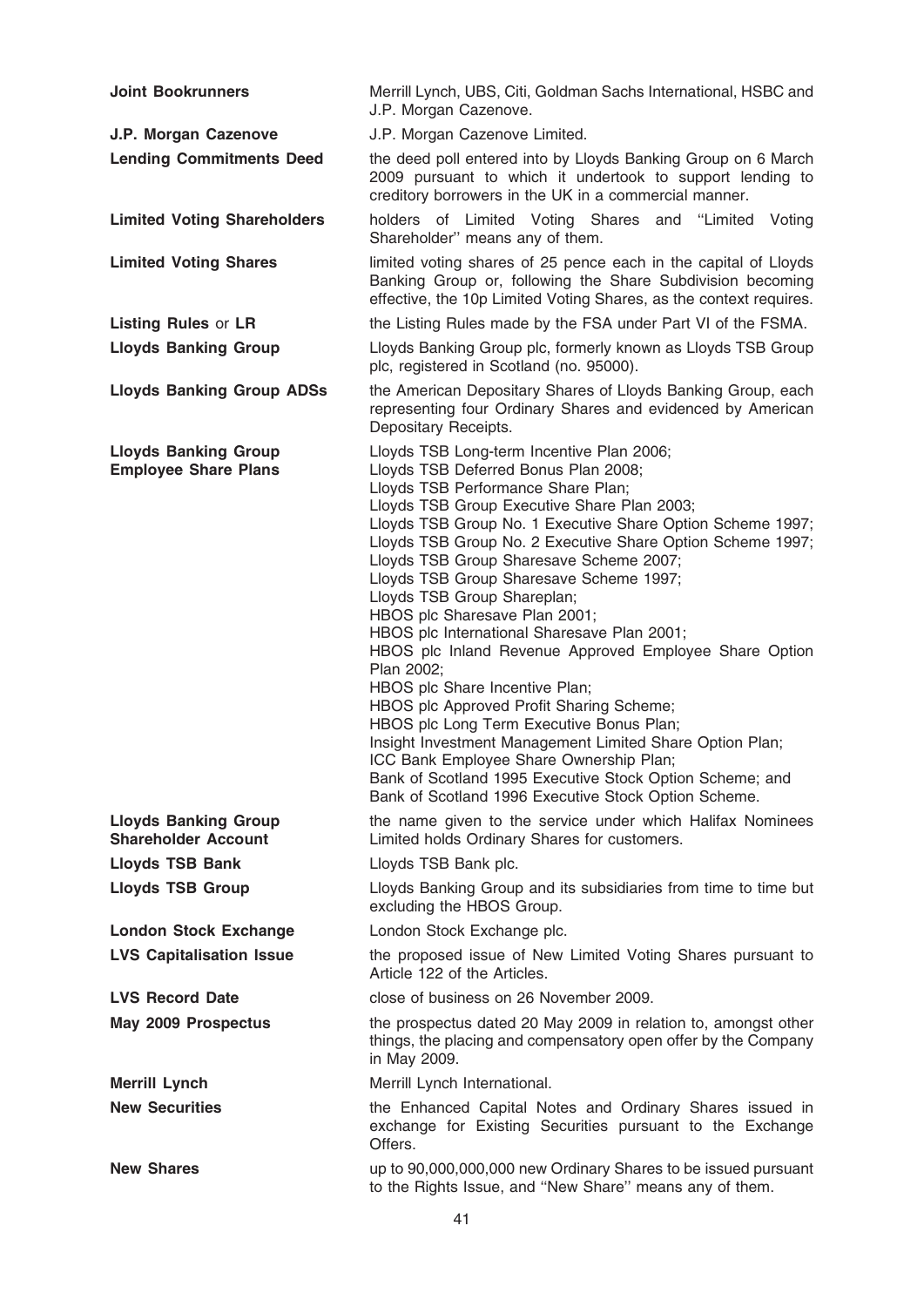| <b>New Limited Voting Shares</b>                   | the 1,973,683 new Limited Voting Shares to be issued as set out<br>in Resolution 5.                                                                                                                                                                                                                                                                                                                           |
|----------------------------------------------------|---------------------------------------------------------------------------------------------------------------------------------------------------------------------------------------------------------------------------------------------------------------------------------------------------------------------------------------------------------------------------------------------------------------|
| <b>Nil Paid Rights</b>                             | rights to acquire the New Shares, nil paid.                                                                                                                                                                                                                                                                                                                                                                   |
| <b>Non-US Exchange Offer</b>                       | the offer to be conducted in certain countries outside the United<br>States only with respect to 52 series of existing securities,<br>comprising existing upper tier 2 securities in an aggregate<br>principal amount of £2.52 billion, innovative tier 1 securities in<br>an aggregate principal amount of £7.68 billion and preference<br>shares with an aggregate liquidation preference of £4.09 billion. |
| <b>Non-US Exchange Offer</b><br><b>Memorandum</b>  | the exchange offer memorandum published in connection with<br>the Non-US Exchange Offer dated 3 November 2009.                                                                                                                                                                                                                                                                                                |
| <b>Official List</b>                               | the official list of the FSA pursuant to Part VI of the FSMA.                                                                                                                                                                                                                                                                                                                                                 |
| <b>Ordinary Shareholders</b>                       | holders of Ordinary Shares and "Ordinary Shareholder" means<br>any one of them.                                                                                                                                                                                                                                                                                                                               |
| <b>Ordinary Shares</b>                             | ordinary shares of 25 pence each in the capital of Lloyds Banking<br>Group or, following the Share Subdivision becoming effective, the<br>10p Ordinary Shares, as the context requires (including shares<br>underlying Lloyds Banking Group ADSs and if the context<br>requires, the New Shares) and "Ordinary Share" means any<br>one of them.                                                               |
| Per Share Discretionary Fee                        | the total discretionary fee (if any) paid by the Company to any or<br>all of the Joint Bookrunners pursuant to and in accordance with<br>the Rights Issue Underwriting Agreement, divided by the<br>aggregate number of New Shares taken up by HM Treasury<br>pursuant to the HMT Undertaking to Subscribe.                                                                                                   |
| Pounds, pence, Sterling, £<br>and p                | the lawful currency of the United Kingdom.                                                                                                                                                                                                                                                                                                                                                                    |
| <b>Proposals</b>                                   | the Rights Issue and the Exchange Offers taken together which<br>are fully underwritten in respect of the proceeds.                                                                                                                                                                                                                                                                                           |
| <b>Proposals Resolutions</b>                       | Resolutions 1, 2, 4, 6, 7, 8, 9 and 11.                                                                                                                                                                                                                                                                                                                                                                       |
| <b>Prospectuses</b>                                | Rights Issue Prospectus, the US Exchange Offer<br>the<br>Memorandum and the Non-US Exchange Offer Memorandum.                                                                                                                                                                                                                                                                                                 |
| <b>Prospectus Rules</b>                            | the prospectus rules made by the FSA pursuant to Part VI of the<br>FSMA.                                                                                                                                                                                                                                                                                                                                      |
| Provisional Allotment Letter or<br><b>PAL</b>      | the renounceable provisional allotment letter expected to be sent<br>to Qualifying Non-CREST Shareholders in respect of the New<br>Shares to be allotted to them pursuant to the Rights Issue.                                                                                                                                                                                                                |
| <b>Qualifying CREST Shareholders</b>               | Qualifying Shareholders holding Ordinary Shares in uncertificated<br>form in CREST and "Qualifying CREST Shareholder" means any<br>one of them.                                                                                                                                                                                                                                                               |
| <b>Qualifying Non-CREST</b><br><b>Shareholders</b> | Qualifying Shareholders holding Ordinary Shares in certificated<br>form and "Qualifying Non-CREST Shareholder" means any one<br>of them.                                                                                                                                                                                                                                                                      |
| <b>Qualifying LV Shareholders</b>                  | holders of Limited Voting Shares on the register of members of<br>Lloyds Banking Group at the LVS Record Date.                                                                                                                                                                                                                                                                                                |
| <b>Qualifying Ordinary</b><br><b>Shareholders</b>  | holders of Ordinary Shares on the register of members of Lloyds<br>Banking Group at the Record Date.                                                                                                                                                                                                                                                                                                          |
| <b>Qualifying Shareholders</b>                     | Shareholders<br>Qualifying<br>LV<br>Qualifying<br>Ordinary<br>and<br>Shareholders and "Qualifying Shareholder" means any one of<br>them.                                                                                                                                                                                                                                                                      |
| <b>Record Date</b>                                 | close of business on 20 November 2009.                                                                                                                                                                                                                                                                                                                                                                        |
| Registrar                                          | Equiniti or such other registrar as is identified on a relevant<br>Provisional Allotment Letter and references to "Registrar" or<br>"relevant Registrar" will be construed accordingly.                                                                                                                                                                                                                       |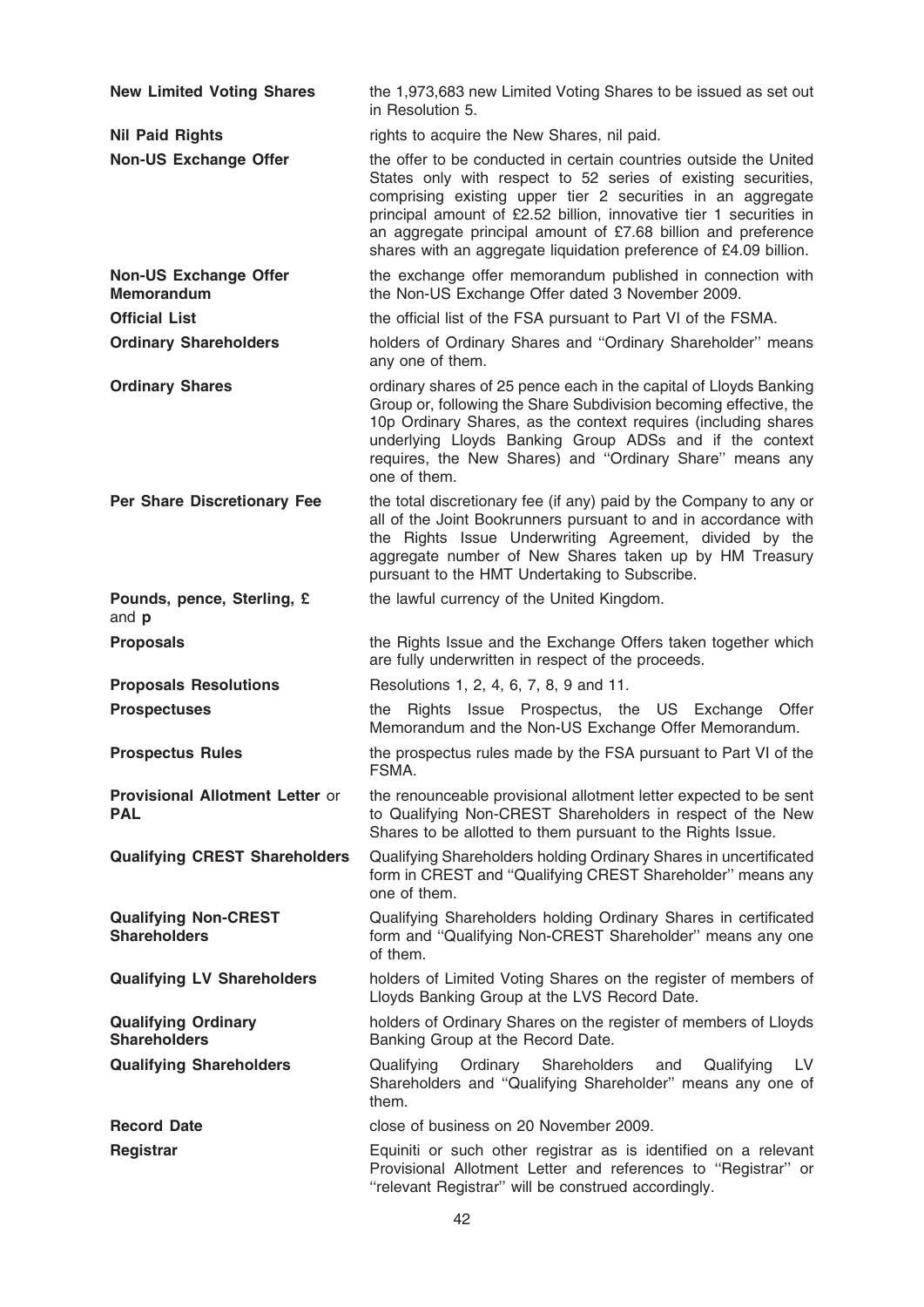| <b>Regulatory Information Service</b> | any of the services authorised from time to time by the Financial<br>Services Authority for the purposes of disseminating regulatory<br>announcements.                                                                                                                                                                                                                |
|---------------------------------------|-----------------------------------------------------------------------------------------------------------------------------------------------------------------------------------------------------------------------------------------------------------------------------------------------------------------------------------------------------------------------|
| <b>Resolution 1</b>                   | the ordinary resolution to be proposed at the General Meeting,<br>notice of which is set out in this document, approving the Share<br>Subdivision.                                                                                                                                                                                                                    |
| <b>Resolution 2</b>                   | the ordinary resolution to be proposed at the General Meeting,<br>notice of which is set out in this document, granting the Directors<br>authority to allot shares and grant rights to subscribe for ordinary<br>shares in connection with the Proposals and otherwise.                                                                                               |
| <b>Resolution 3</b>                   | the ordinary resolution to be proposed at the General Meeting,<br>notice of which is set out in this document, granting the Directors<br>authority to allot y shares and grant rights to subscribe for<br>ordinary shares generally.                                                                                                                                  |
| <b>Resolution 4</b>                   | the ordinary resolution to be proposed at the General Meeting,<br>notice of which is set out in this document, to approve the HMT<br>Transactions as related party transactions for the purposes of the<br>Listing Rules.                                                                                                                                             |
| <b>Resolution 5</b>                   | the ordinary resolution to be proposed at the General Meeting,<br>notice of which is set out in this document, authorising the<br>capitalisation issue of New Limited Voting Shares to the holders<br>of Limited Voting Shares at the Record Date and granting the<br>Directors authority to allot such shares, pursuant to Article 122 of<br>the Company's Articles. |
| <b>Resolution 6</b>                   | the special resolution to be proposed at the General Meeting,<br>notice of which is set out in this document, approving the<br>amendment of the Company's Articles to record the rights of the<br>Deferred Shares to be created pursuant to the Share Subdivision.                                                                                                    |
| <b>Resolution 7</b>                   | the special resolution to be proposed at the General Meeting,<br>notice of which is set out in this document, granting the Company<br>authority to make market purchases of the Existing Preference<br>Shares.                                                                                                                                                        |
| <b>Resolution 8</b>                   | The special resolution to be proposed at the General Meeting,<br>notice of which is set out in this document, granting the Company<br>authority to make off-market purchases of the Equiniti Preference<br>Shares.                                                                                                                                                    |
| <b>Resolution 9</b>                   | the special resolution to be proposed at the General Meeting,<br>notice of which is set out in this document, granting the Company<br>the authority to make off-market purchases of the BNY Existing<br>Preference Shares.                                                                                                                                            |
| <b>Resolution 10</b>                  | the special resolution to be proposed at the General Meeting,<br>notice of which is set out in this document, granting the Company<br>authority to make off-market purchases of the 6.3673%<br>Preference Shares.                                                                                                                                                     |
| <b>Resolution 11</b>                  | the special resolution to be proposed at the General Meeting,<br>notice of which is set out in this document, granting the Directors<br>authority to allot shares in connection with the Proposals on a<br>non-pre-emptive basis.                                                                                                                                     |
| <b>Resolution 12</b>                  | the special resolution to be proposed at the General Meeting,<br>notice of which is set out in this document, granting the Directors<br>authority to allot shares generally on a non-pre-emptive basis.                                                                                                                                                               |
| <b>Resolutions</b>                    | Resolution 1, Resolution 2, Resolution 3, Resolution 4,<br>Resolution 5, Resolution 6, Resolution 7, Resolution 8,<br>Resolution 9, Resolution 10, Resolution 11 and Resolution 12.                                                                                                                                                                                   |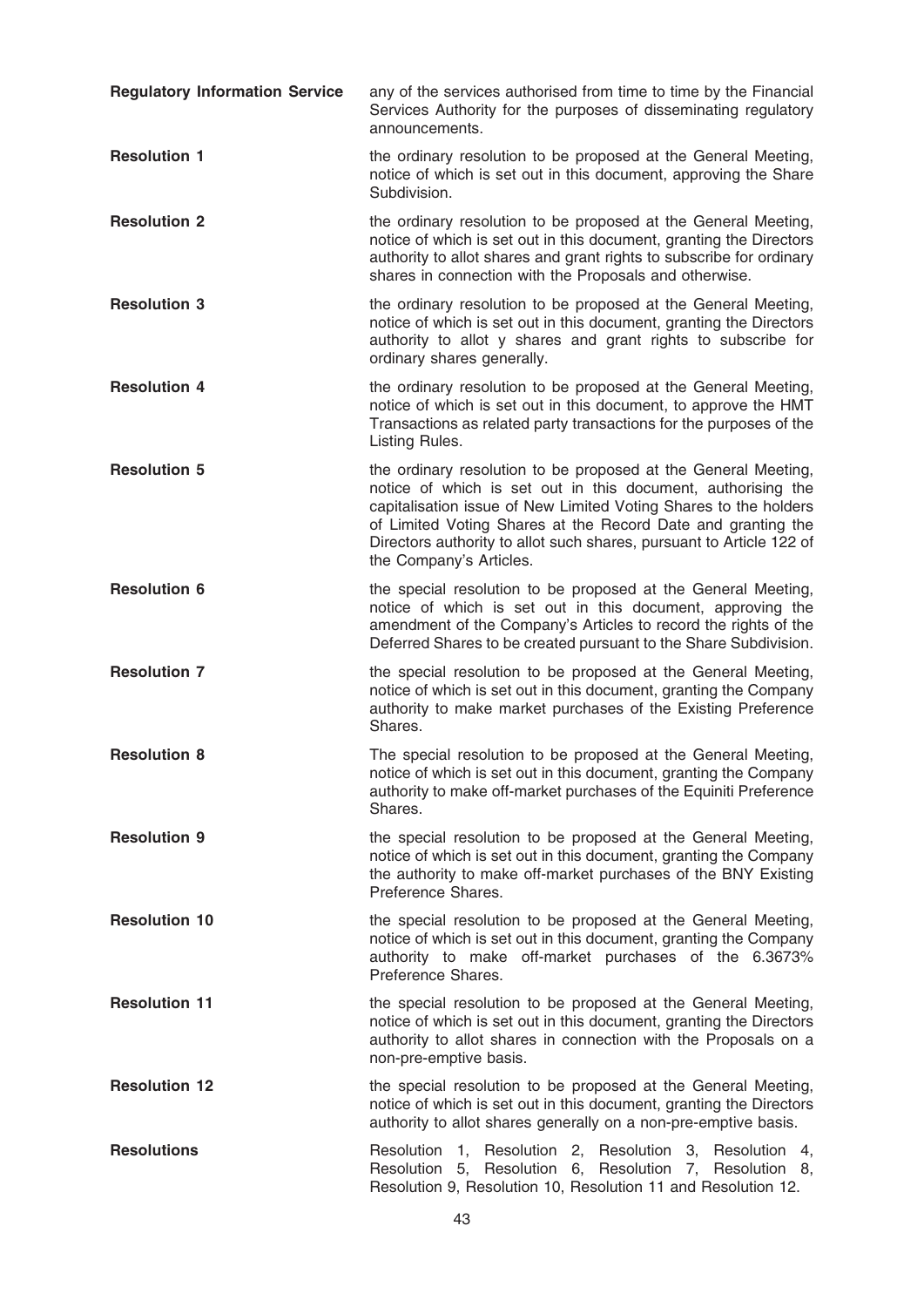| <b>Restricted Jurisdictions</b>                        | the Rights Issue Restricted Jurisdictions and the Exchange Offers<br>Restricted Jurisdictions and "Restricted Jurisdiction" means any<br>one of the Rights Issue Restricted Jurisdictions or of the<br>Exchange Offers Restricted Jurisdictions.                                                                                                                                                                                                                                                                                                                                                                                                                                                                                                                                                                        |
|--------------------------------------------------------|-------------------------------------------------------------------------------------------------------------------------------------------------------------------------------------------------------------------------------------------------------------------------------------------------------------------------------------------------------------------------------------------------------------------------------------------------------------------------------------------------------------------------------------------------------------------------------------------------------------------------------------------------------------------------------------------------------------------------------------------------------------------------------------------------------------------------|
| <b>Retail Holdings Offer</b>                           | the proposed invitation to be made to certain individuals in the<br>United Kingdom who are holders of Existing Securities (being<br>such holders who (i) are not investment professionals, (ii) do not<br>meet the minimum existing holding criterion required to<br>participate in the Non-US Exchange Offer and (iii) hold a series<br>or class of securities (either directly or through the Lloyds Banking<br>Group Shareholder Account) accepted for exchange in the Non-<br>US Exchange Offer) to sell their Existing Securities for a cash<br>amount equivalent to the relevant Exchange Consideration<br>Amount set out in the Non-US Exchange Offer Memorandum<br>together with an amount representing the accrued interest or the<br>accrued dividends payable up to but excluding the date of<br>repurchase. |
| <b>Rights Issue</b>                                    | the proposed issue by way of rights of New Shares to Qualifying<br>Shareholders on the basis described in the Prospectus and, in the<br>case of Qualifying Non-CREST Shareholders, in the Provisional<br>Allotment Letter.                                                                                                                                                                                                                                                                                                                                                                                                                                                                                                                                                                                              |
| <b>Rights Issue Prospectus</b>                         | the prospectus dated 3 November 2009 prepared in connection<br>with the Rights Issue.                                                                                                                                                                                                                                                                                                                                                                                                                                                                                                                                                                                                                                                                                                                                   |
| <b>Rights Issue Restricted</b><br><b>Jurisdictions</b> | The United States, Hong Kong, Israel, Japan and Thailand.                                                                                                                                                                                                                                                                                                                                                                                                                                                                                                                                                                                                                                                                                                                                                               |
| <b>Rights Issue Underwriting</b><br><b>Agreement</b>   | the underwriting agreement dated 3 November 2009 relating to<br>the Rights Issue and further described in paragraph 8.5 of Part<br>XX ("Additional Information") of the Rights Issue Prospectus.                                                                                                                                                                                                                                                                                                                                                                                                                                                                                                                                                                                                                        |
| <b>Rump Placing</b>                                    | the proposed placing of any New Shares (other than New Shares<br>subject to the HMT Undertaking to Subscribe) Nil Paid Rights<br>which are not (or are deemed not to be or are otherwise treated<br>as not having been) taken up under the Rights Issue by the Joint<br>Bookrunners, as agent of the Company;                                                                                                                                                                                                                                                                                                                                                                                                                                                                                                           |
| <b>SEC</b>                                             | United States Securities and Exchange Commission.                                                                                                                                                                                                                                                                                                                                                                                                                                                                                                                                                                                                                                                                                                                                                                       |
| <b>Securities Act</b>                                  | the United States Securities Act of 1933, as amended.                                                                                                                                                                                                                                                                                                                                                                                                                                                                                                                                                                                                                                                                                                                                                                   |
| <b>Senior Co-Lead Managers</b>                         | Banca IMI S.p.A., Barclays Bank plc, Calyon, Commerzbank<br>Aktiengesellschaft, ING Bank N.V., and RBS Hoare Govett<br>Limited.                                                                                                                                                                                                                                                                                                                                                                                                                                                                                                                                                                                                                                                                                         |
| <b>Shareholder Guide</b>                               | the guide enclosed with the Provisional Allotment Letters<br>containing instructions as to the completion of the Provisional<br>Allotment Letters.                                                                                                                                                                                                                                                                                                                                                                                                                                                                                                                                                                                                                                                                      |
| <b>Share Subdivision</b>                               | the proposed subdivision of: (i) the existing ordinary shares of 25<br>pence each in the capital of the Company into 10p Ordinary<br>Shares and Deferred Shares, and (ii) the existing limited voting<br>shares of 25 pence each in the capital of the Company into 10p<br>Limited Voting Shares and Deferred Shares, in each case as<br>more particularly described in paragraph 10 of Part I ("Letter from<br>Sir Winfried Bischoff, Chairman of Lloyds Banking Group plc") of<br>this document.                                                                                                                                                                                                                                                                                                                      |
| <b>UBS</b>                                             | <b>UBS Limited.</b>                                                                                                                                                                                                                                                                                                                                                                                                                                                                                                                                                                                                                                                                                                                                                                                                     |
| <b>UKFI or UK Financial</b><br><b>Investments</b>      | UK Financial Investments Limited.                                                                                                                                                                                                                                                                                                                                                                                                                                                                                                                                                                                                                                                                                                                                                                                       |
| <b>UK Listing Authority</b>                            | the UK Financial Services Authority in its capacity as the<br>competent authority for listing under Part VI of the FSMA.                                                                                                                                                                                                                                                                                                                                                                                                                                                                                                                                                                                                                                                                                                |
| uncertificated or in<br>uncertificated form            | recorded on the relevant register of the share or security<br>concerned as being held in uncertificated form in CREST and                                                                                                                                                                                                                                                                                                                                                                                                                                                                                                                                                                                                                                                                                               |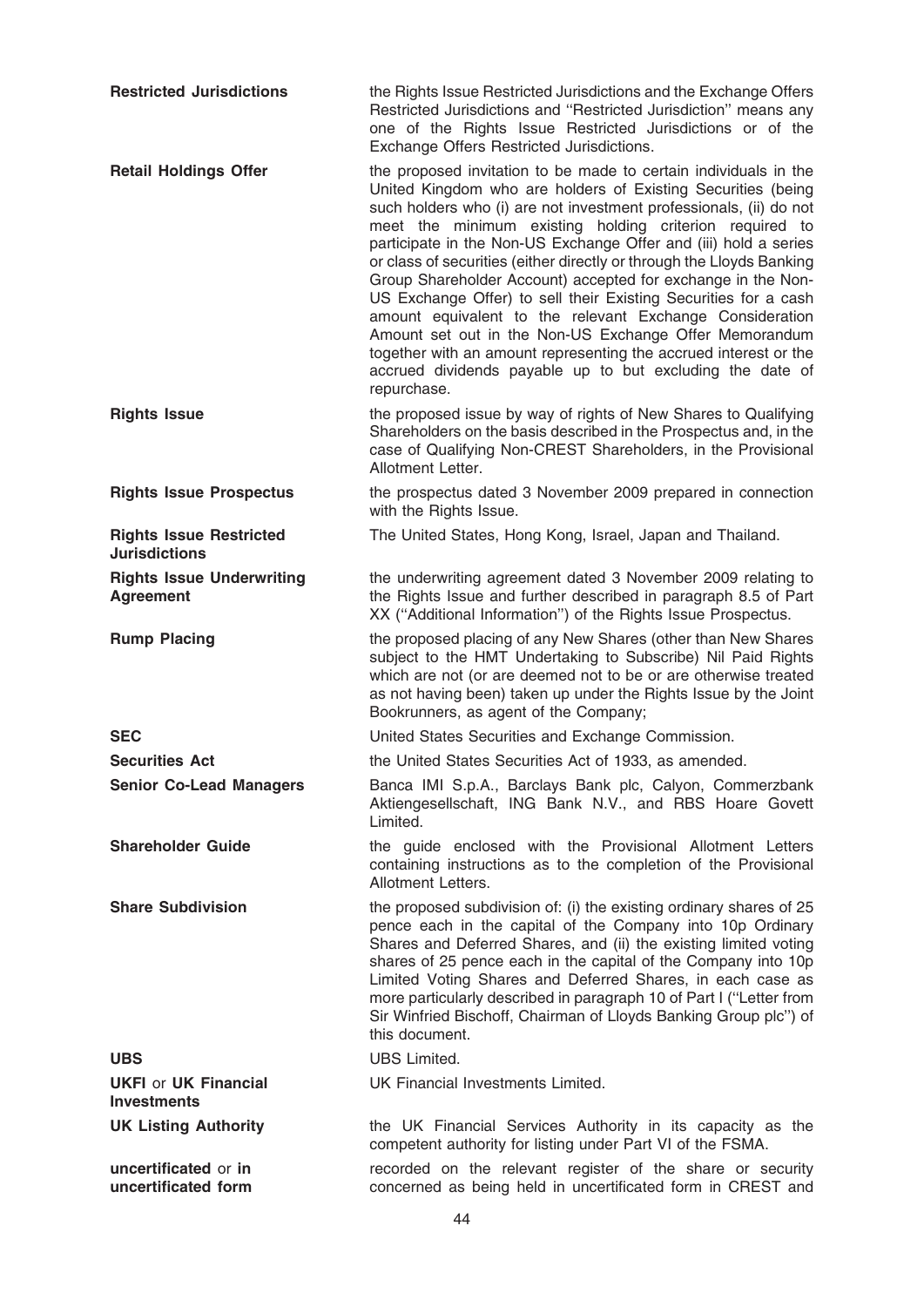|                                               | title to which, by virtue of the CREST Regulations, may be<br>transferred by means of CREST or constituting a giro depot<br>(girodepot) maintained by Euroclear Nederland in accordance<br>with the Dutch Securities Giro Act as a result of which title may be<br>transferred in accordance with the Dutch Securities Giro Act.                                                                                                                                                           |
|-----------------------------------------------|--------------------------------------------------------------------------------------------------------------------------------------------------------------------------------------------------------------------------------------------------------------------------------------------------------------------------------------------------------------------------------------------------------------------------------------------------------------------------------------------|
| <b>Underwriters</b>                           | in the case of the Rights Issue, Merrill Lynch, UBS, Citi, Goldman<br>Sachs International, HSBC and J.P. Morgan Securities Ltd., the<br>Senior Co-Lead Mangers and the Co-Lead Managers, and, in the<br>case of the Exchange Offers, the Additional ECN Underwriters                                                                                                                                                                                                                       |
| <b>Underwriting Agreements</b>                | the Rights Issue Underwriting Agreement and the Additional ECN<br><b>Issues Underwriting Agreement.</b>                                                                                                                                                                                                                                                                                                                                                                                    |
| United Kingdom or UK                          | the United Kingdom of Great Britain and Northern Ireland and its<br>dependent territories.                                                                                                                                                                                                                                                                                                                                                                                                 |
| <b>United States or US</b>                    | the United States of America (including the states of the United<br>States and the District of Columbia), its possessions and<br>territories and all areas subject to its jurisdiction.                                                                                                                                                                                                                                                                                                    |
| <b>US Exchange Offer</b>                      | a separate offer to the holders of six series of existing securities,<br>comprising existing upper tier 2 securities in an aggregate<br>principal amount of £1.74 billion and innovative tier 1 securities<br>in an aggregate principal amount £0.46 billion, which is being<br>made in certain countries outside the United States and to certain<br>sophisticated holders in the United States who are 'qualified<br>institutional buyers' as defined in Rule 144A of the Securities Act |
| <b>US Exchange Offer</b><br><b>Memorandum</b> | the exchange offer memorandum published in connection with<br>the US Exchange Offer dated 3 November 2009.                                                                                                                                                                                                                                                                                                                                                                                 |
| <b>VWAP</b>                                   | has the meaning given to it in Part B of the Appendix of Part I<br>("Letter from Sir Winfried Bischoff, Chairman of Lloyds Banking<br>Group plc") of this document.                                                                                                                                                                                                                                                                                                                        |

For the purposes of this document, "subsidiary", "subsidiary undertaking", "undertaking" and "associated undertaking" have the meanings given by the 2006 Act.

Unless otherwise stated, all times referred to in this document are references to London time.

All references to legislation in this document are to the legislation of England and Wales unless the contrary is indicated. Any reference to any provision of any legislation shall include any amendment, modification, re-enactment or extension thereof.

Words importing the singular shall include the plural and vice versa, and words importing the masculine gender shall include the feminine or neutral gender.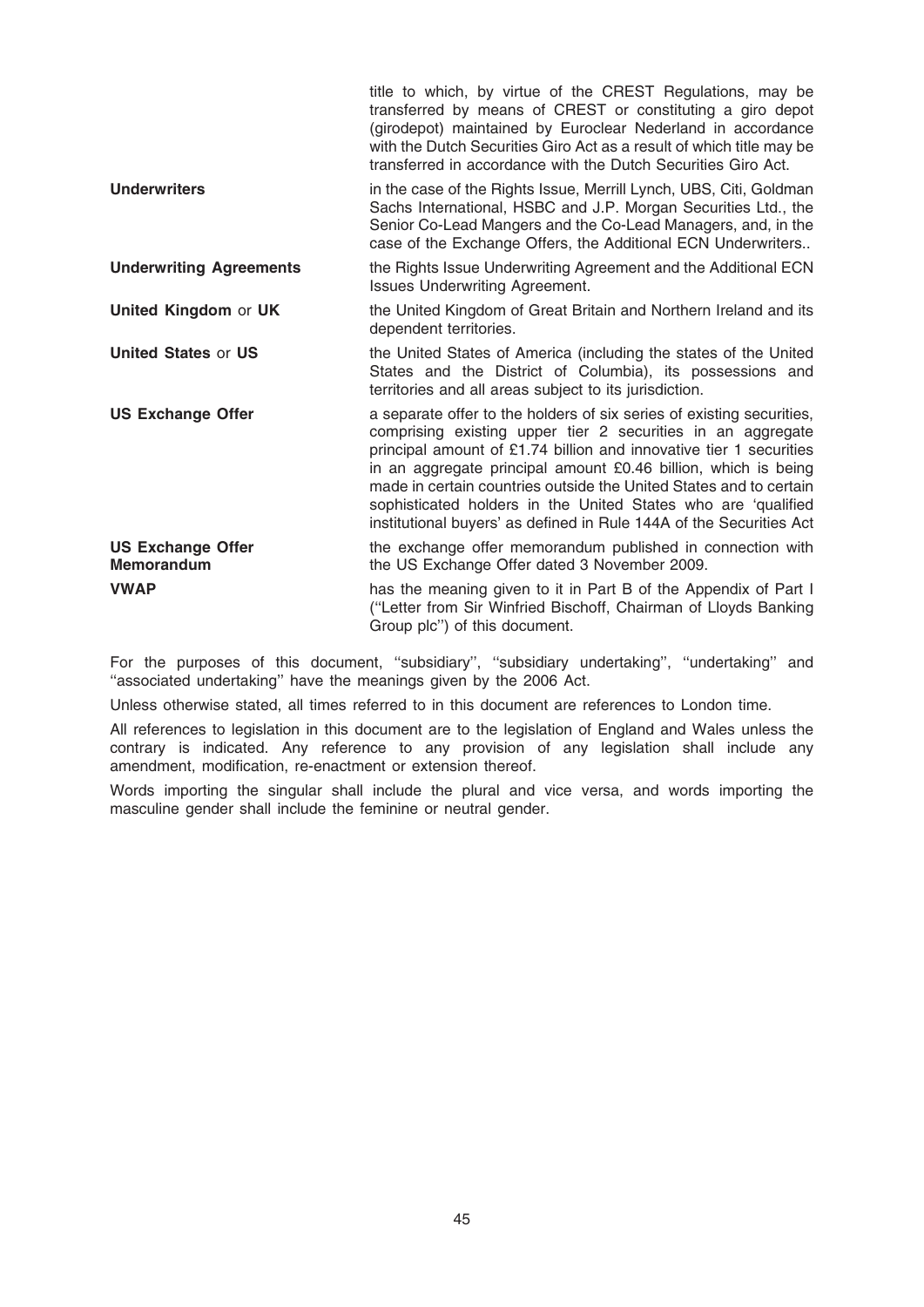### NOTICE OF GENERAL MEETING

NOTICE IS HEREBY GIVEN that a GENERAL MEETING of Lloyds Banking Group plc (the ''Company'') will be held on 26 November 2009 at Hall 12, The Atrium, National Exhibition Centre, Birmingham B40 1NT at 11.00 a.m. for the purposes of considering and, if thought fit, passing the following resolutions:

### To resolve as an ordinary resolution

- 1 That, conditional on the passing of Resolutions 2, 4, 6, 7, 8 and 9 and 11:
- (a) each of the ordinary shares of 25 pence each in the capital of the Company in issue at the close of business on the date of this meeting (or such other time and date as the Directors (or a duly authorised committee of the Directors) may determine) be sub-divided into one ordinary share of 10 pence in the capital of the Company, having the same rights, being subject to the restrictions and ranking *pari passu* in all respects with the existing ordinary shares of 25 pence each in the capital of the Company (save as to nominal value), and one deferred share, having the rights and being subject to the restrictions set out in Resolution 6 below; and
- (b) each of the limited voting shares of 25 pence each in the capital of the Company in issue at the close of business on the date of this meeting (or such other time and date as the Directors (or a duly authorised committee of the Directors) may determine) be sub-divided into one limited voting share of 10 pence in the capital of the Company, having the same rights, being subject to the restrictions and ranking pari passu in all respects with the existing limited voting shares of 25 pence each in the capital of the Company (save as to nominal value), and one deferred share, having the rights and being subject to the restrictions set out in Resolution 6 below.

### To resolve as an ordinary resolution:

- 2 That, conditional on the passing of Resolutions 1, 4, 6, 7, 8, 9 and 11, the Directors be generally and unconditionally authorised pursuant to and in accordance with section 551 of the Companies Act 2006 (the ''2006 Act'') to exercise all the powers of the Company to allot shares or grant rights to subscribe for shares:
	- (a) up to a nominal amount of £9 billion in connection with the issue of new ordinary shares to Qualifying Shareholders pursuant to the Rights Issue; and
	- (b) up to a nominal amount of £10 billion in relation to the issue of Enhanced Capital Notes in connection with the Exchange Offers, the related underwriting agreements and otherwise, and up to a nominal amount of  $£1.5$  billion in relation to the issue of new ordinary shares in connection with the Exchange Offers,

(each as defined in the circular issued by the Company dated 3 November 2009 (the ''Circular'')),

such authority to apply in addition to all previous authorities pursuant to section 80 of the Companies Act 1985 and to expire on 25 November 2010 but so that the Company may make offers and enter into agreements during the relevant period which would, or might, require shares to be allotted or rights to subscribe for or to convert any security into shares to be granted after the authority ends.

### To resolve as an ordinary resolution:

- 3 That in addition to and without prejudice to the authority conferred on the Directors pursuant to Resolution 2 above, and conditional on the completion of the Rights Issue, the Directors be generally and unconditionally authorised pursuant to and in accordance with section 551 of the 2006 Act to exercise all the powers of the Company to allot shares or grant rights to subscribe for or to convert any security into shares:
	- (a) up to a nominal amount of (I) £3,908,086,780.50 in ordinary shares and (II) £100,000,000, US\$40,000,000,  $\epsilon$ 40,000,000 and ¥1,250,000,000 in preference shares;
	- (b) comprising equity securities (as defined in section 560(1) of the 2006 Act) up to a further nominal amount of £3,908,086,780.50 in connection with an offer by way of a rights issue;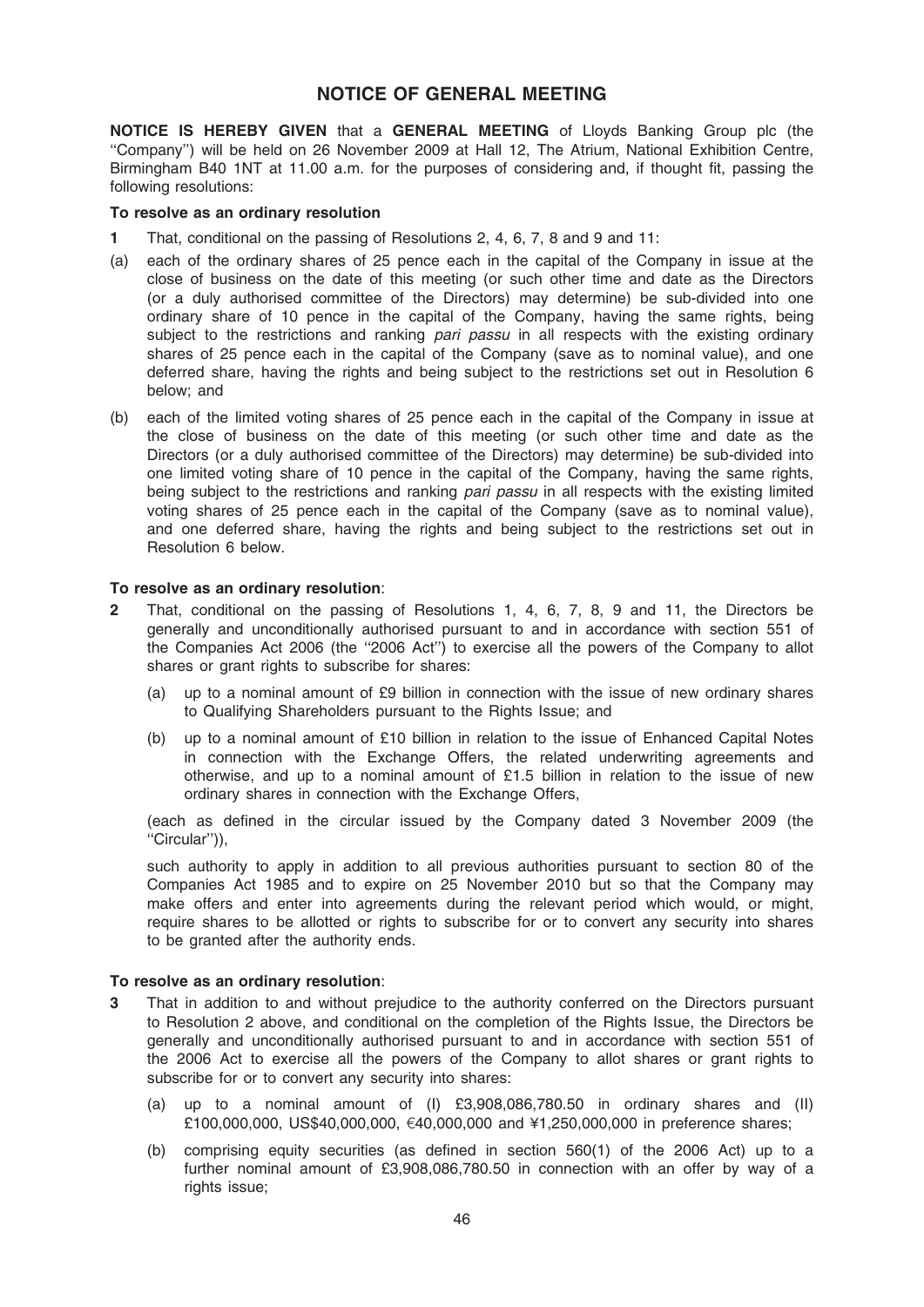provided that such authority shall be limited to apply to shares up to a nominal amount of up to:

- (i) one third of the issued ordinary share capital (including limited voting shares) of the Company immediately following the completion of the Rights Issue (the ''Actual Enlarged Share Capital''); and
- (ii) a further one third of the Actual Enlarged Share Capital in connection with an offer by way of a rights issue.

such authorities to apply in substitution for all previous authorities pursuant to section 80 of the Companies Act 1985 and to expire at the end of the next annual general meeting of the Company in 2010 but, in each case, so that the Company may make offers and enter into agreements during the relevant period which would, or might, require shares to be allotted or rights to subscribe for or to convert any security into shares to be granted after the authority ends.

For the purposes of this Resolution, ''rights issue'' means an offer to:

- (I) ordinary shareholders in proportion (as nearly as may be practicable) to their existing holdings; and
- (II) people who are holders of other securities if this is required by the rights of those securities or, if the Directors consider it necessary, as permitted by the rights of those securities,

to subscribe further securities by means of the issue of a renounceable letter (or other negotiable document) which may be traded for a period before payment for the securities is due, but subject in both cases to such exclusions or other arrangements as the Directors may deem necessary or expedient in relation to treasury shares, fractional entitlements, record dates or legal, regulatory or practical problems in, or under the laws of, any territory.

### To resolve as an ordinary resolution

That, conditional on the passing of Resolutions 1, 2, 6, 7, 8, 9 and 11, the HMT Transactions (as defined in the Circular) being related party transactions for the purposes of the Listing Rules of the United Kingdom Listing Authority, be and are hereby approved.

### To resolve as an ordinary resolution

5 That, pursuant to article 122 of the articles of association of the Company (the ''Articles''), £493,420.75 out of the sums standing to the credit of any of the Company's share premium account, capital redemption reserve or other undistributable reserve, be immediately capitalised for the purposes of paying up 1,973,683 new limited voting shares of 25 pence each in the capital of the Company, and that the Board be authorised to apply such amount in paying up the new limited voting shares and to take all such other steps as it may deem necessary, expedient or appropriate to implement such capitalisation and issue such new limited voting shares to the holders of limited voting shares on the register of the Company on 26 November 2009 2009, *pro rata* to their existing holdings of limiting voting shares, in accordance with Article 122.2 of the Articles, such authority to expire on 25 November 2010.

### To resolve as a special resolution

- 6 That, conditional on the passing of Resolutions 1, 2, 4, 7, 8, 9 and 11, the Articles of Association of the Company be amended by:
	- (a) inserting the following definitions into Article 2 as follows:

| "deferred shares" | the deferred shares of 15p each of the company described in<br>article 3;' to be inserted after the definition of "deed of<br>covenant";                                                                     |
|-------------------|--------------------------------------------------------------------------------------------------------------------------------------------------------------------------------------------------------------|
|                   | "limited voting shares" the limited voting shares of 10p each of the company;' to be<br>inserted in place of the current definition of limited voting<br>shares, which shall be deleted in its entirety; and |
| "ordinary shares" | the ordinary shares of 10p each of the company;' to be<br>inserted in place of the current definition of ordinary shares,<br>which shall be deleted in its entirety;                                         |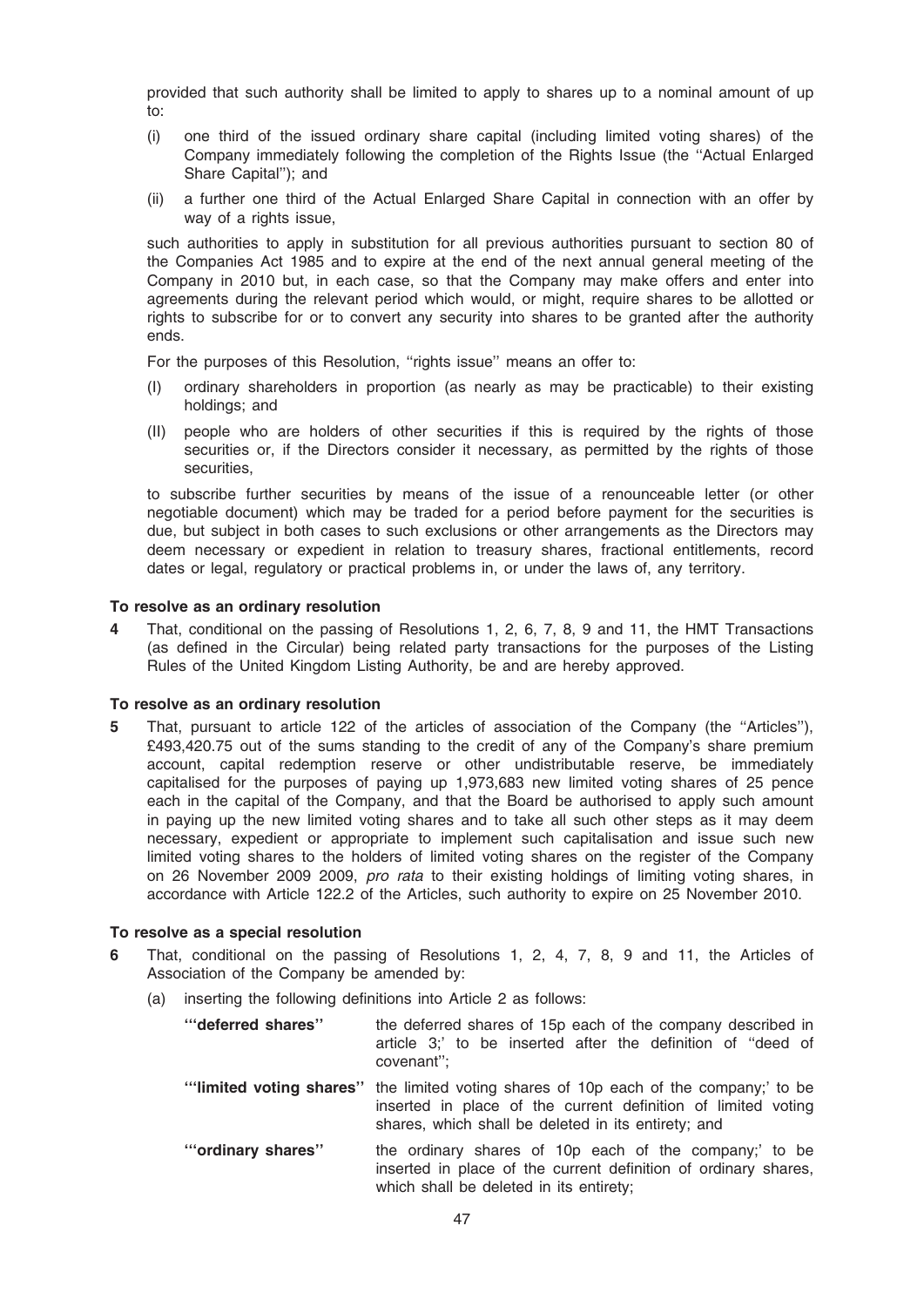- (b) deleting the caption 'Limited voting shares and preference shares' to article 3, and inserting the caption 'Limited voting shares, preference shares and deferred shares' in its place;
- (c) inserting of a new article 3.3 as follows:
- '3.3 The deferred shares shall confer upon the holder such rights, and shall be subject to the restrictions, as follows:
- 3.3.1 notwithstanding any other provision of these articles, a deferred share:
	- (i) does not entitle its holder to receive any dividend or distribution declared, made or paid or any return of capital (save as provided in article 3.3.1(ii)) and does not entitle its holder to any further or other right of participation in the assets of the company;
	- (ii) entitles its holder to participate on a return of assets on a winding up of the company, such entitlement to be limited to the repayment of the amount paid up or credited as paid up on such share and shall be paid only after the holders of any and all ordinary shares and limited voting shares then in issue shall have received (a) payment in respect of such amount as is paid up or credited as paid up on those ordinary shares and/or limited voting shares held by them at that time plus (b) the payment in cash or in specie of £10,000,000 on each such ordinary share and/or limited voting share;
	- (iii) does not entitle its holder to receive a share certificate in respect of his or her shareholding, save as required by law;
	- (iv) does not entitle its holder to receive notice of, nor attend, speak or vote at, any general meeting of the company; and
	- (v) shall not be transferable at any time other than with the prior written consent of the directors;
- **3.3.2** the company shall have the irrevocable authority to authorise and instruct the secretary (or any other person appointed for the purpose by the board) as agent for the holders of deferred shares to surrender the deferred shares to the company for no consideration and to execute on behalf of such holders such documents as are necessary in connection with such surrender without obtaining the sanction of the holder or holders thereof, and pending such surrender to retain the certificates, to the extent issued, for such deferred shares;
- 3.3.3 any request by the company to surrender the deferred shares may be made by the directors depositing at the registered office of the Company a notice addressed to such person as the directors shall have nominated on behalf of the holders of the deferred shares;
- **3.3.4** the company shall have the irrevocable authority to appoint a single holder or any other person on behalf of all holders of deferred shares to exercise any vote to which holders of deferred shares may be entitled in any circumstances or for any other matter connected to the deferred shares;
- 3.3.5 the rights attached to the deferred shares shall not be deemed to be varied or abrogated by the creation or issue of any new shares ranking in priority to or pari passu with or subsequent to such shares, any amendment or variation of the rights of any other class of shares of the company, the company reducing its share capital or the surrender, or purchase of any share, whether a deferred share or otherwise; and
- 3.3.6 the company shall have the irrevocable authority to cancel any deferred share without making any payment to the holder and such cancellation shall not be deemed to be a variation or abrogation of the rights attaching to such deferred share.'

### To resolve as a special resolution

- 7 That, conditional on the passing of Resolutions 1, 2, 4, 6, 8, 9 and 11 the Company be and is hereby unconditionally and generally authorised for the purpose of section 701 of the 2006 Act to make market purchases (as defined in section 693 of the 2006 Act) of the following issuances of securities:
	- (a) £299,987,729 9.25 per cent. Non-Cumulative Irredeemable Preference Shares;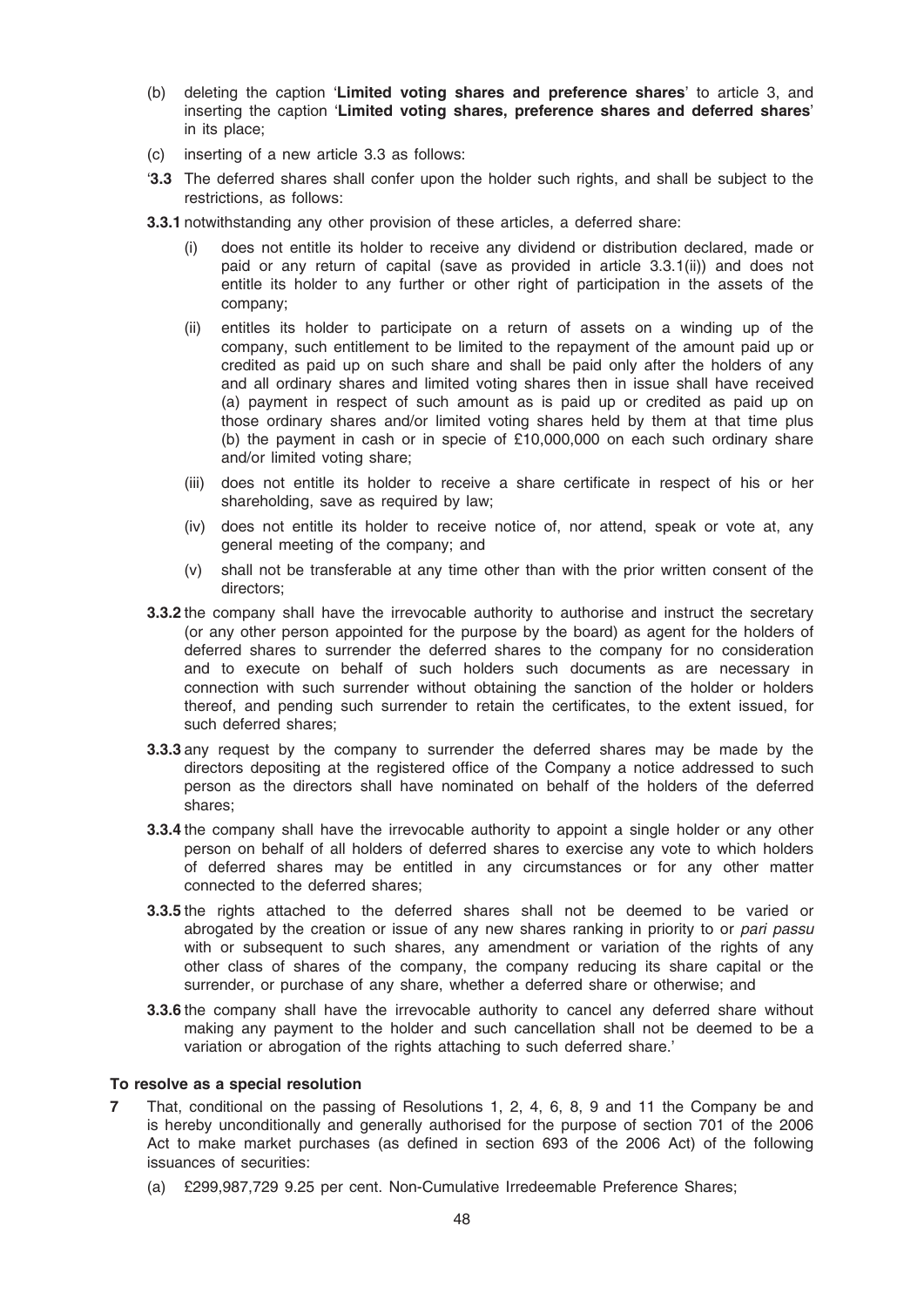- (b) £99,999,942 9.75 per cent. Non-Cumulative Irredeemable Preference Shares;
- (c) £186,190,532 6.475 per cent. Non-Cumulative Preference Shares;
- (d) £745,431,000 6.0884 per cent. Non-Cumulative Fixed to Floating Rate Preference Shares;
- (e) £334,951,000 6.3673 per cent. Non-Cumulative Fixed to Floating Rate Preference Shares;
- (f) U.S.\$750,000,000 6.413 per cent. Non-Cumulative Fixed to Floating Rate Preference Shares;
- (g) U.S.\$750,000,000 5.92 per cent. Non-Cumulative Fixed to Floating Rate Preference Shares;
- (h) U.S.\$750,000,000 6.657 per cent. Non-Cumulative Fixed to Floating Rate Preference Shares;
- (i) U.S.\$1,000,000,000 6.267 per cent. Fixed to Floating Rate Non-Cumulative Callable Dollar Preference Shares;
- (j) U.S.\$1,250,000,000 7.875 per cent. Non-Cumulative Preference Shares;
- (k)  $\epsilon$ 500,000,000 7.875 per cent. Non-Cumulative Preference Shares; and
- (l) £600,000,000 Non-Cumulative Fixed to Floating Rate Callable Preference Shares,

(together, the ''Preference Shares''), in accordance with, amongst other things, the terms of the Exchange Offers provided that:

- (i) the maximum number of Preference Shares which may be purchased is all such Preference Shares in issue;
- (ii) the minimum price which may be paid for each Preference Share is the nominal value of the relevant Preference Share;
- (iii) the maximum price which may be paid for a share is an amount equal to 120 per cent. of the liquidation preference of the relevant Preference Share;
- (iv) this authority shall expire on 25 November 2010, unless this authority be further renewed before then; and
- (v) the Company may make a contract to purchase the Preference Shares under this authority before its expiry which would or might be executed wholly or partly after the expiry, and may make a purchase of the Preference Shares under that contract.

### To resolve as a special resolution

8 That, conditional on the passing of Resolutions 1, 2, 4, 6, 7, 9 and 11, that the terms of a proposed contract between (1) the Company and (2) Equiniti Limited, providing for the purchase by the Company of certain existing Preference Shares held by Equiniti Limited on behalf of holders of such securities be and are hereby approved and authorised for the purposes of section 694 of the Companies Act 2006 and otherwise but so that such approval and authority shall expire on 25 May 2011.

#### To resolve as a special resolution

That, conditional on the passing of Resolutions 1, 2, 4, 6, 7, 8 and 11, that the terms of a proposed contract between (1) the Company and (2) BNY Corporate Trustee Services Limited, providing for the purchase by the Company of certain existing Preference Shares held by BNY Corporate Trustee Services Limited on behalf of holders of such securities be and are hereby approved and authorised for the purposes of section 694 of the Companies Act 2006 and otherwise but so that such approval and authority shall expire on 25 May 2011.

#### To resolve as a special resolution

10 That the terms of a proposed contract between (1) the Company, (2) Allen and Overy Service Company Limited, and (3) Fleetside Legal Representative Services Limited providing for the purchase by the Company of certain 6.3673 per cent. Non-Cumulative Fixed to Floating Rate Preference Shares in the capital of the Company (a draft of which has been produced to this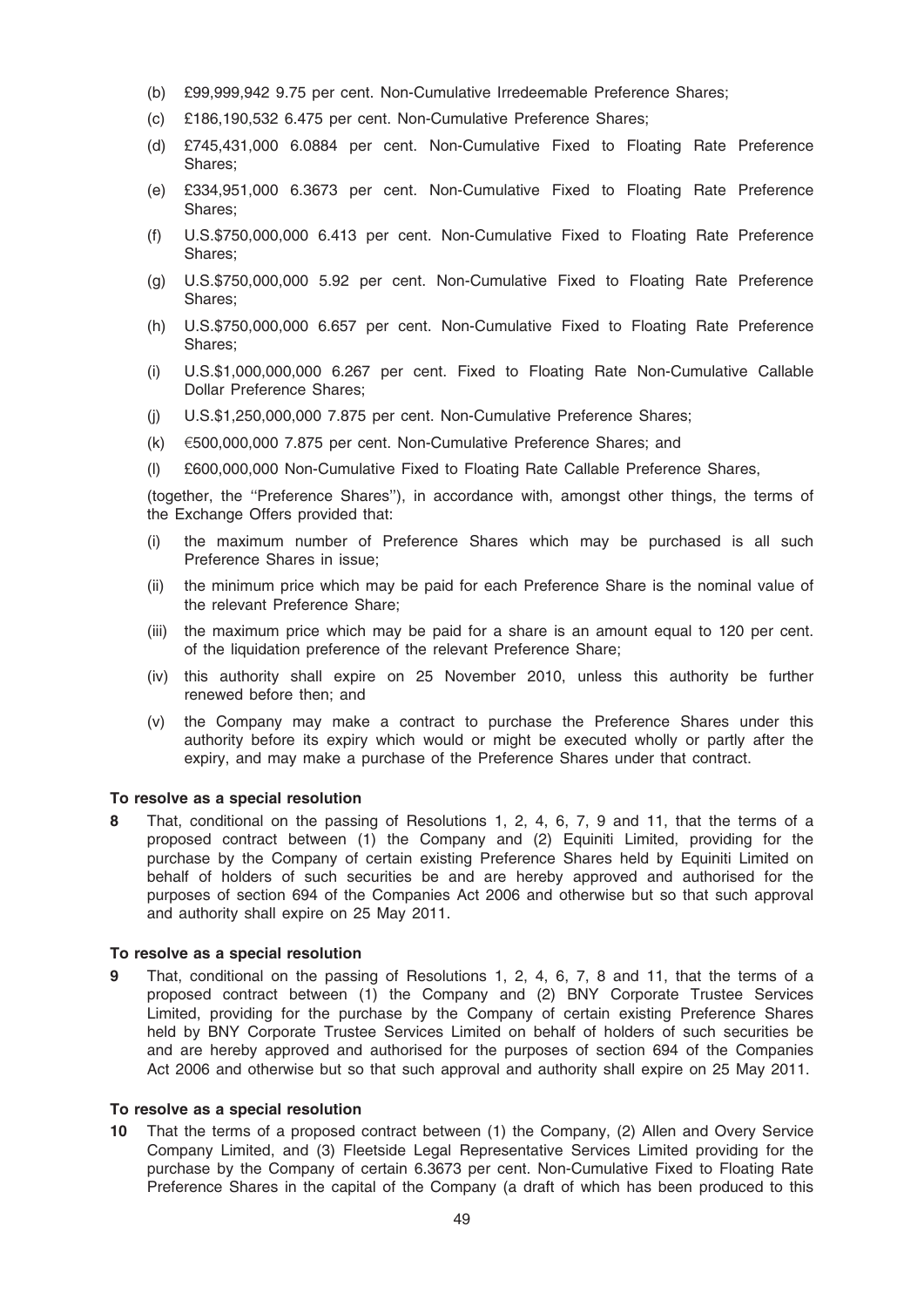meeting) be and are hereby approved and authorised for the purposes of section 694 of the Companies Act 2006 and otherwise but so that such approval and authority shall expire on 25 May 2011.

#### To resolve as a special resolution

- 11 That, conditional on the passing of Resolutions 1, 2, 4, 6, 7, 8 and 9 above, and without prejudice to any existing authority, the Directors be empowered to allot equity securities (as defined in section 560(1) of the 2006 Act) wholly for cash, pursuant to the authority given by Resolution 2 above:
	- (a) up to a nominal amount of £9 billion in connection with the issue of new ordinary shares pursuant to the Rights Issue; and
	- (b) up to a nominal amount of £10 billion in connection with the issue of Enhanced Capital Notes pursuant to the Exchange Offers and otherwise, and up to a nominal amount of £1.5 billion in relation to the issue of new ordinary shares in connection with the Exchange Offers,

as if section 561(1) of the 2006 Act did not apply to any such allotment, such power to expire on 25 November 2010 but so that the Company may make offers and enter into agreements during this period which would, or might, require equity securities to be allotted after the power ends.

#### To resolve as a special resolution

- 12 That conditional on the completion of the Rights Issue and the passing of Resolution 3, the Directors be empowered to allot equity securities (as defined in sSection 560(1) of the 2006 Act) wholly for cash:
	- (a) pursuant to the authority given by paragraph (a) of Resolution 3 above or where the allotment constitutes an allotment of equity securities by virtue of section 560(2)(b) of the 2006 Act in each case:
		- (i) in connection with a pre-emptive offer; and
		- (ii) otherwise than in connection with a pre-emptive offer, up to an aggregate nominal amount of £586,213,017, provided that such authority shall be limited to apply to shares up to an aggregate nominal amount constituting no more than five per cent. of the Actual Enlarged Share Capital; and
	- (b) pursuant to the authority given by paragraph (b) of Resolution 3 above in connection with a rights issue,
	- as if section 561(1) of the 2006 Act did not apply to any such allotment;

such power to expire at the end of the next annual general meeting of the Company in 2010, but so that the Company may make offers and enter into agreements during this period which would, or might, require equity securities to be allotted after the power ends.

For the purposes of this Resolution:

- (a) ''rights issue'' has the same meaning as in Resolution 3 above;
- (b) ''pre-emptive offer'' means an offer of equity securities open for acceptance for a period fixed by the Directors to (a) holders (other than the Company) on the register on a record date fixed by the Directors of ordinary shares in proportion to their respective holdings and (b) other persons so entitled by virtue of the rights attaching to any other securities held by them, but subject in both cases to such exclusions or other arrangements as the Directors may deem necessary or expedient in relation to treasury shares, fractional entitlements, record dates or legal, regulatory or practical problems in, or under the laws of, any territory;
- (c) references to an allotment of equity securities shall include a sale of treasury shares; and
- (d) the nominal amount of any securities shall be taken to be, in the case of rights to subscribe for or convert any securities into shares of the Company, the nominal amount of such shares which may be allotted pursuant to such rights.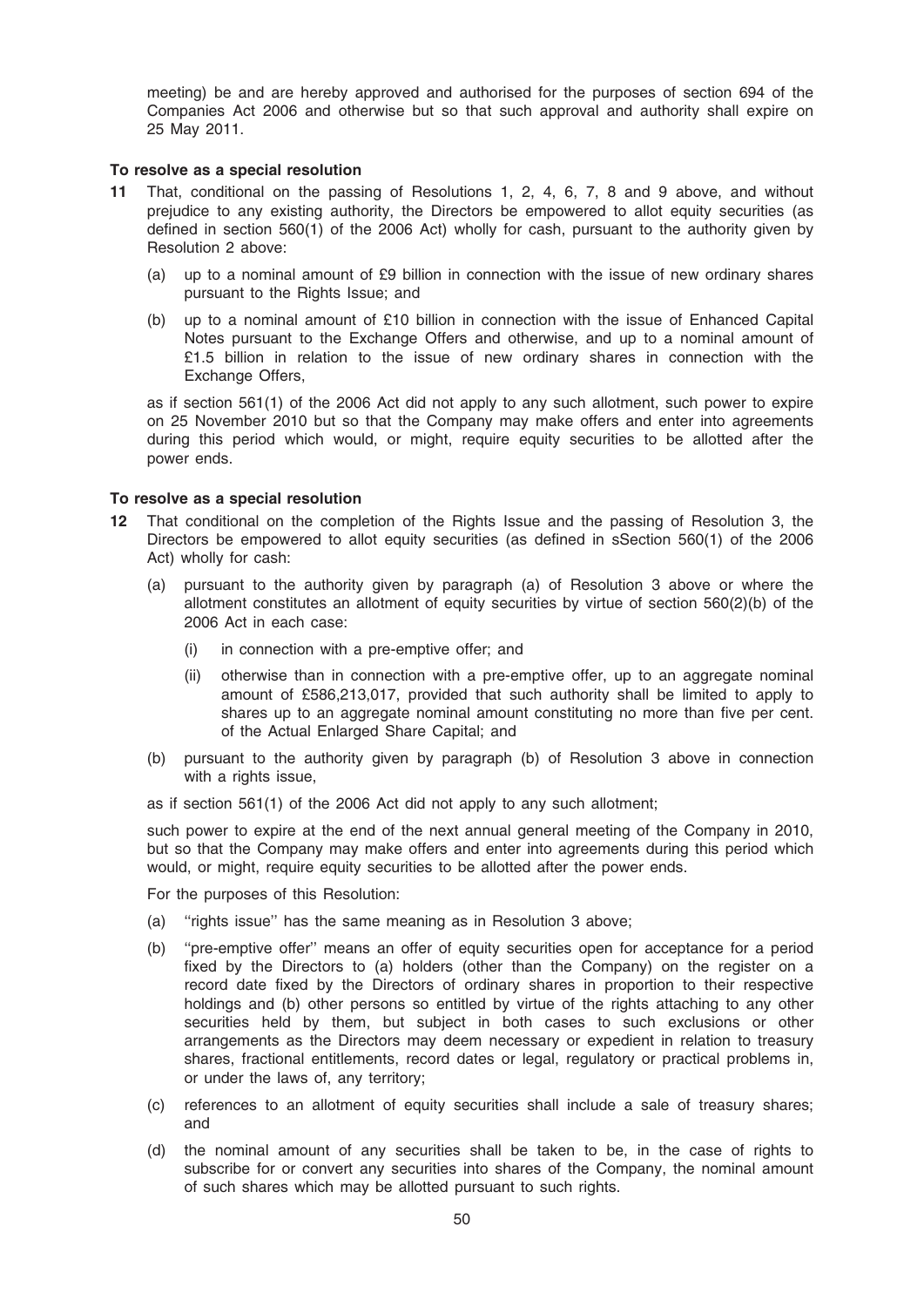A member entitled to attend and vote is entitled to appoint a proxy or proxies to attend, speak and vote instead of that member. A member may appoint more than one proxy in relation to the meeting, provided that each proxy is appointed to exercise the rights attached to a different share or shares held by the member. A proxy need not be a member of the company.

Registered office: Henry Duncan House 120 George Street Edinburgh EH2 4LH

By order of the Board Harry Baines Company Secretary & General Counsel

3 November 2009

- (1) Only shareholders, proxies and authorised representatives of corporations which are shareholders of the Company are entitled to attend and speak at the General Meeting and shareholders' names must be entered in the register of members at 6.00 p.m. on 24 November 2009, so that such shareholders, proxies and authorised representatives of corporations may have the right to vote at the General Meeting. Should the meeting be adjourned, members who wish to attend and vote must have their names entered in the Company's register of members by 6.00 p.m. two days prior to the date fixed for the adjourned General Meeting.
- (2) Shareholders are invited to complete and return the enclosed form of proxy to the registrar, Equiniti Limited, Aspect House, Spencer Road, Lancing, West Sussex BN99 6ZL or register their appointment of proxy electronically on our registrar's website; www.sharevote.co.uk. A proxy need not be a shareholder of the Company but must attend the General Meeting to represent a shareholder. A shareholder may appoint more than one proxy in relation to the General Meeting provided that each proxy is appointed to exercise the rights attached to a different share or shares held by that shareholder. Appointment of a proxy will not prevent shareholders from attending and voting at the General Meeting. The form of proxy and, if relevant, the power of attorney or other authority under which it is signed, or a certified copy of that power or authority, must be received by Equiniti Limited by 11.00 a.m. on 24 November 2009.

The right to appoint a proxy does not apply to persons whose shares are held on their behalf by another person and who have been nominated to receive communications from the Company in accordance with section 146 of the Act (''nominated persons''). Nominated persons may have a right under an agreement with the registered shareholder who holds the shares on their behalf to be appointed (or to have someone else appointed) as a proxy. Alternatively, if nominated persons do not have such a right, or do not wish to exercise it, they may have a right under such an agreement to give instructions to the person holding the shares as to the exercise of voting rights.

- (3) CREST participants who wish to appoint and/or give instructions to a proxy or proxies through the CREST electronic proxy appointment service may do so through Equiniti Limited (ID RA19) by 11.00 a.m. on 24 November 2009 by following the procedures described in the CREST manual available at www.euroclear.com/CREST. The time of receipt by Equiniti Limited will be deemed to be the time (as determined by the time stamp applied to the message by the CREST "applications host") from which Equiniti Limited is able to retrieve the message by enquiry of Euroclear in the manner prescribed by Euroclear. Equiniti Limited may treat as invalid a CREST instruction in the circumstances set out in Regulation 35(5)(a) of the Uncertificated Securities Regulations 2001.
- (4) Proxy appointments may be revoked by written notice to Equiniti Limited, Aspect House, Spencer Road, Lancing, West Sussex BN99 6ZL, which must be received by 10.00 a.m. on 26 November 2009. Proxy instructions may be amended by notice received by the Company under article 127 of its Articles of Association served at any time up to the time of the relevant poll. CREST participants may also give instructions to revoke or amend by CREST message but only if the message is received by Equiniti Limited by 11.00 a.m. on 26 November 2009.
- (5) It would be helpful if any shareholder intending to come to the General Meeting would remove the attendance card from the form of proxy and bring it to the General Meeting The shareholder will then be asked to produce the attendance card to show that he or she has the right to attend, speak and vote. The card is not transferable and may only be used by the shareholder attending in person. If you are using our website for the appointment of a proxy, you may also use the website to register your intention to attend the General Meeting.
- (6) Any member attending the meeting has the right to ask questions. The Company must cause to be answered any such question relating to the business being dealt with at the meeting but no such answer need be given if (a) to do so would interfere unduly with the preparation for the meeting or involve the disclosure of confidential information, (b) the answer has already been given on a website in the form of an answer to a question, or (c) it is undesirable in the interests of the Company or good order of the meeting that the question be answered. If any shareholder intending to come to the General Meeting would like to ask a question, which should relate to the business of the General Meeting, they are asked to register it at the question registration desk which will be located in the reception area at the General Meeting. To assist with these arrangements shareholders may, if they wish, send us advance notice of their question to gm.questions@lloydsbanking.com. If you give us advance notice of your questions, please tell a member of staff at the question registration desk when you arrive at the General Meeting.
- (7) Any electronic communication sent by a shareholder to the Company or the registrar that is found to contain a computer virus will not be accepted.
- (8) As at 30 October 2009 (the last practicable date prior to the date of this notice) the total number of shares issued by the Company with rights to vote which are exercisable in all circumstances at general meetings is 27,161,682,366 ordinary shares of 25 pence each, which includes shares represented by American Depositary Receipts.
- (9) Copies of this notice are available in large print, Braille or on CD-ROM. If you would like a copy in any of these forms, please contact Equiniti Limited, Aspect House, Spencer Road, Lancing, West Sussex BN99 6DA, or by calling the shareholder helpline on 0871 384 2990 (from inside the United Kingdom) or +44 20 8495 4630 (from outside the United Kingdom). A copy of this notice and other information required by section 311A of the Companies Act 2006 can be found at

Notes: